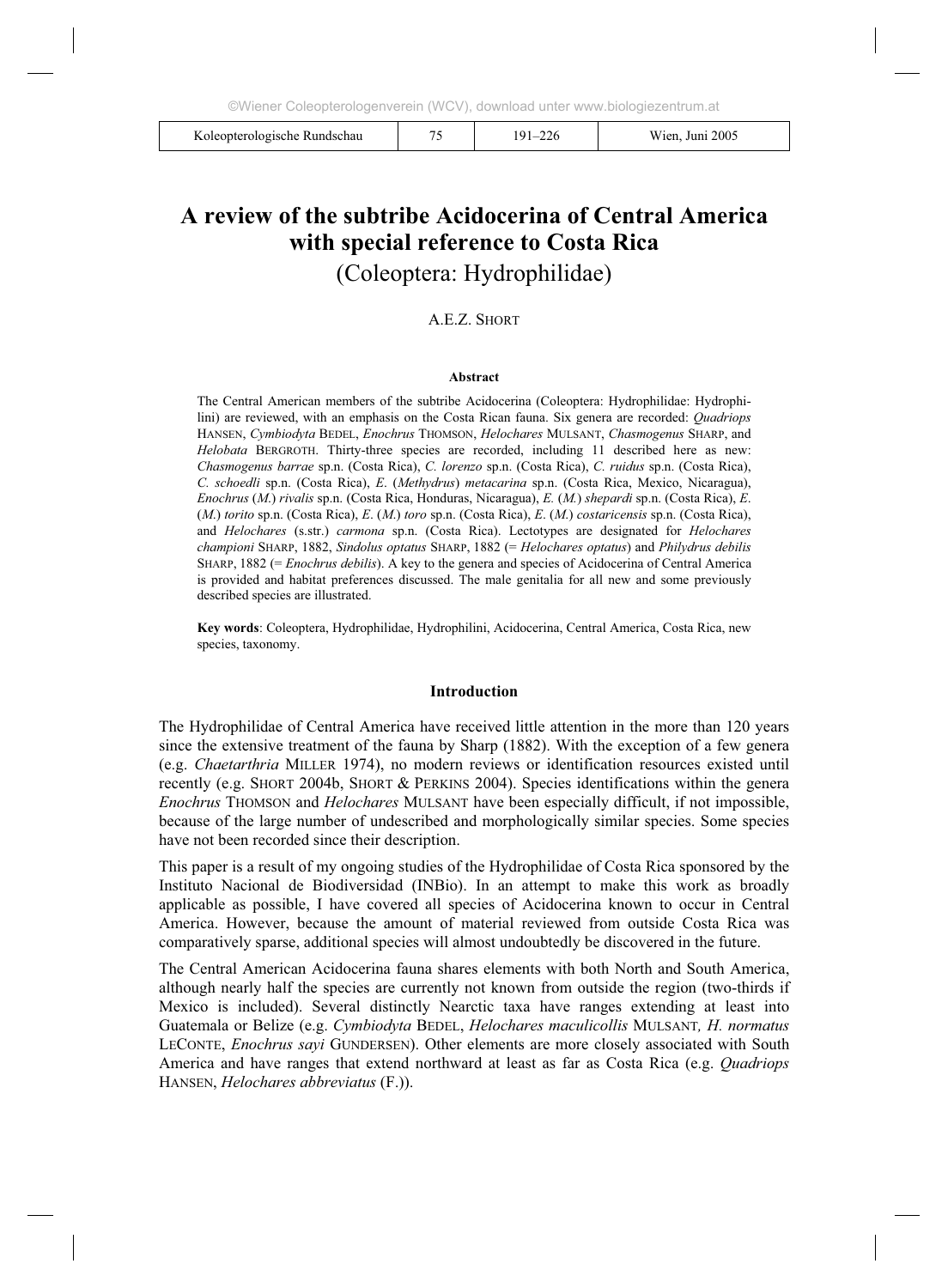I was able to conduct extensive fieldwork in Costa Rica during five visits to the country (either in January or June), collecting at more than 50 sites. In general terms, most species of Acidocerina can be separated into two habitat types: stagnant water (e.g. marshes, pond margins, wet fields) or lotic systems (e.g. stream and river margins, backwaters of streams, and less frequently hygropetric habitats). Specific preferences are provided in the remarks of each species, if known. The dry forests in Guanacaste Province were especially diverse in taxa; collecting there can be extremely productive in the early dry season as streams are broken into isolated pools and many taxa are dispersing. A few taxa appear to be restricted to higher elevations (e.g. over 500 m), probably because they are more dependant on the swift streams and wet-rock faces not found in lower, flatter areas.

For many collecting events, locality codes are given under material examined when they exist (such as "AS-04-033"). For most of these codes, additional information and photographs of the locality are available from the author upon request.

## **Material & methods**

All specimens were examined using a binocular Wild M-5 microscope to 100x magnification. Measurements were taken with the aid of an ocular micrometer. Drawings were made with the assistance of an ocular grid, carmera lucida, and digital photographs. Terminology largely follows HANSEN (1991).

Abbreviations:

| <b>AEZS</b>  | Collection of the A.E.Z. Short, Ithaca, New York, USA                                    |
|--------------|------------------------------------------------------------------------------------------|
| B.C.A.       | Biologia Centrali-Americana                                                              |
| <b>BMNH</b>  | The Natural History Museum, London, UK (C. Taylor)                                       |
| <b>CUIC</b>  | Cornell University, Ithaca, NY, USA (J.K. Liebherr, R. Hoebeke)                          |
| <b>EMEC</b>  | Essig Museum of Entomology, University of California, Berkeley, CA, USA (C.B. Barr)      |
| <b>INBio</b> | Instituto Nacional de Biodiversidad, Santo Domingo de Heredia, Costa Rica (A. Solís)     |
| MALUZ        | Museo de Artrópodos de la Universidad del Zulia, Maracaibo, Venezuela (M. García)        |
| MCZ.         | Museum of Comparative Zoology, Harvard University, Cambridge, MA, USA (P.D. Perkins)     |
| MFC          | Collection of Martin Fikáček, Prague, Czech Republic                                     |
| <b>NMW</b>   | Naturhistorisches Museum Wien, Austria (M.A. Jäch, A. Komarek)                           |
| <b>TAMU</b>  | Texas A & M University, College Station, Texas, USA (E. Riley)                           |
| <b>UDCC</b>  | University of Delaware Reference Collection, Newark, Delaware, USA (C.R. Bartlett)       |
| <b>UMC</b>   | University of Manitoba, Winnipeg, Canada (R.E. Roughley)                                 |
| <b>USNM</b>  | U.S. National Museum of Natural History, Washington, DC, USA (P.J. Spangler, W. Steiner) |

# **Checklist of Acidocerina occurring or likely to occur in Central America**

- 1. *Chasmogenus barrae* sp.n.
- 2. *C. fragilis* SHARP, 1882
- 3. *C. lorenzo* sp.n.
- 4. *C. ruidus* sp.n.
- 5. *C. schoedli* sp.n.
- 6. *Cymbiodyta polita* (SHARP, 1882)
- 7. *Enochrus* (*Hugoscottia*) *talamanca* SHORT, 2005
- 8. *E*. (*Methydrus*) *aequalis* (SHARP, 1882)
- 9. *E*. (*M*.) *costaricensis* sp.n.
- 10. *E*. (*M*.) *debilis* (SHARP, 1882)
- 11. *E*. (*M*.) *metacarina* sp.n.
- 12. *E*. (*M*.) *obscurus* (SHARP, 1882)
- 13. *E.* (*M*.) *ochraceus* (MELSHEIMER, 1844)
- 14. *E*. (*M*.) *pseudochraceus* GUNDERSEN, 1977
- 15. *E*. (*M*.) *pygmaeus* (F., 1792)
- 16. *E*. (*M*.) *rivalis* sp.n.
- 17. *E*. (*M*.) *sayi* GUNDERSEN, 1977
- 18. *E*. (*M*.) *sharpi* GUNDERESEN, 1977
- 19. *E*. (*M*.) *shepardi* sp.n.
- 20. *E*. (*M*.) *sublongus* (FALL, 1926)
- 21. *E*. (*M*.) *torito* sp.n.
- 22. *E*. (*M*.) *toro* sp.n.
- 23. *Helobata larvalis* (HORN, 1873)
- 24. *Helochares* (s.str.) *abbreviatus* (F., 1801)
- 25. *Helochares* (s.str.) *carmona* sp.n.
- 26. *H*. (s.str.) *oculatus* SHARP, 1882
- 27. *H*. (s.str.) *sallaei* SHARP, 1882
- 28. *H*. (*Hydrobaticus*) *championi* SHARP, 1882
- 29. *H*. (*H*). *maculicollis* MULSANT, 1844
- 30. *H*. (*H*.) *normatus* (LECONTE, 1861)
- 31. *H*. (*Sindolus*) *mundus* (SHARP, 1882)
- 32. *H*. (*S*.) *optatus* (SHARP, 1882)
- 33. *Quadriops reticulatus* HANSEN, 1999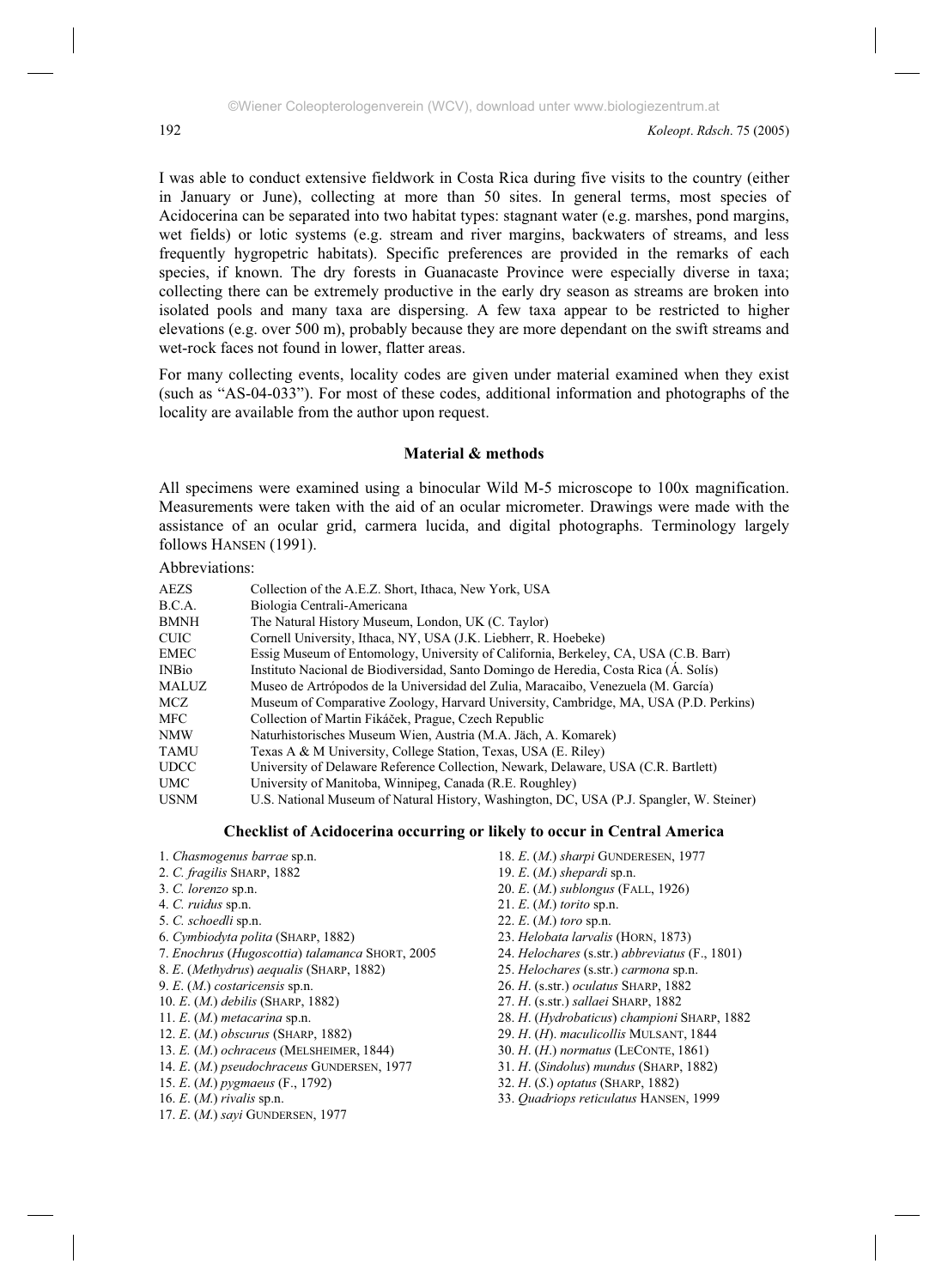# **Key to the Genera of Acidocerina of Central America**

|                | Eyes entire, not divided into dorsal and ventral sections by frons. Size variable but almost                                                                                                  |
|----------------|-----------------------------------------------------------------------------------------------------------------------------------------------------------------------------------------------|
|                | Eyes divided into dorsal and ventral sections by lateral canthus of frons. Size less than 2.5 mm                                                                                              |
| 2              | Elytra with sutural stria at least in posterior half, tarsi 5-5-5 or 5-4-4, second (pseudobasal)                                                                                              |
|                | Elytra without sutural stria, tarsi 5-5-5, second (pseudobasal) segment of maxillary palpi                                                                                                    |
| 3              | Second (pseudobasal) segment of maxillary palpi distinctly bowed outward. Mesosternum<br>with a laminar, longitudinal carina, usually broadly triangular and angulate <i>Enochrus</i> THOMSON |
|                | Second (pseudobasal) segment of maxillary palpi normal, bowed inward. Mesosternum                                                                                                             |
| $\overline{4}$ | Tarsi 5-4-4. Labrum exposed. Mesosternum with a transverse ridge or tooth (known as far                                                                                                       |
|                | Tarsi 5-5-5. Labrum exposed or concealed by clypeus. Mesosternum without transverse ridge                                                                                                     |
| 5              | Labrum concealed by clypeus; elytral and pronotal margins explanate. Size greater than 5.0                                                                                                    |
|                | Labrum not concealed by clypeus; elytral and pronotal margins not explanate. Size less than                                                                                                   |

# **Genus** *Chasmogenus* **SHARP**

*Chasmogenus* SHARP, 1882: 73. *Crephelochares* KUWERT, 1890: 38. – Syn.: d'ORCHYMONT 1919: 148.

First described by SHARP (1882) from a single species from Guatemala, this genus has expanded to include representatives in all biogeographic regions except the Nearctic. Recently, GARCÍA (2000c) described four species from Venezuela and presented a key to the Neotropical species. Here, four additional new species are described from Costa Rica.

#### **Key to the species of** *Chasmogenus* **of Central America**

| $\overline{1}$ | General dorsal punctures of elytra and pronotum fine, much smaller than systematic punctures 3                                                                                                                                                                |  |
|----------------|---------------------------------------------------------------------------------------------------------------------------------------------------------------------------------------------------------------------------------------------------------------|--|
|                | General dorsal punctures of elytra and pronotum moderately coarse, equal to or only slightly                                                                                                                                                                  |  |
| 2              | General punctation on elytra distinct and coarse, generally obscuring systematic punctures,<br>especially on anterior half. Fifth ventrite truncate to slightly emarginate posteromedially.                                                                   |  |
|                | General punctation on elytra distinct but slightly smaller than systematic punctures anteriorly,<br>and becoming smaller and more diffuse posteriorly. Fifth ventrite distinctly emarginate<br>posteromedially. Dorsal coloration usually brown to dark brown |  |
| 3              |                                                                                                                                                                                                                                                               |  |
|                |                                                                                                                                                                                                                                                               |  |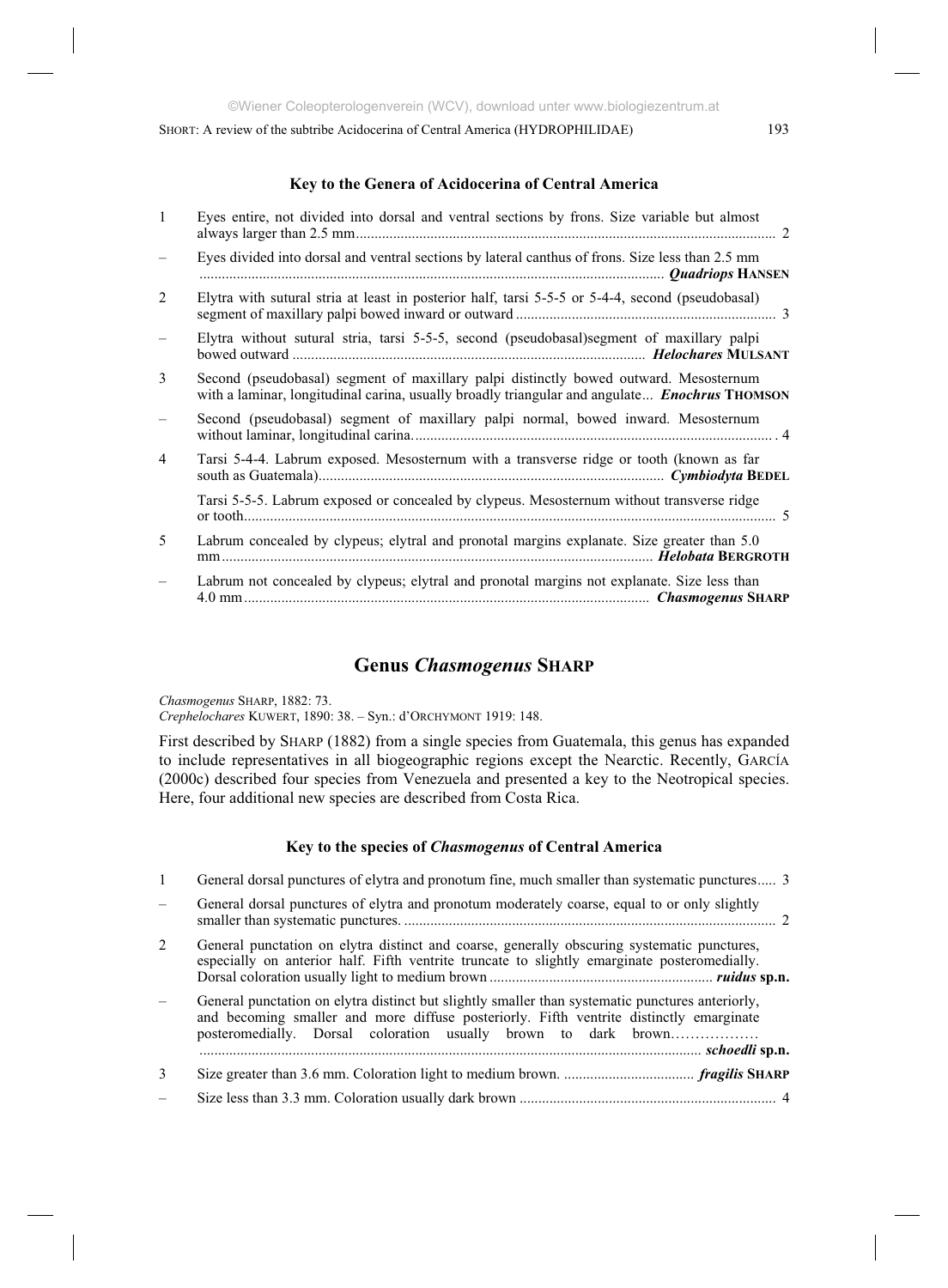- 4 Inner margin of parameres emarginated on dorsal face (Fig. 1). Anterior margin of clypeus triangular, with distinct notch at central apex.................................................................. *barrae* **sp.n.**
- Inner margin of parameres not emarginate on dorsal face; at most appearing sinuate (Fig. 3). Anterior margin of clypeus triangular but without central notch ................................... *lorenzo* **sp.n.**

#### *Chasmogenus barrae* **sp.n.**  (Fig. 1)

TYPE LOCALITY: 10°09.455' N, 85°22.793' W, Pools in dry creek, road to Barra Honda National Park, 6.6 km after junction with route 13, Guanacaste Province, Costa Rica.

TYPE MATERIAL: **Holotype** ( $\sigma$ ): "COSTA RICA: Guanacaste Prov./ road to Barra Honda, 6.6 km after / rt. 13, remnant pools in dry creek/ 13.I.2004; AS-04-037, gravel bottom/ AEZShort & DJLebbin, 50m elev.", "HOLOTYPE/ Chasmogenus/ barrae/ A. E. Z. Short" (INBio). **Paratypes (8): COSTA RICA: Guanacaste Prov.:** Same data as holotype (5: AEZS, EMEC, INBio); near Carmona, Carmona-Bella Vista Road, 465 m, 16.i.2003, 'stream with pools', leg. A.E.Z. Short (1: AEZS); Santa Cruz, Bosque Diriá Station, 150–250 m, (20–27).xi.1998, leg. J. Matarrita (1: INBio). **Puntarenas Prov.:** Quebrada Bonita Station, "R. B. Carara (Aguirre)", 50–100 m, iv.1995, leg. R. Guzman (1: INBio); same locality but vi.1993 (1: INBio).

DIFFERENTIAL DIAGNOSIS: Dorsal coloration generally dark brown. The smaller size and fine general punctation of the elytra are shared with *C. lorenzo*, from which it can be distinguished by the distinct shape of the aedeagus and small notch in the center of the clypeolabrum margin.

DESCRIPTION: Total length 3.0–3.2 mm. Form elongate oval.

Color & Punctation: Head brown to dark brown. Pronotum brown to dark brown with pale lateral margins. Elytra brown to dark brown. Maxillary palpi uniformly yellow. Ventral surface of head light brown to brown with mentum and stipes usually slightly paler. Thoracic and abdominal ventrites light brown to brown, slightly darkening laterally. Legs same color as the thoracic sternum. General punctation on elytra moderately fine, distance between punctures 1.5–2.5x width of one puncture; elytral rows of irregular and sparse systematic punctures distinct, systematic punctures ca. 3x larger than general punctation and bearing short fine setae. General punctation of head and pronotum similar to elytra. Systematic punctures of head (on the frons, mesad to each eye) and pronotum (anterolateral rows) very distinct and setiferous.

Head: Maxillary palpi subequal in length as the width of head at widest point; apical segment subequal in length to penultimate segment, segment 2 slightly longer than penultimate segment. Clypeo-labral margin with triangular emargination, but lacking a distinct medial notch. Mentum glabrous and nearly impunctate, with deep notch on anterolateral margin and generally depressed on anterocentral half.

Thorax: Prosternum finely pubescent, finely carinate along posterior half, tectiform on anterior half. Mesosternum bearing a low longitudinal ridge, slightly buldged centrally with a very low posteriorly pointing tooth at the apex, bearing a few sparse, short setae; mesosternal sclerite with faint microsculpture on central 2/3. Metasternum with elongate oval glabrous area posteromedially, about as long as wide; glabrous area less than half the total length of the metasternum. Hind femora pubescent on basal 4/5. Elytra with sutural stria in from apex to posterior 3/4–4/5.

Abdomen: Ventrites densely pubescent, with pubescence on first ventrite slightly less dense centrally. Fifth ventrite with shallow posteromedial emargination, distinctly wider than deep and lined with coarse yellow setae. Aedeagus (Fig. 1) with inner margin of parameres emarginated on dorsal face; apex of parameres broadly sinuate.

DISTRIBUTION: Costa Rica.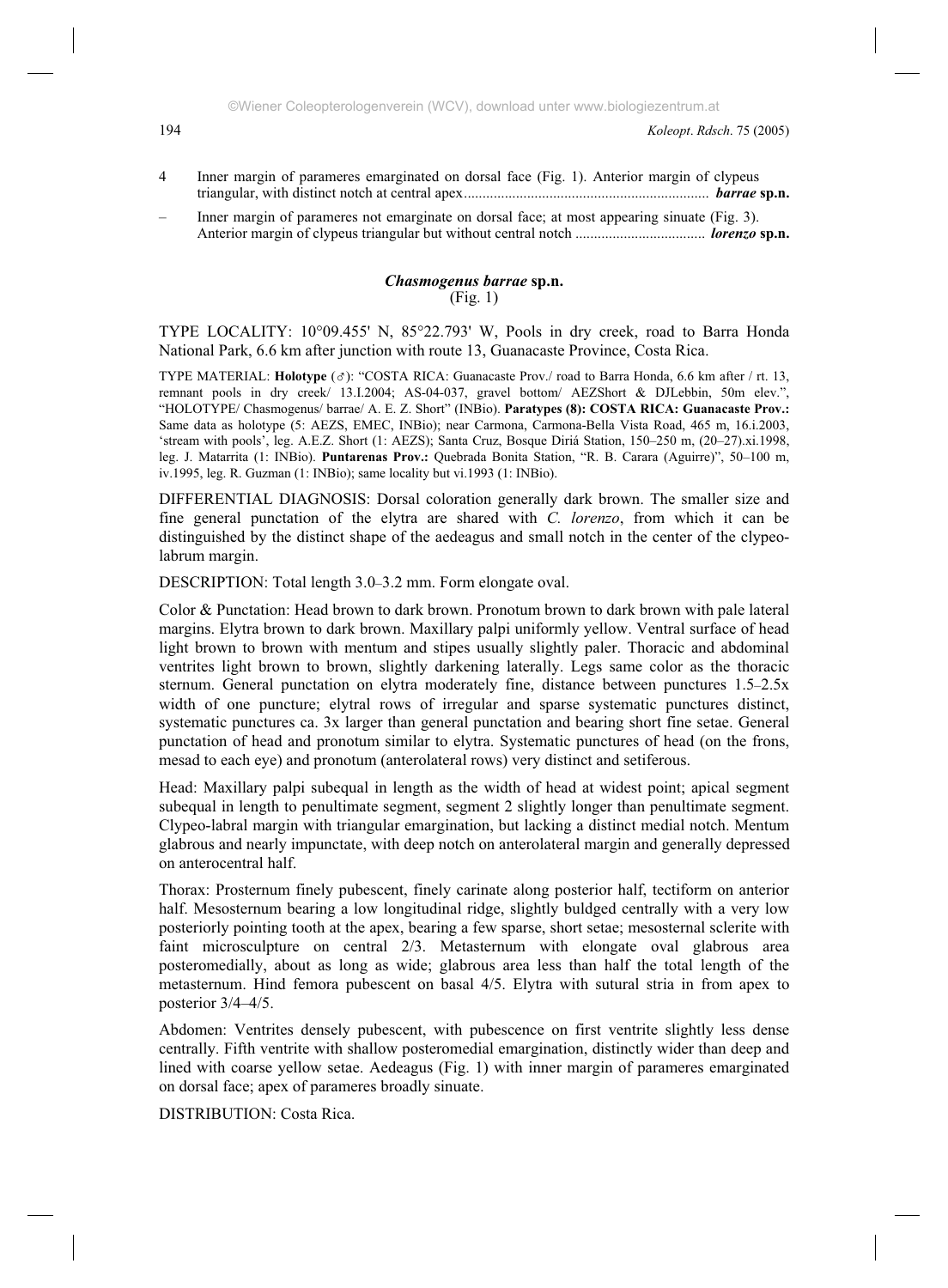ETYMOLOGY: Named in honor of fellow aquatic Coleopterist Cheryl B. Barr.

REMARKS: The type series was collected at the gravel/sand margin of a pool that had formed in the bed of a drying stream in the dry forest. This was also the collecting site of a number of other families of Hydrophiloidea, including Georissidae and Epimetopidae.

# *Chasmogenus fragilis* **SHARP**

*Chasmogenus fragilis* SHARP, 1882: 72. *Helochares* (*Chasmogenus*) *fragilis* SHARP, 1882. – KNISCH 1924: 195.

TYPE MATERIAL EXAMINED: Lectotype ( $\circ$ ): "Chasmogenus/ fragilis/ Type D. S./ S. Geronimo. Guatemala/ Champion" [on specimen card], "Syn-Type" [blue disc], "Type" [red disc, upside down], "San Geronimo/ Vera Paz/ Champion.", "Sharp Coll./ 1905.-313.", "B. C. A. Col. I. 2./ Chasmogenus/ fragilis,/ Sharp.", "LECTOTYPE/ Chasmogenus/ fragilis/ Sharp/ See Fernández 1986/ Labeled by A. Short 2004". (BMNH). **Paralectotypes**  $(2 \circ \circ)$ : same locality as lecotype (BMNH).

DIFFERENTIAL DIAGNOSIS: Total length 3.65 mm. Form elongate oval. The larger size, in addition to the distinct notch-like emargination on the anterior margin of the clypeus and the nearly impunctate elytra, will differentiate this species from the other Central American species.

DISTRIBUTION: Guatemala, Panama (HANSEN 1999b).

REMARKS: A lectotype was designated and redescribed by FERNÁNDEZ (1986), but it was not labelled as such. I added the label mentioned above under type material to clearly mark the indicated specimen. No other specimens other than the type material of this species were seen.

# *Chasmogenus lorenzo* **sp.n.**  (Fig. 3)

TYPE LOCALITY: Unnamed stream near Río San Lorenzo, Alajuela Province, Costa Rica.

TYPE MATERIAL: **Holotype** ( ): "COSTA RICA: Alajuela Prv./ Small stream near Rio/ San Lorenzo; 6km from Los/ Lagos; 12.VI.2003; A.E.Z.Short", "HOLOTYPE/ Chasmogenus/ lorenzo/ A. E. Z. Short" (INBio). **Paratypes (2): COSTA RICA: Alajuela Prov.:** Same data as holotype (2: AEZS, INBio).

DIFFERENTIAL DIAGNOSIS: The combination of smaller size, fine dorsal punctation, and darker coloration will separate this species from all others except *Chasmogenus barrae*, which can be distinguished from *C. lorenzo* by the presence of a notched anterior margin of the clypeus and distinctive aedeagus.

DESCRIPTION: Total length 3.1–3.2 mm. Form elongate oval.

Color & Punctation: Head dark brown to black. Pronotum dark brown with pale lateral margins. Elytra dark brown. Maxillary palpi uniformly yellow. Ventral surface of head dark brown with mentum and stipes usually slightly paler. Sternum and abdominal ventrites brown, slightly darkening laterally. Legs brown. General punctation on elytra fine, distance between punctures 1–2x width of one punctures; elytral rows of irregular and sparse systematic punctures distinct, punctures larger than general punctation and bearing short fine setae. General punctation of head and pronotum similar. Systematic punctures of pronotum (anterolateral rows) and head (on the frons, mesad to each eye) very distinct and bearing setae.

Head: Maxillary palpi subequal in length as the width of head at widest point; apical segment subequal in length to penultimate segment, segment 2 slightly longer than penultimate segment. Clypeo-labral margin with triangular emargination, but lacking a distinct medial notch. Mentum glabrous and nearly impunctate, with deep notch on anterolateral margin and generally depressed on anterocentral half.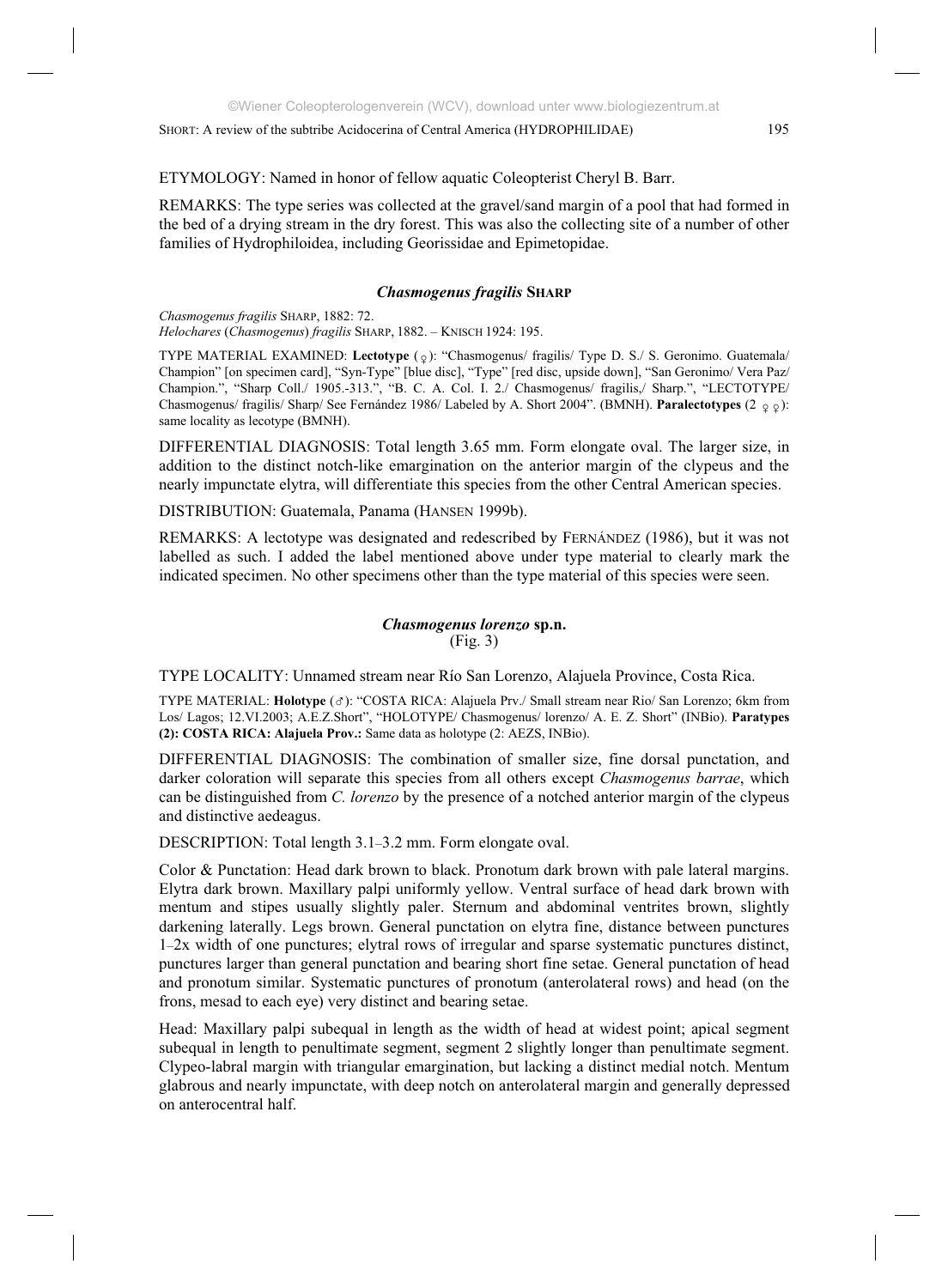Thorax: Prosternum finely pubescent, finely carinate along posterior half, tectiform on anterior half. Mesosternum bearing a low longitudinal ridge, slightly buldged centrally, posteriorly pointing tooth nearly obsolete, apex bearing a few sparse, short setae; mesosternal sclerite with faint microsculpture on central 2/3. Metasternum with elongate oval glabrous area posteromedially, slightly longer than wide; glabrous area about half the total length of the metasternum. Hind femora pubescent on basal 4/5. Elytra with sutural stria from extending from apex to posterior 3/4–4/5.

Abdomen: Ventrites densely pubescent, with pubescence on first ventrite slightly less dense centrally. Fifth ventrite with shallow posteromedial emargination, distinctly wider than deep and lined with coarse yellow setae. Aedeagus (Fig. 3) with inner margins of parameres straight to slightly sinuate on inner face; apex of parameres sinuate, with a small projection apicomedially.

DISTRIBUTION: Costa Rica.

ETYMOLOGY: Named after the Río San Lorenzo, very near the unnamed tributary in which the type series was collected.

REMARKS: This species was collected by disturbing gravel and detritus along the margin of a swift, small stream in a dense cloud forest.

#### *Chasmogenus ruidus* **sp.n.**  (Fig. 4)

TYPE LOCALITY: Farm of Elias Rojas, Sector Cerro Cocori, Limón Province, Costa Rica.

TYPE MATERIAL: **Holotype** ( $\sigma$ ): "Sector Cerro Cocori, Finca de Elias/ Rojas, A. C. Tortuguero, Prov. Limón,/ COSTA RICA. 100m. Set. 1993. K./ Kjer, L N 286000\_567500 #2411", "HOLOTYPE/ Chasmogenus/ ruidus/ A. E. Z. Short" (INBio). **Paratypes (53): COSTA RICA: Alajuela Prov.:** near Catarata del Toro, pools by road at Río Desague, 1330 m, 15.i.2004, leg. A.E.Z. Short & D.J. Lebbin, AS-04-051 (1: AEZS). **Cartago Prov.:** Tapantí National Park, 1–2 km past ranger station, pools at base of cascade, 10.i.2005, leg. A.E.Z. Short, J. Hannam & A. Swanson, AS-05-139 (49: AEZS, INBio, NMW). **Limón Prov.:** Sector Cerro Cocori, Finca de E. Rojas, 150 m, viii.1991 (1: AEZS); Valle del Silencio, R. B. Hitoy Cerere, Sendero Toma de Agua, 100–140 m, 17.ii.–17.iii.2000, leg. F. Umaña, malaise trap (1: INBio); Valle de la Estrella, Station Hitoy Cerere, 160 m, 30.ix.2000, "aquaticos", leg. W. Aranas (1: INBio).

DIFFERENTIAL DIAGNOSIS: Distinguished from other Central American members of the genus by the coarse dorsal punctation and very shallow or truncate posterior margin of the fifth ventrite. Similar to *C. schoedli* (described below) but without the punctures becoming distinctly fine on posterior half of elytra, the emargination of the fifth ventrite being deeper, and the doral side being generally lighter in coloration. *Chasmogenus fragilis*, *C. lorenzo* and *C. barrae* all have much finer elytral punctation, and the latter two are more darkly colored.

DESCRIPTION: Total length 2.8–3.0 mm. Form elongate oval.

Color & Punctation: Dorsum including head, pronotum and elytra uniformly light to medium brown with lateral margins often slightly paler. Maxillary palpi uniformly yellow. Venteral face, including sternum, ventrites and legs uniformly light to medium brown. General punctation on elytra moderately coarse, distance between punctures 1.0–1.5x width of one puncture; similar in size as the irregularly spaced systematic punctures, which are only distinguishable by the presence of a short, fine seta. General punctation of head and pronotum similar but slightly denser. Anterolateral row of dense systematic punctures on pronotum present and distinguishable.

Head: Maxillary palpi slightly longer than width of head at widest point; apical segment subequal in length to penultimate segment, segment 2 slightly longer than penultimate segment. Clypeo-labral margin with triangular emargination, exposing a small gap between the clypeus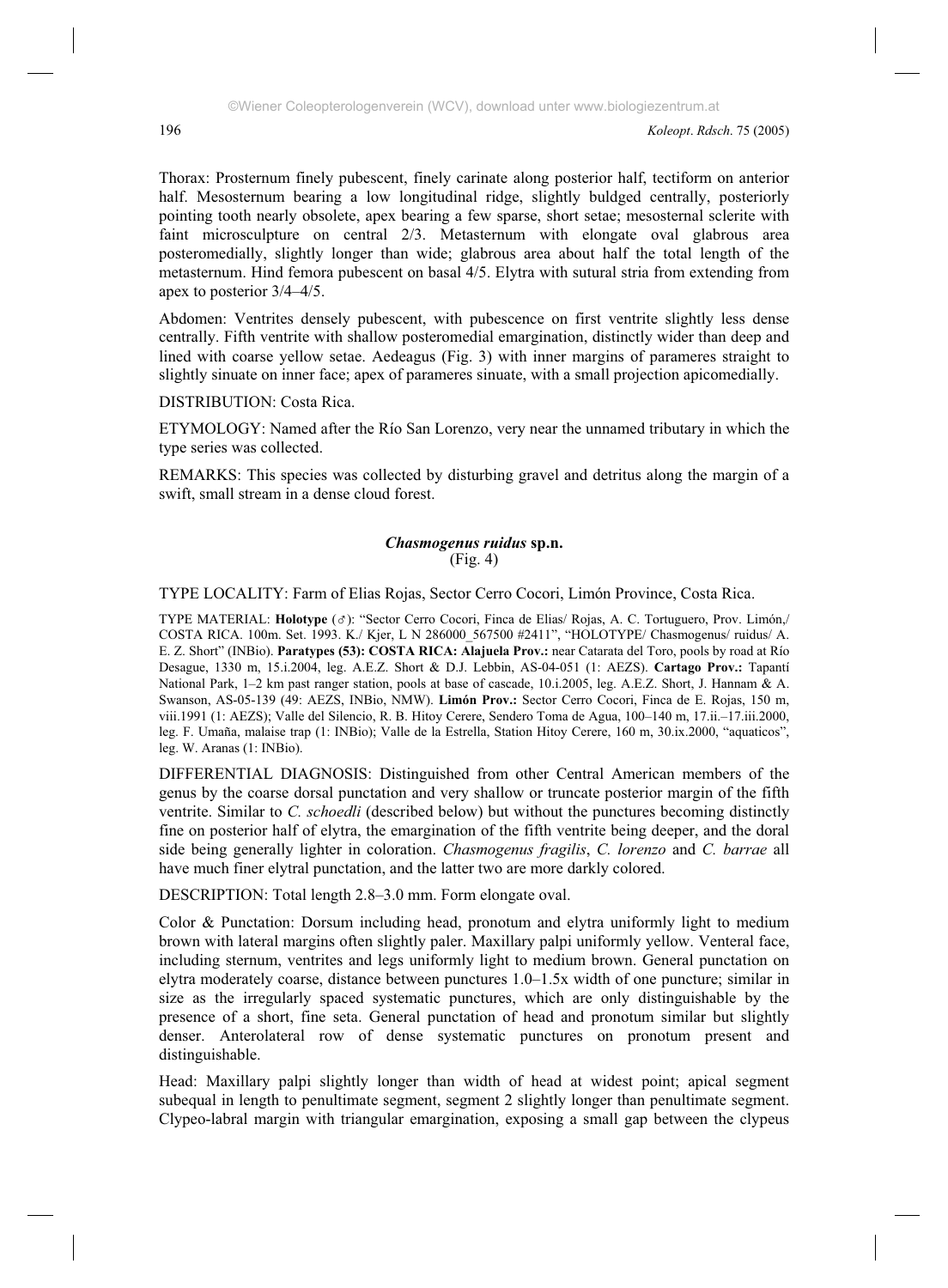and labrum. Mentum glabrous and nearly impunctate, with deep notch on anterolateral margin and generally depressed on anterocentral half.

Thorax: Prosternum finely pubescent, finely carinate along posterior half, tectiform on anterior half. Mesosternum bearing a low longitudinal ridge, slightly buldged centrally with a very low apex bearing a few sparse, short setae; mesosternal sclerite with distinct microsculpture on central 2/3. Metasternum with elongate oval glabrous area posteromedially, slightly longer than wide; glabrous area slightly more than half the total length of the metasternum. Hind femora pubescent on basal 3/4. Elytra with sutural stria in posterior 3/4.

Abdomen: Ventrites densely pubescent, with pubescence on first ventrite slightly less dense centrally. Fifth ventrite with shallow posteromedial emargination, distinctly wider than deep, and lined with coarse yellow setae. Aedeagus (Fig. 4) with inner margins of parameres straight to slightly curved on inner face; apex of parameres sinuate, with a small projection apicomedially.

DISTRIBUTION: Costa Rica.

ETYMOLOGY: *ruidus* (Latin), referring to the relatively coarse dorsal punctation. Used as a noun in apposition.

REMARKS: At Tapantí National Park, a long series was collected in pools on the forest floor made by a small cascade; specimens were collected by agitating the dead leaves and detritus in the pools and collecting the specimens that floated to the surface. At other localities, a specimen of this species was collected in the very shallow pools formed at the base of several rock seepages, with detritus and algae. Another specimen was taken in a malaise trap.

# *Chasmogenus schoedli* **sp.n.** (Fig. 2)

TYPE LOCALITY: Pitilla Station, 9 km S Santa Cecelia, Guanacaste Province, Costa Rica.

TYPE MATERIAL: **Holotype** ( ): "Est. Pitilla, 9 km S. Sta. Cecilia, Prov./ Guana, COSTA RICA. 700m, 22 Ago 1993./ C. Moraga, L N 330200\_380200 #2322", "HOLOTYPE/ Chasmogenus/ schoedli/ A. E. Z. Short" (INBio). **Paratypes (2): COSTA RICA: Limón Prov.:** Sector Cerro Cocori, Finca de E. Rojas, leg. E. Rojas, 150 m, v.1991 (1: AEZS); same locality but iii.1992 (1: INBio).

DIFFERENTIAL DIAGNOSIS: Most similar to *C. ruidus*, but generally darker in dorsal coloration and with punctation slightly finer on anterior half of elytra, and becoming much finer and more diffuse in posterior half.

DESCRIPTION: Total length 3.2–3.3 mm. Form elongate oval.

Color & Punctation: Dorsum including head, pronotum and elytra medium brown with lateral margins slightly paler. Maxillary palpi uniformly yellow. Ventral surface, including sternum, ventrites and legs uniformly light to medium brown; mentum and stipes slightly paler than ventral surface of head. General punctation on elytra moderately impressed anteriorly, becoming distinctly finer and less impressed posteriorly; distance between punctures 1.0–1.5x width of one puncture anteriorly, becoming more diffuse posteriorly; similar in size to slightly smaller than the irregularly spaced systematic punctures. General punctation of head and pronotum similar but slightly denser. Anterolateral row of dense systematic punctures on pronotum and mesad of each eye on the frons present and distinguishable.

Head: Maxillary palpi slightly longer than width of head at widest point; apical segment subequal in length to penultimate segment, segment 2 slightly longer than penultimate segment. Clypeo-labral margin triangular, with a small notch at the apex, exposing a small gap between the clypeus and labrum. Mentum glabrous and nearly impunctate, with deep notch on anterolateral margin and generally depressed on anterocentral half.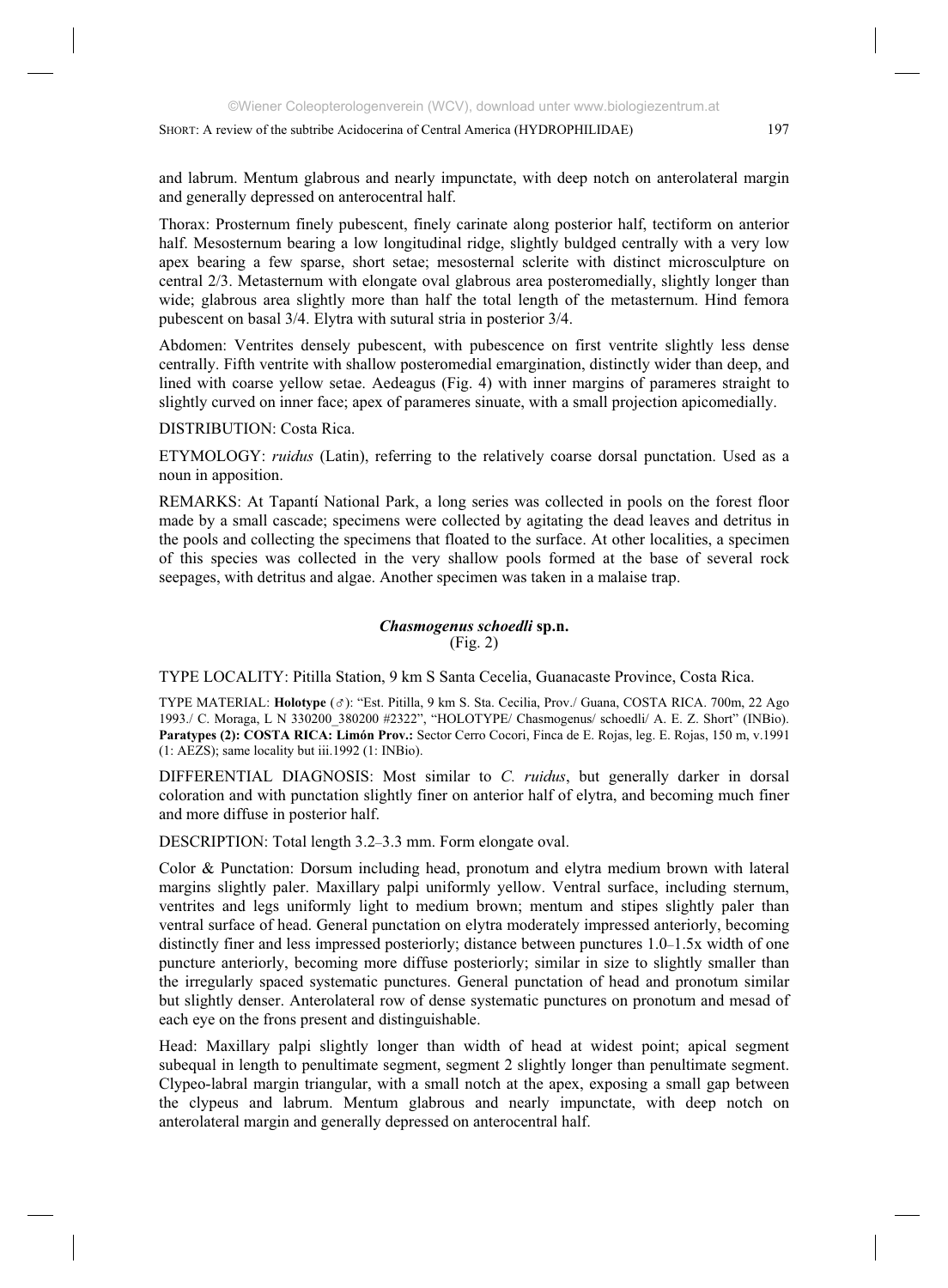Thorax: Prosternum finely pubescent, finely carinate along posterior half, only tectiform on anterior half. Mesosternum bearing a low longitudinal ridge, with a small, almost indistinct posteriorly pointing tooth or angulate apex bearing a few sparse, short setae; mesosternal sclerite with distinct microsculpture on central 2/3. Metasternum with elongate oval glabrous area posteromedially, slightly longer than wide; glabrous area slightly more than half the total length of the metasternum. Hind femora pubescent on basal 3/4. Elytra with sutural stria in posterior 3/4.

Abdomen: Ventrites densely pubescent, with pubescence on first ventrite slightly less dense centrally. Fifth ventrite with a distinct posteromedial emargination, distinctly wider than deep and lined with coarse yellow setae. Aedeagus (Fig. 2) with inner margins of parameres straight to slightly curved on inner face; apex of parameres slightly to not sinuate, without or with only a small projection apicomedially.

DISTRIBUTION: Costa Rica.

ETYMOLOGY: Named for Stefan Schödl (Vienna), who worked on the taxonomy of Hydrophilidae for ten years and who produced excellent revisions and species descriptions in this family.

REMARKS: Nothing is known about the habitat of this species.

# **Genus** *Cymbiodyta* **BEDEL**

*Cymbiodyta* BEDEL, 1881: 307. *Hydrocombus* SHARP, 1882: 70. – Syn.: HORN 1890: 240.

This largely Nearctic genus was revised by SMETANA (1974). One species is Palearctic, and one species has a range that extends into Central America.

# *Cymbiodyta polita* **(SHARP)**

*Hydrocombus politus* SHARP, 1882: 72. *Cymbiodyta polita* (SHARP, 1882). – ZAITZEV 1908: 391.

MATERIAL EXAMINED: None seen.

DIAGNOSIS: Total length 3.8–4.5 mm. *Cymbiodyta polita* is the only species of the genus that occurs in the region. It can be distinguished by the four-segmented middle and hind tarsi and the transverse mesosternal ridge.

DISTRIBUTION: Mexico, Guatemala (SMETANA 1974).

REMARKS: It seems unlikely that the range of this species (and genus) extends much farther south. The genus is primarily an element of the Nearctic fauna, with only the range of this one southern species extending into Central America.

# **Genus** *Enochrus* **THOMSON**

The genus *Enochrus* contains sixteen species in Central America, six of which are described here as new. There are many additional recorded and unrecorded species occurring in Mexico, and so the key presented here cannot be used reliably for the fauna of Mexico, especially in the northern half of the country whose fauna is largely Nearctic.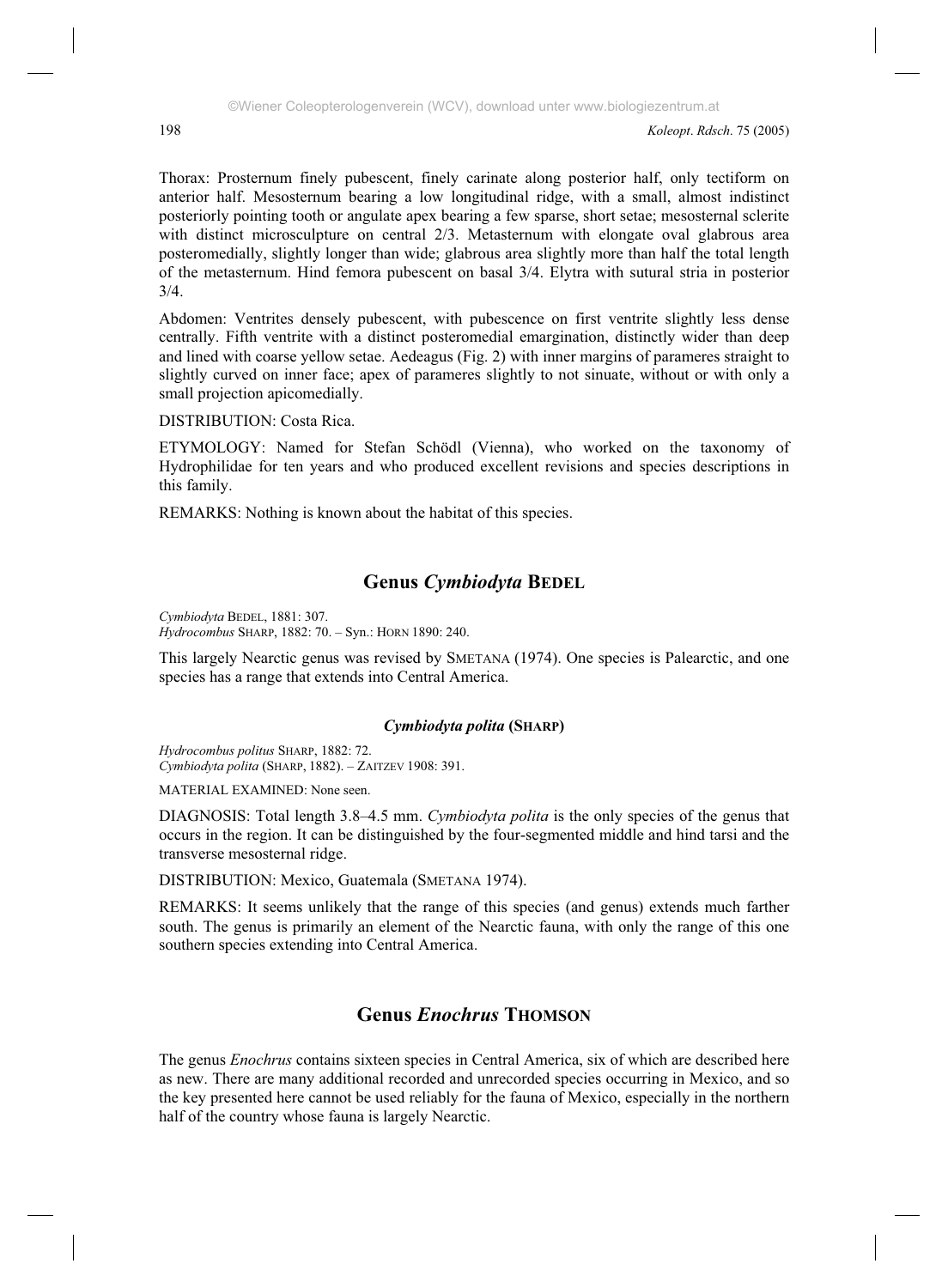The taxonomy of *Enochrus* has long been problematic because of the large number of morphologically similar species groups with often broad geographic distributions. The Nearctic fauna (and some of the Central American and Caribbean fauna) was revised by GUNDERSEN (1977, 1978). However, this treatment has proven unsatisfactory and contains a number of errors (see HILSENHOFF 1995, SHORT 2003a,b, SHORT 2004a).

Making matters even more problematic, the holotypes of several species supposedly deposited at the United States National Museum cannot be found, and are here considered missing pending a later determination if they are in fact permanently lost. On a visit to the USNM in November of 2004, I was unable to find the holotypes of *E. pseudochraceus* GUNDERSEN and *E. sharpi* GUNDERSEN. It is unclear weather the specimens were ever returned; however, other species described by Gundersen are known to have been returned to other institutions (e.g. *E. aridus*, *E. interruptus*, and *E. sayi* at CUIC, *E. negrus* at the California Academy of Sciences).

The identity of the very distinctive *E. pseudochraceus* is not in question. While *E. sharpi* is very similar to what is now *E. metacarina*, it is clear from other specimens identified by P. Spangler and R. Gundersen that the latter species was confused with *E. aequalis* SHARP and thus not previously recognized as new; combined with the very distinctive aedeagus, I have little reservation in naming *E. metacarina* without locating the type of *E. sharpi*.

Paratypes of the Mexican *E. spangleri* SANTIAGO-FRAGOSO & MEJORADA-GOMEZ that were published as being deposited in the USNM are also missing. The exact identity of *E. spangleri* is largely unknown because the description does not mention any characters that are used to differentiate species. It was not placed in a subgenus and the characters used for this placement are also not provided in the description. The authors compare it to the Nearctic *E. cristatus*, implying a placement in the subgenus *Methydrus*. The aedeagus illustration is similar to that of *E. aequalis* (SHARP), although more comparisons are needed to determine this.

## **Key to the species of** *Enochrus* **of Central America**

| $\mathbf{1}$             | Mesosternal carina very low; rounded or nearly rounded and with a small backwardly pointing   |  |
|--------------------------|-----------------------------------------------------------------------------------------------|--|
|                          | Mesosternal carina angulate, forming a broad triangular or rectangular lamina. Prosternum     |  |
| 2                        | Mesosternal carina low and rounded, without a posteriorly directing tooth; tips of parameres  |  |
|                          | Mesosternal carina with small posteriorly pointing tooth; tips of parameres outwardly curved  |  |
| 3                        |                                                                                               |  |
| $\overline{\phantom{0}}$ |                                                                                               |  |
| $\overline{4}$           | Size generally larger. Epipleura generally dark in color, the same color as the mesosternum.  |  |
|                          | Size generally smaller. Epipleura generally distinctly paler in color than mesosternum. Notch |  |
| 5                        |                                                                                               |  |
|                          |                                                                                               |  |
|                          |                                                                                               |  |

<sup>1</sup> The key follows the Nearctic convention for the separation of *E. ochraceus* from *E. sublongus*. See remarks under *E*. sp. A.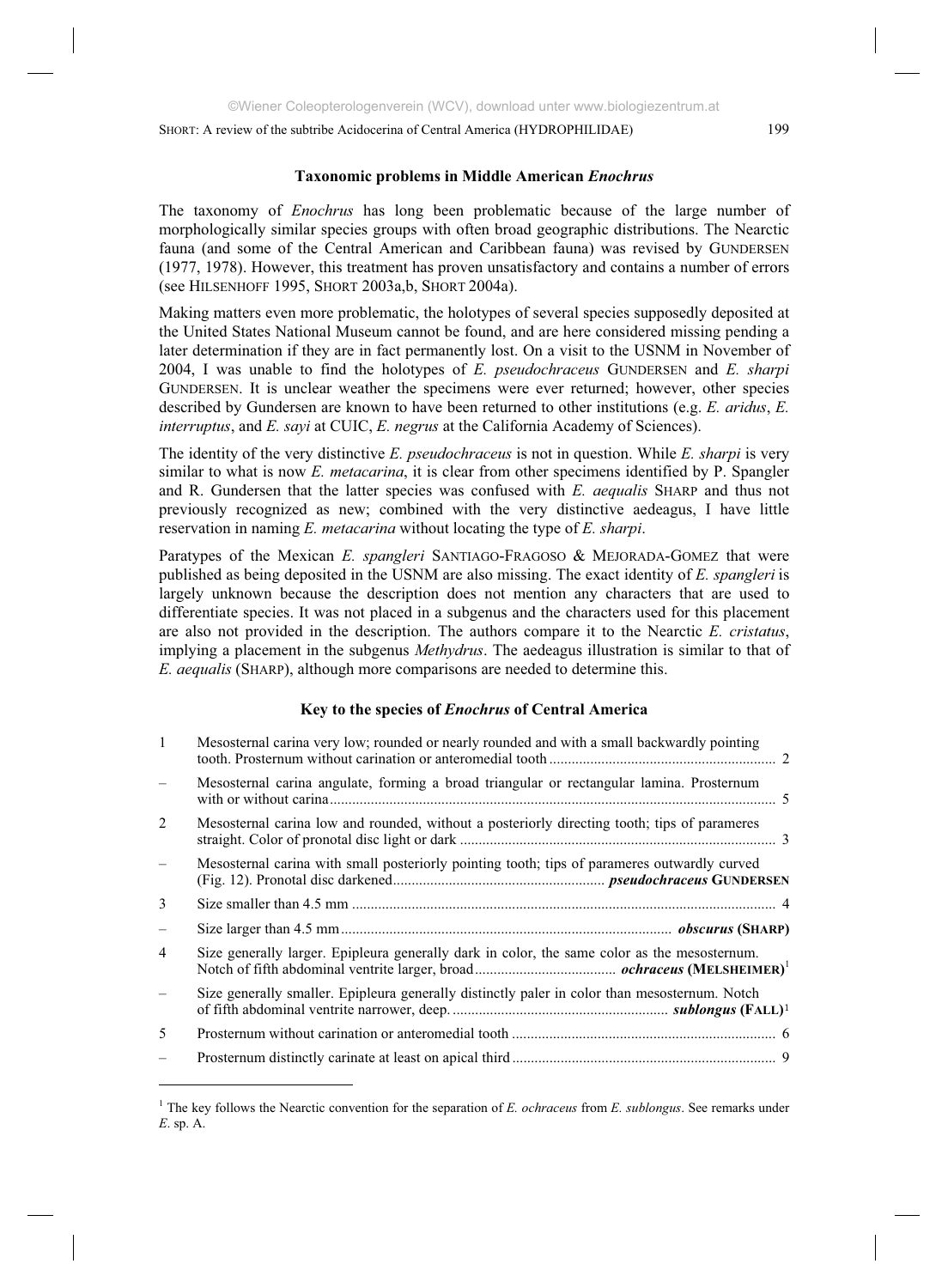©Wiener Coleopterologenverein (WCV), download unter www.biologiezentrum.at

| 6                        |                                                                                                                                                                                           |
|--------------------------|-------------------------------------------------------------------------------------------------------------------------------------------------------------------------------------------|
|                          | Metasternum finely carinate on anteromedial quarter to third. Mesosternal crest larger, thinner 8                                                                                         |
| 7                        | Third segment of maxillary palpi not swollen. Pronotal disc not darkened <i>debilis</i> (SHARP)                                                                                           |
|                          | Third segment of maxillary palpi swollen. Pronotal disc distinctly darkened <i>costaricensis</i> sp.n.                                                                                    |
| 8                        | Dorsal strut distinctly rising above median lobe (Fig. 7). Mesosternal crest broadly<br>rectangular, with margin extending posteriorly to narrowly meet a small metasternal carina        |
|                          | Dorsal strut not rising above median lobe (Fig. 8). Mesosternal crest broad but not extending                                                                                             |
| 9                        | Mesosternal carina with transverse ridges on each side. Apex of parameres curved inward                                                                                                   |
| $\overline{\phantom{0}}$ | Mesosternal carina without transverse ridges. Apex of parameres not curved inward 10                                                                                                      |
| 10                       | Prosternum distinctly carinate along entire length. Pronotal disc usually not darkened  14                                                                                                |
|                          | Prosternum carinate only on anterior third, often appearing as an angulate tooth. Pronotal disc                                                                                           |
| 11                       | Size usually larger than 3.5 mm. Dorsal strut never rising above median lobe (Figs. 9–10)  12                                                                                             |
|                          | Size usually smaller than 3.5 mm. Dorsal strut rising above median median lobe or not (Figs.                                                                                              |
| 12                       | Aedeagus with base of parameres distinctly divided on ventral face; apex of parameres evenly                                                                                              |
|                          | Aedeagus with base of parameres parallel on ventral face; apex of parameres tapered, more                                                                                                 |
| 13                       | Aedeagus with dorsal strut rising above median lobe; inner margins of parameres overlapping<br>on ventral face (Fig. 16). Head and center of clypeus usually black or at least dark brown |
|                          | Aedeagus with dorsal strut not rising above median lobe; inner margins of parameres not<br>overlapping (Fig. 15). Head and center of clypeus usually light to medium brown torito sp.n.   |
| 14                       | Mesosternal carina glabrous, acutely pointed. Dorsal punctation usually fine to moderately                                                                                                |
| $\overline{\phantom{0}}$ | Mesosternal carina setiferous, broadly triangular and obtusely pointed. Dorsal punctation                                                                                                 |
| 15                       |                                                                                                                                                                                           |
|                          |                                                                                                                                                                                           |

# **Subgenus** *Hugoscottia* **KNISCH**

*Hugoscottia* KNISCH, 1922: 89.

The range of this subgenus was recently extended northward with the description of one species each from Mexico and Costa Rica (SHORT 2005); it was previously only known as far north as central South America.

# *Enochrus* **(***H.***)** *talamanca* **SHORT**

(Fig. 5)

*Enochrus* (*Hugoscottia*) *talamanca* SHORT, 2005: 4.

TYPE MATERIAL EXAMINED: Holotype (&): "COSTA RICA: Cartago Pr./ Tapanti National Park/ pools along entrance road/ A. E. Z. Short; 22-VI-2003", "HOLOTYPE/ Enochrus (H.)/ talamanca/ A. E. Z.Short". (INBio).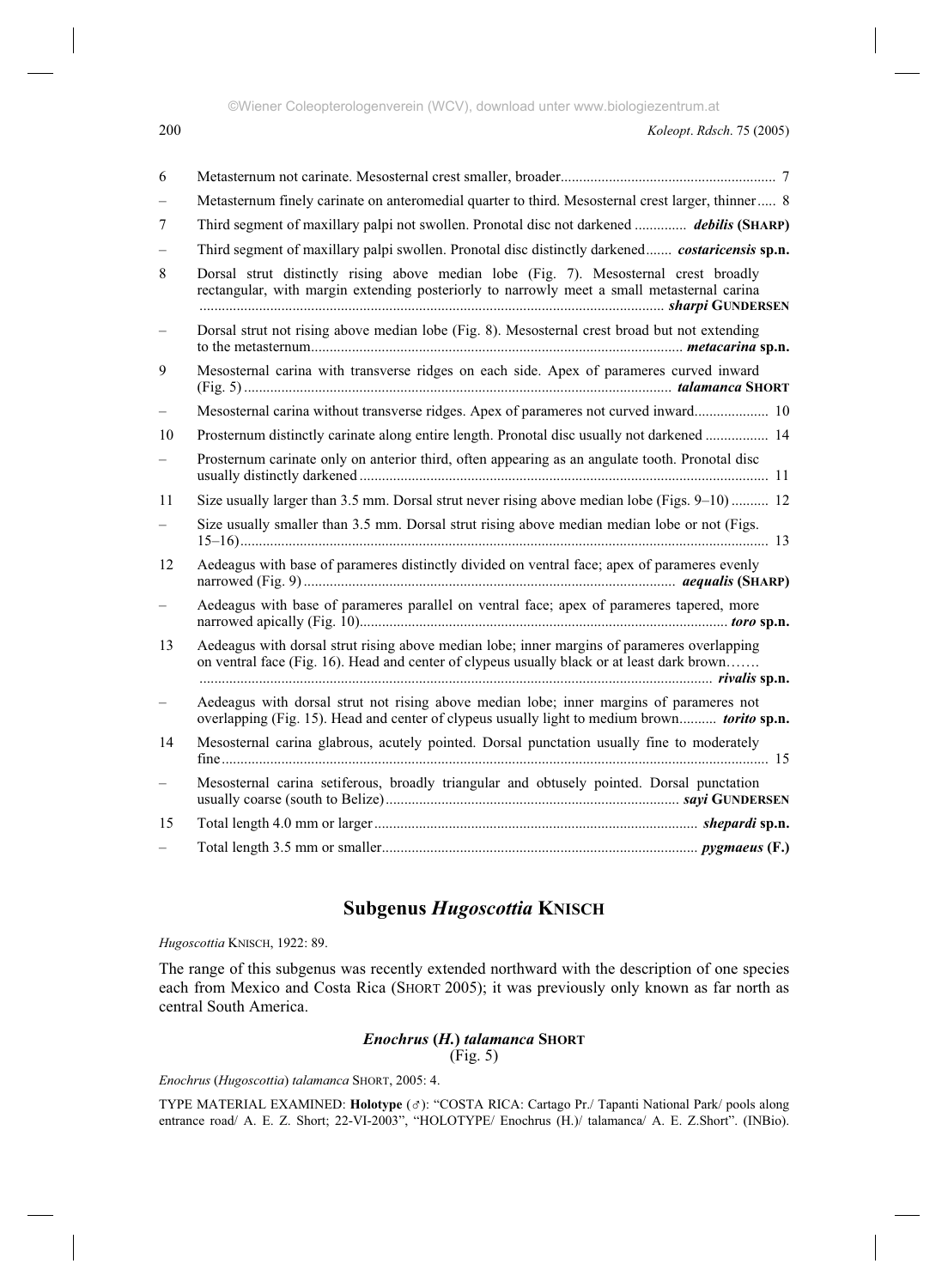**Paratypes (32): COSTA RICA: Cartago Prov.:** same data as holotype (21: AEZS, INBio); Tapantí National Park, Quebrada Segunda, 1250 m, iii.1992, leg. G. Mora (10: INBio); same locality but viii.1992 (1: INBio).

ADDITIONAL MATERIAL EXAMINED (27): **COSTA RICA: Cartago Prov.:** Tapantí National Park, 1–2 km past ranger station, pools at base of cascade, 10.i.2005, leg. A.E.Z. Short, J. Hannam & A. Swanson, AS-05-139 (13: AEZS); Tapantí National Park, pools along entrance road, 10.i.2005, leg. J.J. Hannam (14: AEZS).

DIFFERENTIAL DIAGNOSIS: Total length 3.0–3.5 mm. The transverse ridges of the mesosternum serve to distinguish this species from all other known species in Central America. The dark brown coloration, generally coarse punctation, and distinct genitalia also serve to differentiate this species.

DISTRIBUTION: Known only from Tapantí National Park, Costa Rica.

REMARKS: This species has been encountered on several occations in shallow pools and mud puddles along the sides of a gravel road in Tapantí National park. It appeared to be living in and around clumps of emergent grass. On one collecting event, specimens were clinging to the underside of a *Cecropia* leaf that had landed in a puddle.

# **Subgenus** *Methydrus* **Rey**

*Methydrus* REY, 1885: 253.

This common and cosmopolitan subgenus is the most frequently encountered and abundant group of Acidocerina in Central America.

#### *Enochrus* **(***M***.)** *aequalis* **(SHARP)**  $(Fig. 9)$

*Philydrus aequalis* SHARP, 1882: 68.

*Enochrus* (*Lumetus*) *aequalis* (SHARP). – ZAITZEV 1908: 385. *Enochrus* (*Methydrus*) *aequalis* (SHARP). – d'ORCHYMONT 1939: 374. Not *Enochrus* (*Methydrus*) *aequalis* (SHARP). – SPANGLER 1981: 157; SHORT 2004a: 352.

TYPE MATERIAL EXAMINED: Lectotype ( $\varphi$ ): "Philydrus aequalis/ Type D. S./ Guatemala City/ Champion" [on same card as specimen], "LECTO-TYPE" [purple disc], "Syn-Type" [blue disc], "Type" [red disc], "Guatemala City/ 500 ft./ Champion.", "Sharp Coll./ 1905.-313.", "B.C.A. Col. I. 2./ Philydrus/ aequalis,/ Sharp.", "LECTOTYPUS/ E. aequalis Sharp [reverse side: Fernández 1994]".

ADDITIONAL MATERIAL EXAMINED (15): **GUATEMALA:** 10 mi. E Guatemala City, 6.viii.1965, leg. P.J. Spangler (14: AEZS, USNM); Estancia Virgen, 12.viii.1965, leg. P.J. Spangler (1: USNM).

DIFFERENTIAL DIAGNOSIS: Total length 3.5–4.2 mm. The broadly oval body form, pronotum distinctly darkened on the central disc, prosternum carinate on the anterior third, and robust, triangular crest of the mesoventrite serve to characterize this species, which are also shared with *E. toro*. It can be distinguished from *E. toro* by the inner margins of the parameres divergent, separated the entire length of the ventral face (Fig. 9), and the slightly broader notch of the fifth ventrite. It can be distinguished from *E. torito* by the generally larger size and broader body form.

DISTRIBUTION: Confirmed only from Guatemala.

REMARKS: GUNDERSEN (1977, 1978) did not treat *E. aequalis* directly but compared it to *E. sharpi* GUNDERSEN when he described that species (GUNDERSEN 1977: 264, 1978: 33). Based on specimens bearing Gundersen's identification label and material identified by P. Spangler, these references to *E. aequalis* actually refer to *E. metacarina*. Recent applications of *E. aequalis* to Caribbean specimens (e.g. SPANGLER 1981, SHORT 2004a) also refer to *E. metacarina*. This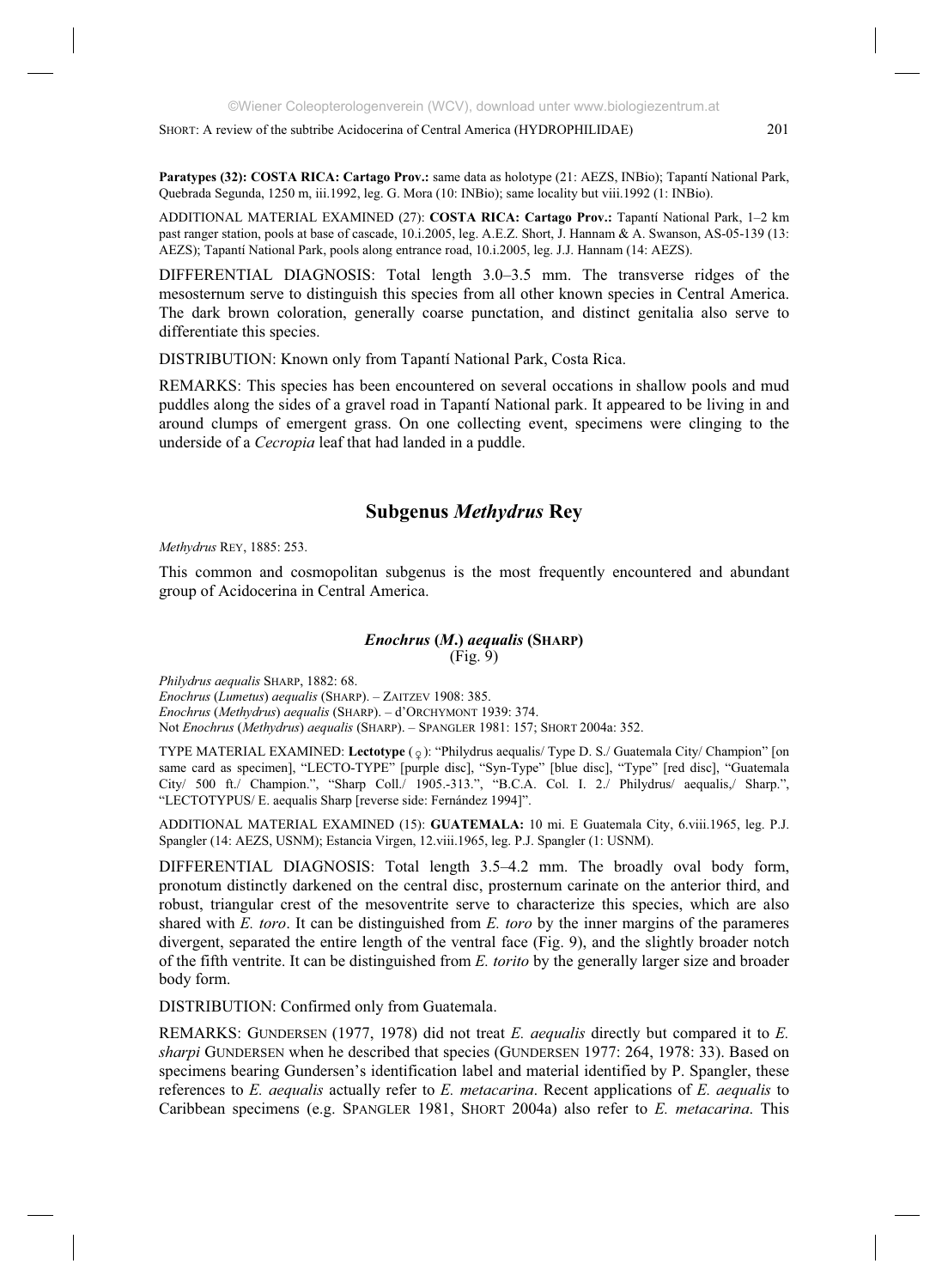confusion may be at least in part due to the fact that both *E. aequalis* and *E. metacarina* have the dorsal strut not rising above the median lobe.

#### *Enochrus* **(***M.***)** *costaricensis* **sp.n.** (Fig. 6)

TYPE LOCALITY: Hamburg Farm, Limón Province, Costa Rica.

TYPE MATERIAL: **Holotype** ( ): "COSTA RICA/ F NEVERMAN/ 16 T 36/", "HAMBURGFARM REVETAZON/ EBENE LIMON [reverse side of top label]", "[handwriting on second label illegible]". "HOLOTYPE/ Enochrus (M.)/ costaricensis/ A. E. Z. Short 2004" (USNM).

DIFFERENTIAL DIAGNOSIS: Prosternum not carinate. Pronotum distinctly darkened on disc. Maxillary palpi with penultimate segment broadly swollen and flattened on inner face. Similar to *E. debilis*, which does not share the latter two characters. Superficially similar in size and shape to *E. rivalis*, but that species has an anteriorly carinate prosternum.

DESCRIPTION: Total length 3.0 mm. Form moderately oval; moderately convex.

Color & Punctation: Elytra light brown. Pronotum yellowish brown with central disc darkened. Top of head and central third of clypeus dark brown, lateral thirds of clypeus light brown to yellow. Maxillary palpi uniformly yellow. Ventral surface including epipleura brown. Femora brown, slightly paler on glabrous distal area. General punctation of elytra moderately impressed, distance between punctures 1–2x width of one puncture. General punctation of head and pronotum similar to that of elytra but slightly more dense. Systematic punctures on elytra similar in size as general punctation, barely detectable.

Head: Maxillary palpi slightly longer than width of head anterior to eyes; apical segment very short, half the length of penultimate segment; penultimate segment moderately thickened apically and with inner surface slightly flattened. Clypeo-labral margin roundly emarginate centrally.

Thorax: Prosternum not carinate, with sparse setae. Mesosternum with a glabrous, broadly obtuse triangular carina forming a small but distinct posteriorly pointing tooth at the apex. Metasternum with elongate oval glabrous area posteromedially, slightly longer than wide; glabrous area slightly half to slightly more than half the total length of the metasternum. Protarsal claws of male with base appearing slightly enlarged although there is no female specimen available for comparison. Hind femora pubescent on basal 3/4. Elytra with sutural stria on posterior 3/4.

Abdomen: Ventrites evenly and densely pubescent. Fifth ventrite with posteromedial emargination, about as wide as deep, appearing near trapezoidal in shape. Aedeagus (Fig. 6) with dorsal strut rising slightly but distinctly above median lobe; parameres narrowed apically.

DIRTRIBUTION: Costa Rica.

ETYMOLOGY: Named in honor of the country from which it is known.

REMARKS: Nothing is known about the habitat of this species.

#### *Enochrus* **(***M.***)** *debilis* **(SHARP)** (Fig. 13)

*Philydrus debilis* SHARP, 1882: 69. *Enochrus* (*Lumetus*) *debilis* (SHARP, 1882). – ZAITZEV 1908: 386. Not *Enochrus* (*Methydrus*) *debilis* (SHARP, 1882). – GUNDERSEN 1978: 31; SHORT 2004a: 353.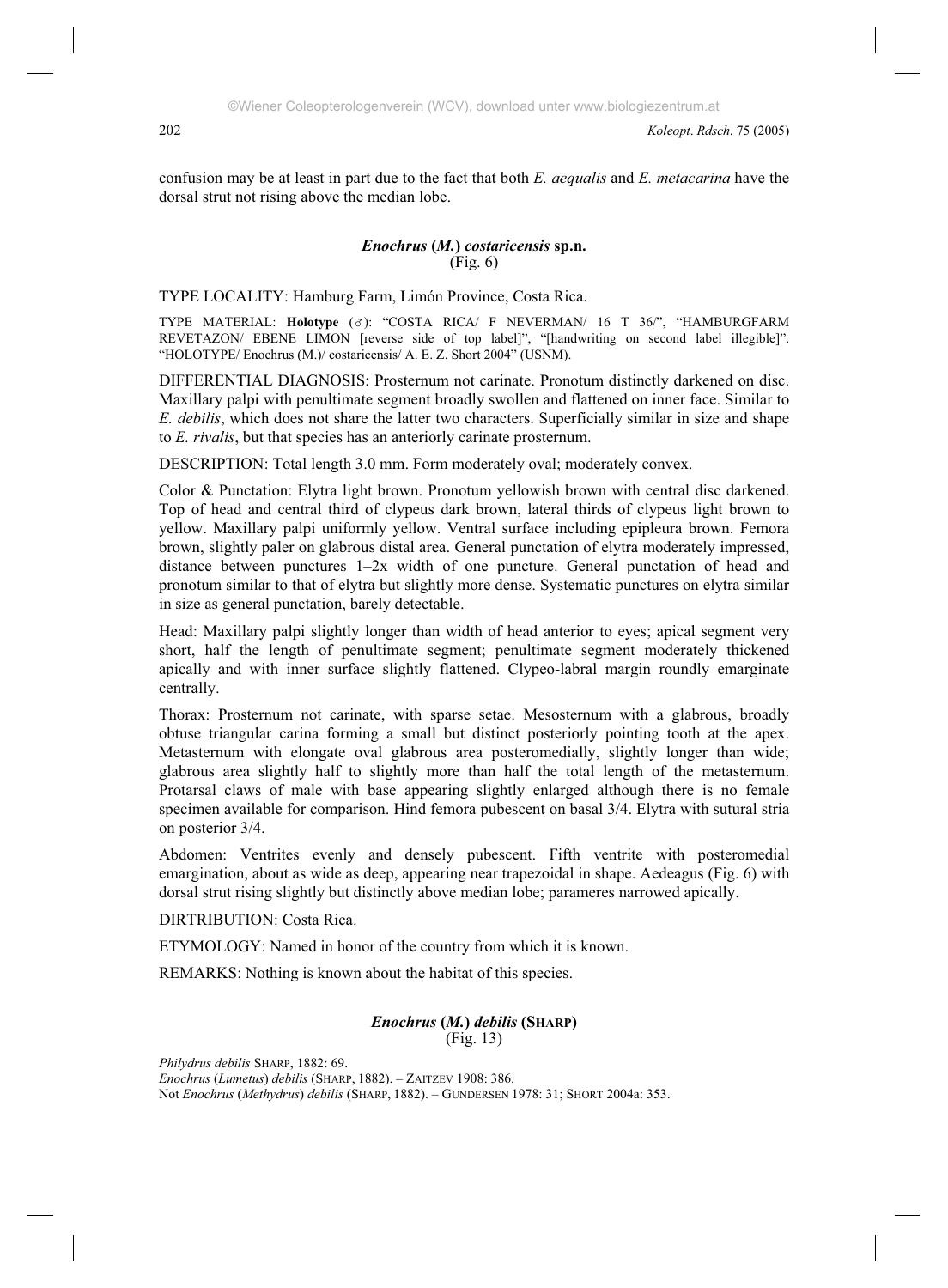TYPE MATERIAL EXAMINED: **Lectotype** ( ), here designated: "Philydrus debilis/Type D. S./ Paso Antonio, 600 ft./ Guatemala, Champion", "Type"[red disc], "Paso Antonio/ 400 ft./ Champion.", "Sharp Coll./ 1905.-313.", "B.C.A. Col. I. 2./ Philydrus/ debilis/ Sharp.", "LECTOTYPE/ Philydrus/ debilis/ Sharp/ A. Short '04" (BMNH). **Paralectotype:** "Philydrus deb-/ilis D. S./ Paso Antonio/ Guatemala", "Paso Antonio/ 400 ft./ Champion.", "B.C.A. Col. I. 2./ Philydrus/ debilis/ Sharp.", "Paralectotype/ Philydrus/ debilis/ Sharp/ A. Short '04" (BMNH).

ADDITIONAL MATERIAL: None seen.

DIFFERENTIAL DIAGNOSIS: Total length 3.0–3.1 mm. Prosternum not carinate. Pronotum not darkened on disc. Mesosternal crest broadly rounded, without crest or posteriorly pointing tooth.

DISTRIBUTION: Guatemala.

REMARKS: The species concept of *E. debilis* sensu GUNDERSEN (1978) is wrong. It was previously shown that *E. debilis* sensu GUNDERSEN (1978) was composite (SHORT 2004a) and is here further shown that neither species included is conspecific with the types. This species is redescribed and illustrated (GUNDERSEN 1978) as having a carinate prosternum, a light-colored pronotal disc, and having the bases of the parameres overlapping; the types share none of these features. The species GUNDERSEN (1978) redescribed as *E. debilis* is here described as *E. rivalis*.

# *Enochrus* **(***M.***)** *metacarina* **sp.n.**

(Fig. 8)

*Enochrus* (*Methydrus*) *aequalis* (SHARP, 1882). – sensu GUNDERSEN 1977: 264; SPANGLER 1981: 157; SHORT 2004a: 352.

LOCALITY: 10°03'31.0'' N, 85°14'25.6'', Laguna de Crocodilo, near Carmona, Guanacaste Province, Costa Rica.

TYPE MATERIAL: **Holotype** ( ): "COSTA RICA: Guanacaste Prov./ near Carmona; lag[una]. de crocodilo/ 34m elev; 16.I.2003 A. E. Z. Short/ R. Roughley, W. Porras: HG light/ 10°03'31.0'' N, 85°14'25.6'' W ", "HOLOTYPE/ Enochrus (M.)/ metacarina/ A. E. Z. Short 2004" (INBio). **Paratypes (31): COSTA RICA: Guanacaste Prov.:** 2 km S Communidad, roadside pools, 16.iv.2003, leg. A.E.Z. Short (4: INBio); near Carmona, laguna de Crocodilo, 34 m, HG-vapor light, 15.i.2003, leg. A.E.Z. Short, W. Porras & R. Roughley (14: AEZS, INBio); 11.5 km W of Cañas, HG-vapor light by ditch, 15 m, 10.i.2004, leg. A.E.Z. Short & D. Lebbin, AS-04-026 (2: INBio); same locality but roadside ditch, 16.vi.2003 (2: INBio); road to Palo Verde National Park, 11.4 km past Route 1, roadside ditch, 35 m, 11.i.2004, leg. A.E.Z. Short & D. Lebbin, AS-04-027 (1: INBio); Palo Verde National Park, margin of lagoon, 25 m, 11.i.2004, leg. A.E.Z. Short & D. Lebbin, AS-04-030 (2: INBio); same locality but HG-vapor light, AS-04-031 (3: AEZS, INBio); Palo Verde National Park, 1.6 km W ranger station, cattle ponds, 12.i.2004, leg. A.E.Z. Short & D. Lebbin, AS-04-032 (2: AEZS, INBio); Palo Verde National Park, 1.9 km past ranger station, stagnant ditch, 12.i.2004, leg. A.E.Z. Short & D. Lebbin, AS-04-033 (1: INBio); 5 mi. SW Liberia, 24.vii.1965, leg. P.J. Spangler (1: USNM). **MEXICO:** Veracruz, 24 mi. E of Coatzocoalcos, 20.viii.1967, leg. H.R. Burke & J. Hafernik (1: TAMU); Veracuz, 4 mi. E of Minatitlan, 11.vi.1965, leg. Burke, Meyer & Schaffner (1: TAMU). **NICARAGUA:** 22 mi. S Rivas, 26.vii.1965, leg. P.J. Spangler (1: USNM); 10 mi. N Rivas, 11.vii.1965, leg. P.J. Spangler (1: USNM). Representative specimens deposited in BMNH, CUIC, NMW, and USNM.

DIFFERENTIAL DIAGNOSIS: Color generally uniformly light to yellowish brown, without a distinctly darkened pronotal disc. Prosternum without carination. The short, low anteromedial metasternal carina and high, thin mesosternal carina is shared only with *E. sharpi.* In addition to the differences in the aedeagus, the latter species can be distinguished by the posterior margin of the mesosternal carina which meets with the metasternum more posteriorly than *E. metacarina*.

DESCRIPTION: Total length 3.0–3.5 mm. Form elongate oval. Moderately convex.

Color & Punctation: Elytra and pronotum uniformly light to yellowish brown, pronotum without any distinct darkening on central disc. Top of head dark brown to black; central third to half of clypeus brown to dark brown, with lateral sides of clypeus light brown to yellow. Maxillary palpi yellow with tip of apical segment slightly but distinctly darkened. Ventral surface including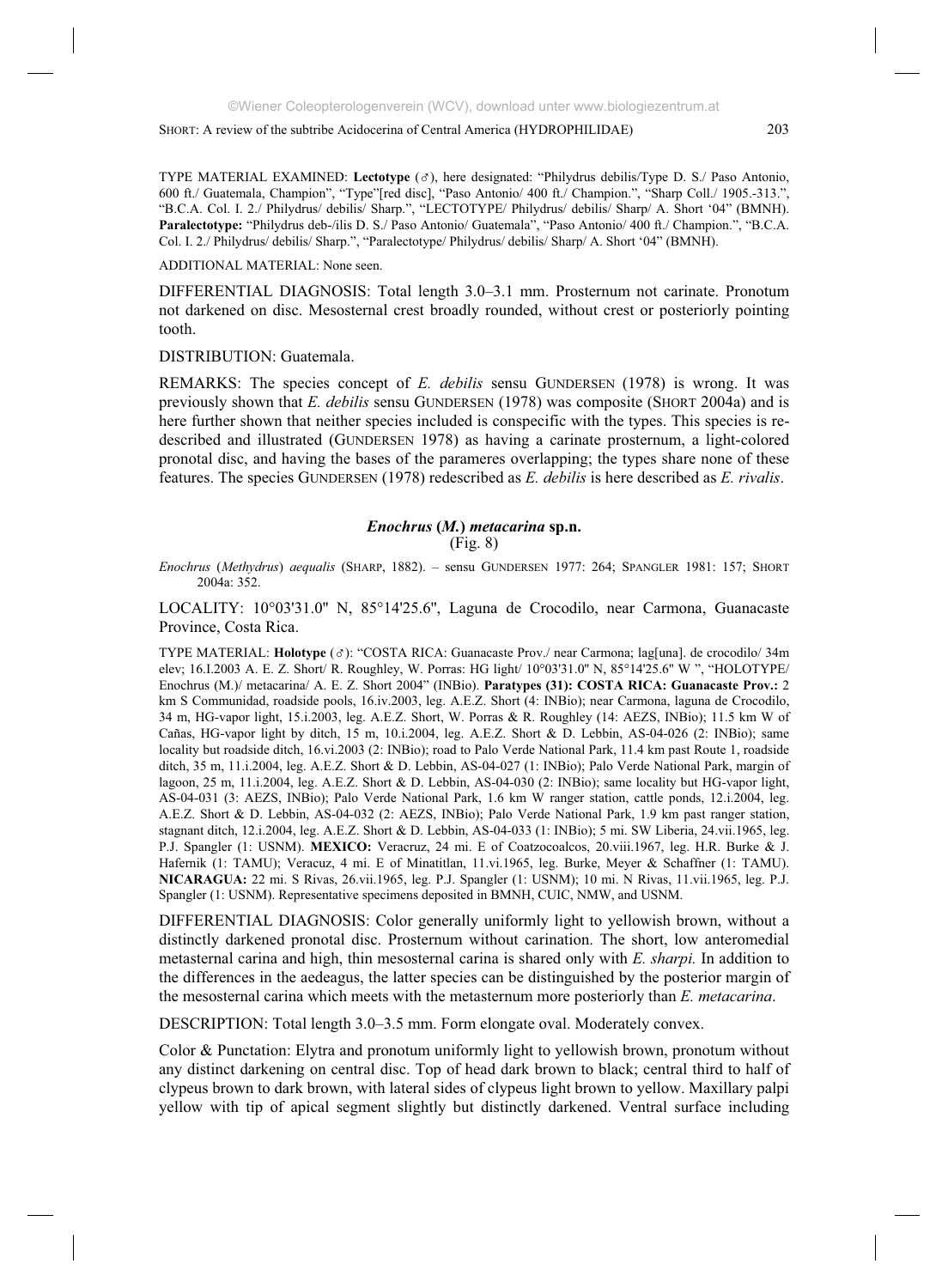epipleura and legs dark brown. General punctation on elytra moderately impressed, slightly smaller than the very indistinct irregular systematic punctures; distance between punctures  $1-2x$ the width of one puncture. Pronotum and head with general punctation fine; systematic punctures of head and pronotum present but indistinct.

Head: Antennae nine-segmented. Maxillary palpi with apical segment distinctly shorter than penultimate; segment 2 about 1.2–1.3x length of penultimate segment; total length slightly longer than width of head anterior to eyes. Clypeo-labral margin with distinct broad emargination centrally, exposing a small gap between the clypeus and labrum.

Thorax: Prosternum slightly tectiform centrally, sparsely pubescent; no trace of carination. Mesosternum with a mostly glabrous, thin, longitudinal, elongate, triangular carina, with the apex slightly elevated into a small tooth. Metasternum with low, faint carination on apicomedial quarter, with oval glabrous area posteromedially, 1.5–2.0x as long as wide; glabrous area slightly more than half the total length of metasternum. Protarsal claws of male slightly enlarged at the base. Hind femora pubescent on basal 4/5. Elytra with sutural stria in posterior 3/4.

Abdomen: Ventrites uniformly and densely pubescent. Fifth ventrite with posteromedial emargination, about as wide as deep and lined with coarse yellow setae. Aedeagus (Fig. 7) with dorsal strut rising far above median lobe; parameres evenly narrowed to a rather acute point at apex.

DISTRIBUTION: Costa Rica, Mexico, Nicaragua.

ETYMOLOGY: Metacarina, referring to the fine carination on the anterior portion of the metasternum.

REMARKS: All specimens were collected in shallow, standing water in ditches and lagoons or at lights near such habitats. It was previously confused with *E. aequalis* by some workers (R. Gundersen, P. Spangler) based on examination of material identified by them.

# *Enochrus* **(***M***.)** *obscurus* **(SHARP)**

*Philydrus obscurus* SHARP, 1882: 69. *Enochrus* (*Lumetus*) *obscurus* (SHARP, 1882). – ZAITZEV 1908: 388. *Enochrus* (*Methydrus*) *obscurus* (SHARP, 1882). – FERNÁNDEZ 1988: 88.

TYPE MATERIAL EXAMINED: Lectotype (2): "Type" [red disc], "Oaxaca, / Mexico,/ Hoege.", "Sharp Coll./ 1905. -313." [label upside down], "Philydrus obscurus/ Type D. S./ Oaxaca. Mexico. Höge.", "B. C. A. Col. I. 2./ Philydrus/ obscurus/ Sharp.", "Syn-Type" [blue disc] (BMNH). A second specimen examined by FERNÁNDEZ (1988) but not designated as a paralectotype is a male with the same locality information, but is missing its head and pronotum.

DIFFERENTIAL DIAGNOSIS: Total length 4.6 mm. The rounded mesosternal carina distinguish *E. obscurus* from all other species except the similar *E. sublongus* and *E. ochraceus*, both of which are smaller in size.

DISTRIBUTION: Ecuador (Galapagos Islands), Mexico, Peru (FERNÁNDEZ 1988).

REMARKS: This species is recorded from both Mexico and South America, but I have seen no Central American specimens.

## *Enochrus* **(***M***.)** *ochraceus* **(MELSHEIMER)**

*Philhydrus ochraceus* MELSHEIMER, 1844: 101. *Philhydrus* (*Helochares*) *lacustris* LECONTE, 1855: 369. – Syn.: FALL 1924: 97. *Philhydrus simlex* LECONTE, 1863:24. – Syn.: HORN 1873: 129. *Philydrus ochraceus* MELSHEIMER, 1844. – HORN 1890: 246.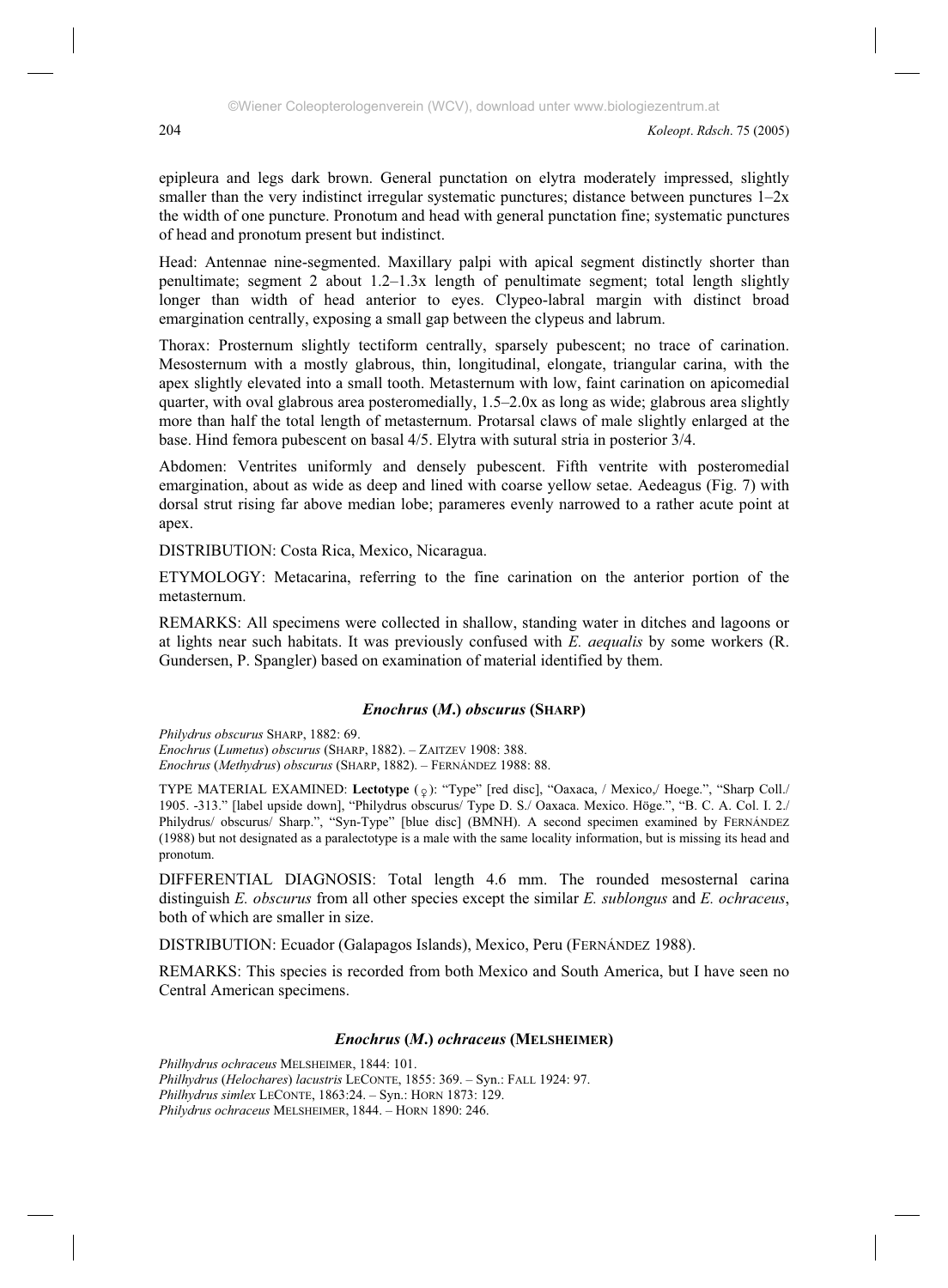*Enochrus* (*Lumetus*) *ochraceus* (MELSHEIMER, 1844). – ZAITZEV 1908: 388. *Enochrus* (*Methydrus*) *ochraceus* (MELSHEIMER, 1844). – WINTERS 1927: 20.

MATERIAL EXAMINED: No Central American specimens seen.

DIFFERENTIAL DIAGNOSIS: The rounded mesosternal keel separates this species from all described species in the region except the usually smaller *E. sublongus* and the larger *E. obscurus*. It is further separated from *E. sublongus* by the darker coloration of the epipleura (the same color as the Ventral surface) and the broader notch of the fifth ventrite.

DISTRIBUTION: Widespread in North America, extending into Mexico (HANSEN 1999b).

REMARKS: Central American records (e.g. GUNDERSEN 1978) may refer to another species. See remarks under *Enochrus* (*M*.) sp. A.

#### *Enochrus* **(***M.***)** *pseudochraceus* **GUNDERSEN**

*Enochrus* (*Methydrus*) *pseudochraceus* GUNDERSEN, 1977: 256.

TYPE MATERIAL: Missing. See comments under *Enochrus*.

MATERIAL EXAMINED (545): **BELIZE:** Cayo District, near Teakettle Bank, Pook's Hill, dates from 6.–9.i.2003, lights, leg. C.R. Bartlett (10: AEZS, UDCC); Belize District, Western Highway near Zoo, 7.i.2003, leg. C.R. Bartlett (2: AEZS). **COSTA RICA: Alajuela Prov.:** 11.5 km NE of Caño Negro, water-filled tire ruts, 14.i.2004, 50 m, leg. A.E.Z. Short & D. Lebbin, AS-04-042 (78: AEZS, INBio); 7 km NE of Caño Negro, wet pasture, 60 m, 11.i.2004, leg. A.E.Z. Short & D. Lebbin, AS-04-041 (51: AEZS, INBio); Caño Negro near research station, margin of lagoon, 14.i.2004, leg. A.E.Z. Short & D. Lebbin, AS-04-044 (6: INBio); Los Lagos-Colonia Road, horse pond, 2780' elev., 11.i.2003, leg. A.E.Z. Short (1: INBio). **Cartago Prov.:** Tapantí National Park, lights by visitor cabin, 6.i.2004, 1280 m, leg. A.E.Z. Short, AS-04-003 (1: INBio). **Guanacaste Prov.:** 2 km S Communidad, roadside pools, 16.iv.2003, leg. A.E.Z. Short (9: INBio); 11.5 km W of Cañas, HG-vapor light by ditch, 15 m, 10.i.2004, leg. A.E.Z. Short & D. Lebbin, AS-04-026 (3: INBio); same locality but roadside ditch, 16.vi.2003 (6: INBio); same locality but HG-vapor light, 16.vi.2003 (1: INBio); road to Palo Verde National Park, 11.4 km after intersection with route 1, ditch, 35 m, 11.i.2004, leg. A.E.Z. Short & D. Lebbin, AS-04-027 (1: INBio); Palo Verde National Park, margin of lagoon, 25 m, 11.i.2004, leg. A.E.Z. Short & D. Lebbin, AS-04-030 (14: INBio); same locality but HG-vapor light, AS-04-031 (4: INBio); Palo Verde National Park, 1.6 km past ranger station, cattle ponds, 12.i.2004, leg. A.E.Z. Short & D. Lebbin, AS-04-032 (6: INBio); Palo Verde National Park, 1.9 km past ranger station, stagnant ditch, 12.i.2004, leg. A.E.Z. Short & D. Lebbin, AS-04-033 (25: INBio); Palo Verde National Park, Palo Verde Station, 10 m, 26.iii.1993, leg. R. U. Chavarría (1: INBio); same locality but 2.x.1999, leg. W. Porras (1: INBio); 5 km NE of Cañas, Río Santa Rosa, creekside pools, 17.vi.2003, leg. A.E.Z. Short (2: INBio); near Carmona, typha cattle pond, 44 m, 15.i.2003, leg. A.E.Z. Short, R. Roughley & W. Porras (20: INBio); near Carmona, laguna de Crocodilo, 34 m, 15.i.2003, leg. A.E.Z. Short, W. Porras & R. Roughley (5: INBio); same locality but 16.i.2003, HG-vapor light (22: INBio); near Carmona, Finca Agua Fria, Río Carmona margin, 15.i.2003, 30 m, leg. A.E.Z. Short, R. Roughley & W. Porras (3: INBio); Barra Honda National Park, 27.xi.2002, leg. W. Shepard & R. Roughley (3: INBio); 12 mi. SW of Liberia, 25.vii.1965, leg. P.J. Spangler (104: USNM). **Heredia Prov.:** Río Sarapiquí E of Highway 4, river margin, 25.vi.2003, leg. A.E.Z. Short (1: INBio). **Limón Prov.:** Marsh by Limón airport, 23.VI.2003, leg. A.E.Z. Short (1: INBio); route 36 between Limón & Cahuita, marshy area near a beach, 24.vi.2003, leg. A.E.Z. Short (27: INBio); near Puerto Viejo, Home Creek, 23.vi.2003, leg. A.E.Z. Short (1: INBio). **Puntarenas Prov.:** Corcovado National Park, La Leona Station, Sendero Río Madrigal, 10.–12.xii.2001, leg. A. Azofeifa, light trap (2: INBio), same locality but 22.–26.xi.2001 (1: INBio); Corcovado National Park, Sirena Station, 0–100 m, v.1992, leg. G. Fonseca (1: INBio); same locality but 17.ii.2001, leg. A. Azofeifa (1: INBio). **GUATEMALA:** 1 mi N Morales, 16.–18.viii.1965, leg. P.J. Spangler (74: USNM, AEZS); 15 mi. W of Pijije, 5.viii.1965, leg. P.J. Spangler (52: USNM). **NICARAGUA:** Matagalpa, km 77.6 PanAm Highway, 4.viii.2002, 1290' elev., roadside pool, leg. W.D. Shepard (4: AEZS); Río San Juan, Refugio Bartola, at lights, 5.–10.viii.2002, leg. W.D. Shepard (1: AEZS). Representative specimens deposited in BMNH, CUIC, EMEC, MALUZ, MCZ, MFC, NMW, and UMC.

DIFFERENTIAL DIAGNOSIS: Total length 2.9–3.8 mm. The low mesosternal crest with a small posterior-pointing tooth and hooked parameres of the aedeagus separate this species from other Middle American *Enochrus*.

DISTRIBUTION: Widespread in Mexico, the West Indies, and into South America (GUNDERSEN 1978, SHORT 2004a, FERNÁNDEZ 1994).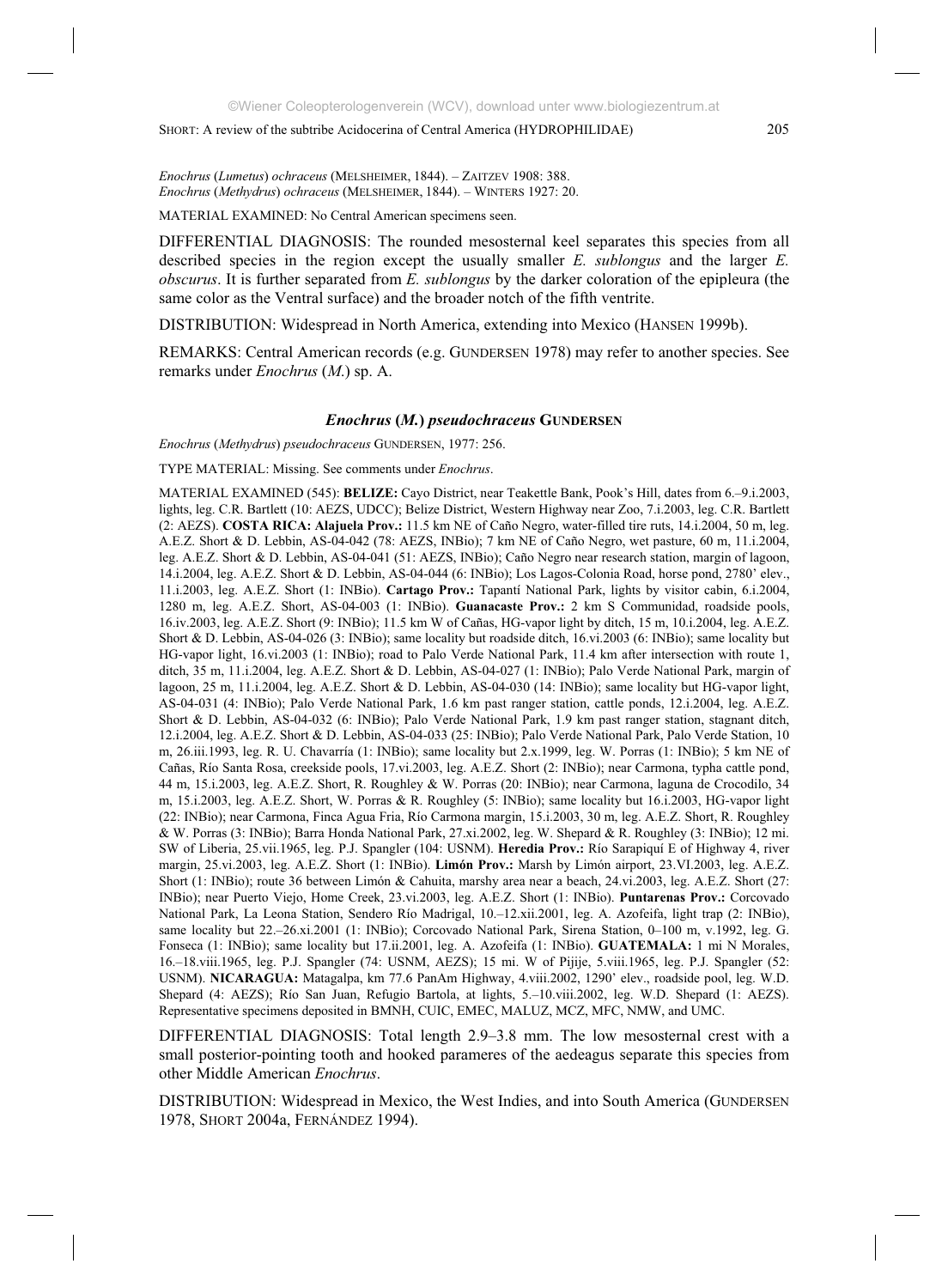REMARKS: A widespread and often abundant species, *E. pseudochraceus* is the most common species of the genus in Costa Rica. It is found in a variety of habitats but is most abundant in the standing water of marshes, ponds, and roadside ditches and pools.

#### *Enochrus* **(***M***.)** *pygmaeus* **(F.)**

*Hydrophilus pygmaeus* FABRICIUS, 1792: 186. *Enochrus* (*Lumetus*) *pygmaeus* (FABRICIUS, 1792). – ZAITZEV 1908: 288. *Enochrus* (*Methydrus*) *pygmaeus* (FABRICIUS, 1792). – YOUNG 1954: 176. *Enochrus* (*Methydrus*) *rossi* LEACH, 1948: 451. – Syn.: GUNDERSEN 1977: 257.

MATERIAL EXAMINED (211): **BELIZE:** Belize District: Western Highway near Zoo, light trap in pine grassland, 7.i.2003, leg. C.R. Bartlett (4: AEZS); Cayo District: near Teakettle Bank, Pook's Hill, light trap by river, 6.i.2003, leg. C.R. Bartlett (3: AEZS); same data but swamp at river (1: AEZS); same locality but 5.i.2003 (1: AEZS); same locality but 7.i.2003 (1: AEZS). **COSTA RICA: Alajeula Prov.:** W of Florencia, margin of small river, 200 m, 15.i.2002, leg. A.E.Z. Short & D. Lebbin, AS-04-049 (3: INBio). **Guanacaste Prov.:** 2 km S Communidad, roadside pools, 280' elev., 16.vi.2003, leg. A.E.Z. Short (10: AEZS, INBio); near Carmona, laguna de crocodilo, 35 m, 15.i.2003, leg. A.E.Z. Short, R. Roughely & W. Porras (1: INBio); same locality but 16.I.2003, HG-vapor light (6: INBio); near Carmona, Finca Agua Fria, HG-vapor light on Río Carmona, 26.xi.2002, 30 m, leg. W. Shepard & R. Roughley (7: INBio); Barra Honda National Park, lake at trailhead, 200' elev., 27.xi.2002, leg. W. Shepard & R. Roughley (2: INBio); 11.5 km W of Cañas, roadside ditch, 15 m, 16.VI.2003, leg. A.E.Z. Short (48: AEZS, INBio); same locality but UV light (36: AEZS, INBio); same locality but 10.I.2004, leg. A.E.Z. Short & D. Lebbin, AS-04-026 (19: INBio); Río Seco at Highway 1, N of Cirvelas, pools along river, 17.vi.2003, leg. A.E.Z. Short (12: INBio); Río Guacimal at Highway 1, 400' elev., 17.vi.2003, leg. A.E.Z. Short (1: INBio); 5 km NE of Cañas on Highway 142, Río Santa Rosa, creek side pools, leg. A.E.Z. Short (7: INBio); 19.2 km NW of Monterray, pools along Highway 4, 13.vi.2003, leg. A.E.Z. Short (2: INBio); road to Palo Verde National Park, 11.4 km past Route 1, ditch, 35 m, 11.i.2004, leg. A.E.Z. Short & D. Lebbin, AS-04-027 (25: INBio); road to Palo Verde National Park, 16.5 km W of Route 1, wide ditch, 25 m, 11.i.2004, leg. A.E.Z. Short & D. Lebbin, AS-04-029 (2: INBio); Palo Verde National Park, margin of lagoon, 25 m, 11.i.2004, leg. A.E.Z. Short & D. Lebbin, AS-04-030 (4: INBio). **Heredia Prov.:** Río Sarapiqui margin, just E of Highway 4, 620' elev., 25.vi.2003, leg. A.E.Z. Short (1: INBio). **Limón Prov.:** Near Puerto Viejo, Home Creek margin, 23.vi.2003, leg. A.E.Z. Short (4: INBio); Route 26 between Limón & Cahuita, Marsh near beach, 24.vi.2003, leg. A.E.Z. Short (3: INBio). **Puntarenas Prov.:** near Puerto Jimenez, Río Tigre, UV light, 18.vi.2003, leg. A.E.Z. Short (3: INBio). **NICARAGUA:** Matagalpa, km 77.6 on PanAm Highway, roadside pool, 1290' elev., 4.VIII.2002, leg. W.D. Shepard (5: AEZS). Representative specimens deposited in BMNH, CUIC, EMEC, MALUZ, MCZ, MFC, NMW, UDCC and UMC.

DIFFERENTIAL DIAGNOSIS: Total length 2.4–3.5 mm. Prosternum broadly carinate along entire length. Pronotal disc not distinctly darkened in Central American material. Separated from all other sympatric species by these characters except *E. shepardi*, which is distinctly larger.

DISTRIBUTION: Widespread in North America, Mexico, and the Caribbean (GUNDERSEN 1978, SHORT 2004a); New records for Belize, Costa Rica, and Nicaragua.

REMARKS: This relatively common species is often found in the margins of standing water such as marshes or pools, and less commonly in the margins of streams.

Some authors (e.g. GUNDERSEN 1978) give subspecific rank to different morphological variations within *E. pygmaeus*. However, the exact boundries of this variation (both morphologically and geographically) and how to interpret it is still in question (see SHORT 2004a for additional comments). Until a complete study of the species complex/group can be conducted, assigning subspecific rank cannot be down with confidence.

# *Enochrus* **(***M.***)** *rivalis* **sp.n.**  (Fig. 16)

*Enochrus* (*M*.) *debilis* SHARP, 1882. – sensu GUNDERSEN 1967: 183, 1978: 31; SHORT 2004a: 353.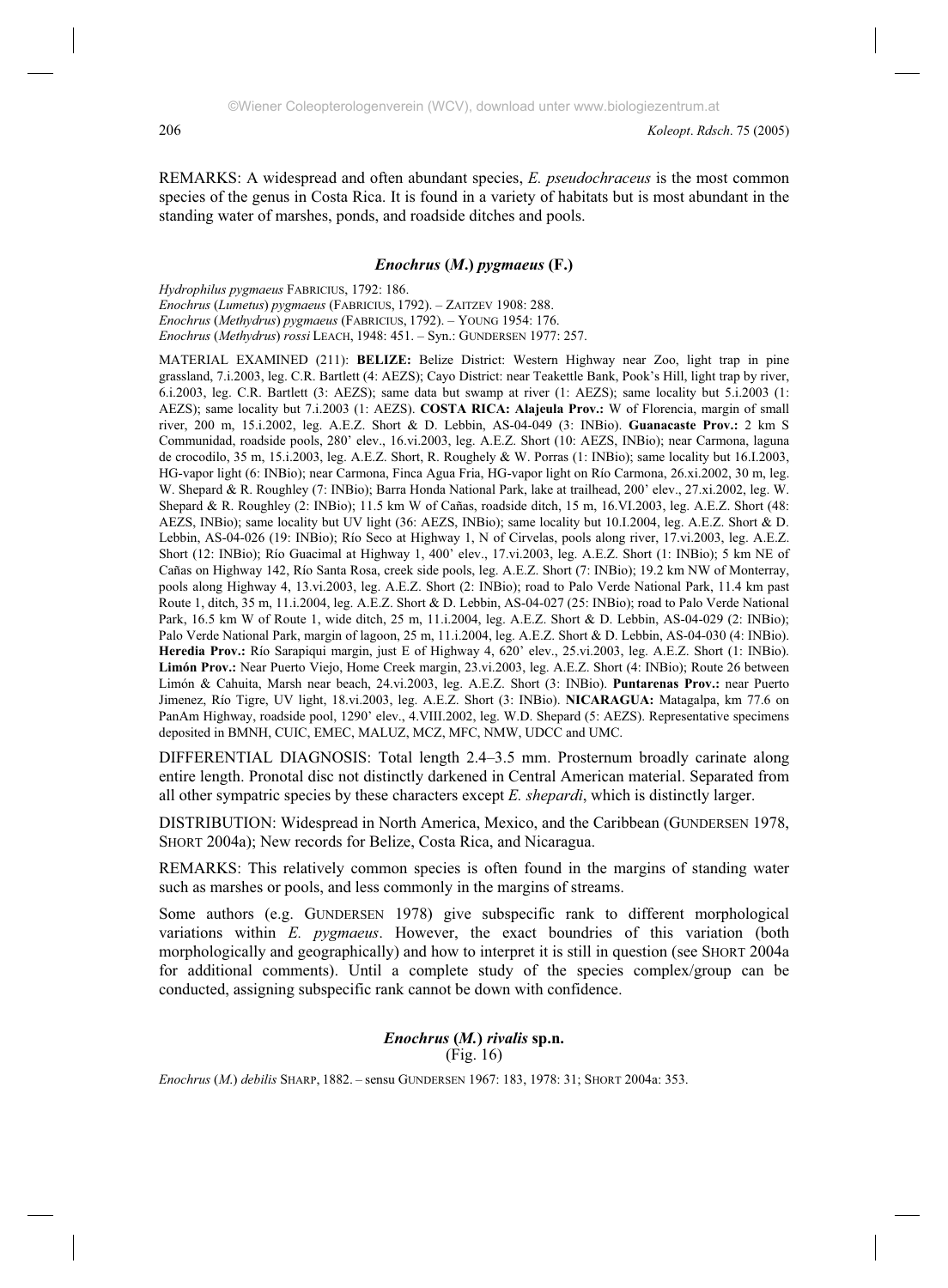TYPE LOCALITY: Pools in dry creek, Quebrada La Palma, Barra Honda National Park, Guanacaste Province, Costa Rica.

TYPE MATERIAL: **Holotype** ( ): "COSTA RICA: Guanacaste Prov./ Barra Honda N. Park; remnant/ pools in Quebrada La Palma/ 12.I.2004; AS-04-035/ A.E.Z.Short & D.J.Lebbin", "HOLOTYPE/ Enochrus (M.)/ rivalis/ A.E.Z.Short". **Paratypes (251): COSTA RICA: Alajuela Prov.:** 6.1 km N of Los Lagos on Los Lagos-Colonia Rd, pools along Río San Lorenzo, 870 m, 12.i.2003, leg. A.E.Z. Short & R. Roughley (24: AEZS, INBio); same locality but 10.i.2004, leg. A.E.Z. Short & D. Lebbin, AS-04-024 (13: INBio); 3 km SE Los Lagos on San Ramon-Fortuna Road, Río Cataratas, 756 m, 11.i.2003, leg. A.E.Z. Short (6: INBio); 4.1 km N of Los Lagos, stream pools in unnamed creek, 780 m, 10.i.2004, leg. A.E.Z. Short & D. Lebbin, AS-04-025 (9: INBio); W of Florencia, margin of small river, 200 m, 15.i.2004, leg. A.E.Z. Short & D. Lebbin, AS-04-049 (28: AEZS, INBio); Route 126 a few km N of Ujarras, 880 m, pools along creek, 16.i.2004, leg. A.E.Z. Short & D. Lebbin, AS-04-054 (7: INBio); Route 35 38 km SE of Los Chiles, pools/ditch with vegetation by road, 100m, 15.i.2004, leg. A.E.Z. Short & D. Lebbin, AS-04-048 (3: INBio). **Guanacaste Prov.:** Near Carmona, Carmona-Bella Vista Road, stream with pools, 465 m, 16.i.2003, leg. A.E.Z. Short (50: AEZS, INBio); Same data as type (38: AEZS, INBio); same data but HG Vapor light, AS-04-036 (20: AEZS, INBio); Highway 4 at Río Animas, pools along creek margin, 210 m, 14.vi.2003, leg. A.E.Z. Short (4: INBio); same locality but 13.i.2004, leg. A.E.Z. Short & D. Lebbin, AS-04-040 (28: AEZS, INBio); near Carmona, Finca Agua Fria, HG Vapor light on Río Carmona, 26.xi.2002, 30 m, leg. W. Shepard & R. Roughley (2: INBio); route 4 to Upala, near Route 1, 210 m, margins of creek, 13.i.2004, leg. A.E.Z. Short, AS-04- 039 (1: INBio); road to Palo Verde National Park, 12.4 km W of Route 1, slow moving stream, 11.i.2004, leg. A.E.Z. Short & D. Lebbin, AS-04-028 (1: INBio); Palo Verde National Park, margin of lagoon, 25 m, 11.i.2004, leg. A.E.Z. Short & D. Lebbin, AS-04-030 (6: INBio). **Limón Prov.:** Puerto Viejo, Home Creek margin, 23.vi.2003, leg. A.E.Z. Short (1: INBio). **HONDURAS:** 10 mi. N. Sabana Grande, 29.vii.1965, leg. P.J. Spangler (4: AEZS, USNM); San Marcus Colon, 28.vii.1965, leg. P.J. Spangler (2: USNM); 10 Mi. W. Choluteca, 29.vii.1965, leg. P.J. Spangler (1: USNM). **NICARAGUA**: Somoto, 28.vii.1965, leg. P.J. Spangler (2: USNM); 10 mi. N. Rivas, 11.vii.1965, leg. P.J. Spangler (1 USNM); Matagalpa, km 77.6 on PanAm Highway, roadside pool, 1290' elev., 4.viii.2002, leg. W.D. Shepard (1: AEZS). Representative specimens deposited in BMNH, CUIC, EMEC, MALUZ, MCZ, MFC, NMW, UMC, and USNM.

DIFFERENTIAL DIAGNOSIS: See diagnosis of *E. aequalis*, which it is most similar.

DESCRIPTION: Total length 2.9–3.5 mm. Form moderately oval.

Color & Punctation: Pronotum and elytra brown to light brown, with pronotal disc distinctly darker. Top of head, central one third of clypeus dark brown; lateral thirds of clypeus light brown to yellow. Maxillary palpi uniformly yellow. Ventral surface including epipleura brown to light brown. Femora brown, slightly paler on glabrous distal area. General punctation of elytra very fine but distinct at 50x magnification, distance between punctures 1–2x width of one puncture. General punctation of head and pronotum slightly more impressed. Systematic punctures on head, pronotum and especially elytra distinct, bearing fine, short setae.

Head: Maxillary palpi longer than width of head anterior to eyes; apical segment 2/3 the length of the penultimate segment. Clypeo-labral margin broadly emarginated centrally.

Thorax. Prosternum with distinct tooth-like carina on anterior 1/3; posterior 2/3 tectiform but without carina or ridge. Mesosternum with broad, moderately elevated, elongate, triangular carina bearing a small tooth at the apex; bearing a few sparse setae on the lateral sides. Metasternum with elongate oval glabrous area posteromedially, slightly longer than wide; glabrous area slightly less than half the total length of the metasternum. Protarsal claws of male with base slightly enlarged. Hind femora pubescent on basal 4/5. Elytra with sutural stria on posterior 3/4.

Abdomen: Ventrites uniformly and densely pubescent. Fifth ventrite with posteromedial emargination, almost as deep as wide and lined with coarse yellow setae. Aedeagus (Fig. 16) with dorsal strut rising above median lobe; basal half of parameres overlapping on ventral face (this feature is not distinct if parameres are pulled apart laterally); apex of parameres evenly narrowed and broadly rounded.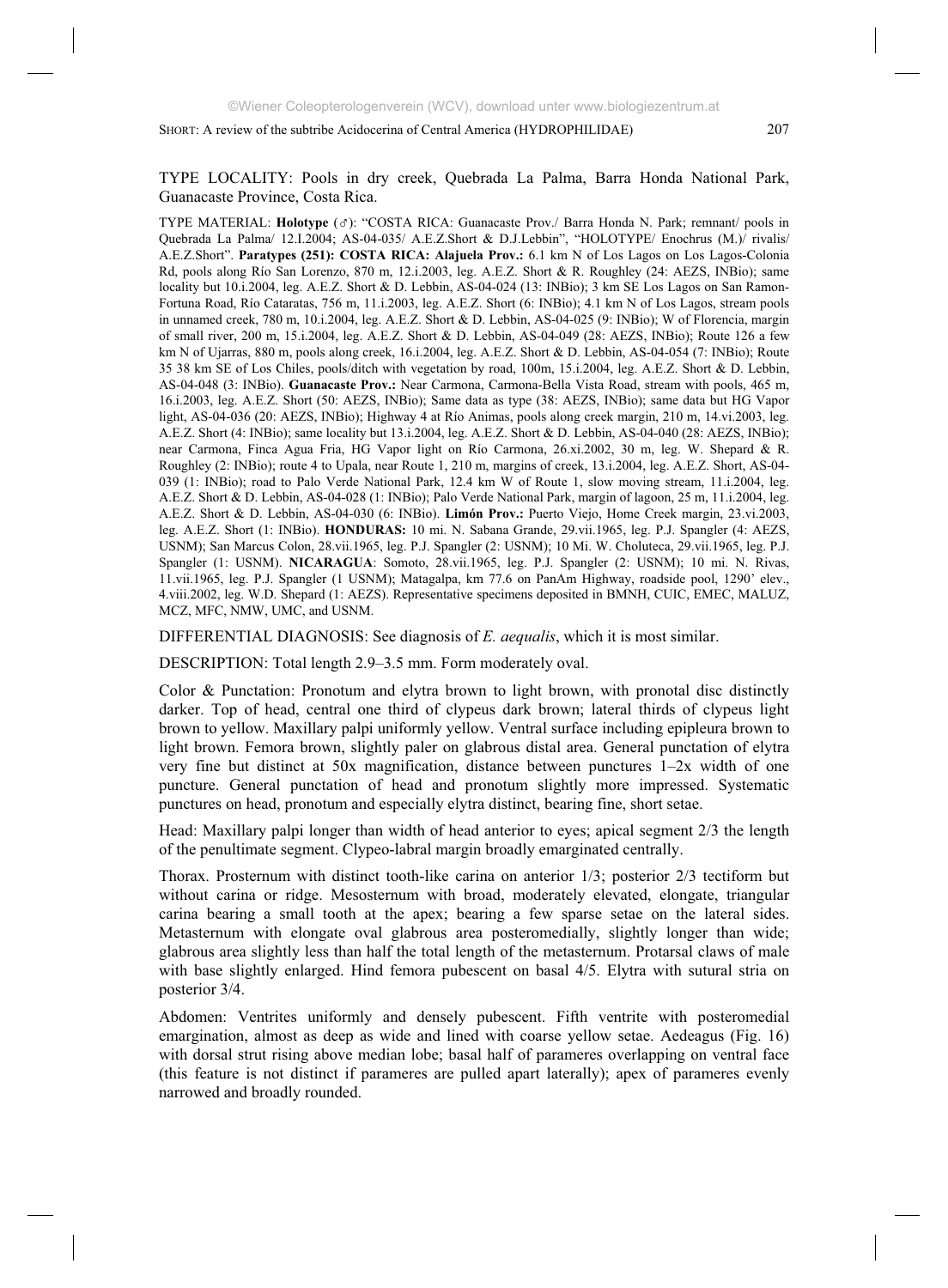DIRTRIBUTION: Costa Rica, Nicaragua. Likely more widespread based on previous records of *E. debilis* sensu GUNDERSEN (1978).

ETYMOLOGY: *rivalis* (Latin)*.* Named after the common habitat of the species, small stream margins. Used as a noun in apposition.

REMARKS: This species is most often associated with the margins of creeks and streams, in both lowland and cloud forests. On a few occasions it has also been collected in stagnant water.

Very similar to the Caribbean species *E. bartletti* SHORT (see SHORT 2004a); See remarks under *E. debilis*.

## *Enochrus* **(***M***.)** *sayi* **GUNDERSEN**

*Enochrus* (*Methydrus*) *sayi* GUNDERSEN, 1977: 262.

TYPE MATERIAL EXAMINED: **Holotype** ( $\sigma$ ): "Okeechobee/ 12.vii.1943 Fla./ Wm. Porcter", "Enochrus/ nebulosus Say/ Chamerlain/ Collection", "Type/ Enochrus/ sayi/ R. Gundersen", "HOLOTYPE/ Cornell U./ No. 4425" (CUIC).

ADDITIONAL MATERIAL EXAMINED (22): **BELIZE:** Cayo District, near Teakettle Bank, Pook's Hill, dates from 8.i.2003, lights, leg. C.R. Bartlett (4: AEZS); Belize District, Western Highway near Zoo, 7.i.2003, light trap, leg. C. R. Bartlett (18: AEZS, UDCC, NMW).

DIFFERENTIAL DIAGNOSIS: Total length 3.0–4.2 mm. The fully carinate prosternum, the setiferous, broad, obtusely pointed mesosternal carina, and the dorsal strut rising above the median lobe serve to distinguish this species.

DISTRIBUTION: Eastern North America (GUNDERSEN 1977), Grand Bahama Island (SHORT 2004a), new record for Belize.

REMARKS: Described from eastern North America, the species was recently recorded from Grand Bahama Island (SHORT 2004a). Its range is further extended here in northern Central America. It is not currently recorded from Costa Rica.

#### *Enochrus* **(***M***.)** *sharpi* **GUNDERSEN** (Fig. 7)

*Enochrus* (*Methydrus*) *sharpi* GUNDERSEN, 1977: 262.

TYPE MATERIAL: Missing. See above comments under *Enochrus*.

ADDITIONAL MATERIAL EXAMINED (65): **COSTA RICA: Alajuela Prov.:** 7 km NE of Caño Negro, wet pasture, 60 m, 14.i.2001, leg. A.E.Z. Short & D. Lebbin, AS-04-041 (3: AEZS, INBio). **Guanacaste Prov.:** near Carmona, laguna de crocodilo, 34 m, 16.i.2003, HG Vapor light, leg. A.E.Z. Short, R. Roughley & W. Porras (23: INBio); 19.2 km NW of Monterray, pools along Highway 4, 13.vi.2003, leg. A.E.Z. Short (1: INBio); Palo Verde National Park, HG Vapor light by lagoon, 25 m, 11.i.2004, leg. A.E.Z. Short & D. Lebbin, AS-04-031 (1: INBio); Palo Verde National Park, 1.6 km after ranger station, cattle ponds, 12.i.2004, leg. A.E.Z. Short & D. Lebbin, AS-04-032 (1: INBio); Palo Verde National Park, 1.9 km after ranger station, stagnant muddy ditch, 12.i.2004, leg. A.E.Z. Short & D. Lebbin, AS-04-033 (1: INBio); 12 mi. SW Liberia, 25.vii.1965, leg. P.J. Spangler (2: USNM); 10 mi. NW Liberia, leg. P.J. Spangler (2: USNM); 7 mi. NW Liberia, 13.vii.1965, leg. P.J. Spangler (1: USNM). **Puntarenas Prov.:** Puntarenas, 22.vii.1965, leg. P.J. Spangler (1: USNM). **MEXICO:** Colima, 2 mi. NW Manzanillo, Bahia de Manzanillo, 5.i.1972, leg. R.R. & M.E. Murry, ME-48 (6: TAMU); Tabasco, 15 mi. NE Villahermosa, 13.vi.1965, leg. H.R. Burke, J.R. Meyer & J.C. Schaffner (1: TAMU); Veracuz, 4 mi. E of Minatitlan, 11.vi.1965, leg. Burke, Meyer & Schaffner (5: TAMU). **NICARAGUA:** Somoto, 28.vii.1965, leg. P.J. Spangler (13: USNM); La Trinidad, 27.vii.1965, leg. P.J. Spangler (1: USNM); 6 mi. N Managua, vii.27.1965, leg. P.J. Spangler (2: USNM); 22 mi. S Rivas, 26.vii.1965, leg. P.J. Spangler (1: USNM). Representative specimens deposited in BMNH, CUIC, EMEC, MALUZ, MCZ, MFC, and NMW.

DIFFERENTIAL DIAGNOSIS: Total length 3.2–4.2 mm. See diagnosis of the similar *E. metacarina*.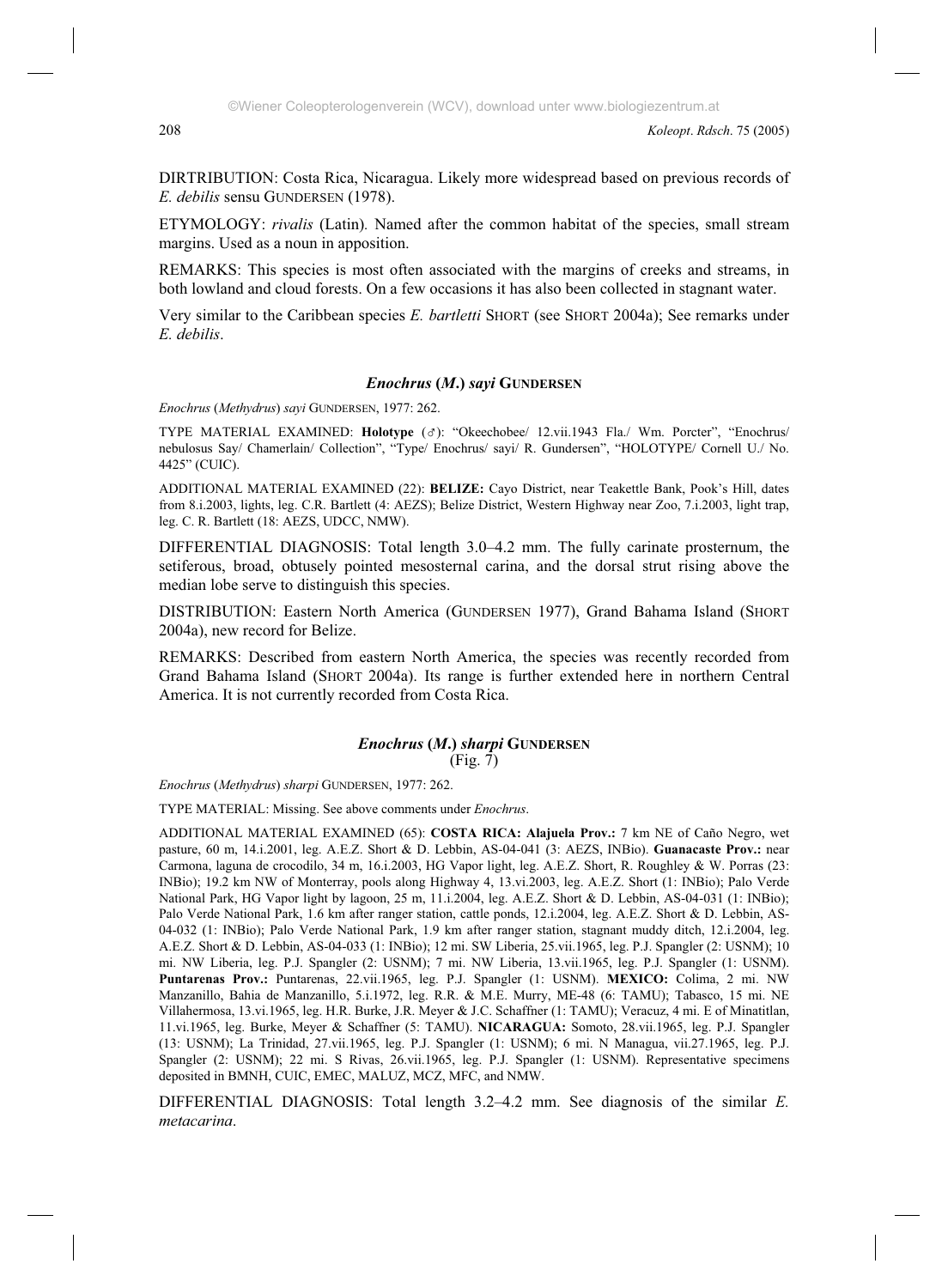# DISTRIBUTION: Costa Rica, Mexico, Nicaragua.

REMARKS: In Costa Rica, this species was encountered in grassy or detritus filled pools and other stagnant water, mostly at low elevations.

# *Enochrus* **(***M***.)** *shepardi* **sp.n.**   $(Fig. 11)$

TYPE LOCALITY: Río Cimmarones at Cimmarones, Cartago Province, Costa Rica.

TYPE MATERIAL: **Holotype** ( ): "COSTA RICA: Cartago/ Cimmarones at Rio Cimmarones, 23-XI-2002/ black lights; W. Shepard" (INBio). **Paratypes (56): COSTA RICA: Alajuela Prov.:** 11.2 km SE of San Rafael on Highway 4, stream in rock slot, 550' elev., 13.vi.2003, leg. A.E.Z. Short (1: INBio). **Cartago Prov.:** same data as holotype (3: AEZS, INBio); Turrialba, Barbilla National Park, Río Danta, 500–600 m, 11.x.2001, leg. W. Arana (1: INBio 1); same locality but at light (1: INBio). **Guanacaste Prov.:** Highway 1 at Río Guacimal, 400' elev., 17.vi.2003, leg. A. Short (3: INBio). **Heredia Prov.:** Río Sarapiqui margin, just E of Highway 4, 620' elev., 25.vi.2003, leg. A. Short (31: AEZS, INBio). **Limón Prov.:** Amubri, La Amistad, 70 m, 8.–30.iii.1994, leg. G. Gallardo (1: INBio); Hitoy Cerere Biological Reserve, leg. W. Arana, various dates (15: INBio). Representative specimens deposited in BMNH, CUIC, EMEC, MALUZ, MCZ, and NMW.

DIFFERENTIAL DIAGNOSIS: The combination of a high prosternal carina, a large glabrous mesosternal carina, and dorsal strut that extends past the median lobe help to distinguish this species. It is most similar to *E. pygmaeus* but that species is smaller and has a noticeably narrower mesosternal carina.

DESCRIPTION: Total length 4.0–4.8 mm. Form elongate to broadly oval; convex.

Color & Punctation: Elytra brown to light brown, slightly paler along lateral margins. Pronotum uniformly light brown to yellow, distinctly paler than elytra. Top of head dark brown to black, with clypeus and labrum yellow. Maxillary palpi uniformly yellow. Ventral surface including epipleura dark brown; mesosternum sometimes slightly paler. Femora dark brown, slightly paler distally. General punctation on elytra extremely fine, almost not detectable at 50X magnification. Four irregular rows of systematic punctures present with some bearing a fine, short seta. Pronotum and head with general punctation fine but more distinct than elytra.

Head: Maxillary palpi slightly shorter to subequal to the width of the head anterior to the eyes; apical segment about 2/3 the length of the penultimate segment. Clypeo-labral margin with distinct, moderately broad emargination centrally.

Thorax: Prosternum distinctly carinate along entire length, with anterior third more strongly elevated into a distinct tooth. Mesosternum with a glabrous, longitudinal, elongate, high triangular carina, with the apex slightly elevated into a small tooth. Metasternum with elongate oval glabrous area posteromedially, about three times longer than wide; glabrous area slightly more than half the total length of the metasternum. Protarsal claws of male slightly enlarged at the base. Hind femora pubescent on basal 4/5. Elytra with sutural stria in posterior 3/4.

Abdomen: Ventrites uniformly and densely pubescent. Fifth ventrite with posteromedial emargination, distinctly wider than deep and lined with coarse yellow setae. Aedeagus (Fig. 11) with dorsal strut rising distinctly above median lobe; parameres tapered to a point on posterior half.

DISTRIBUTION: Costa Rica.

ETYMOLOGY: Named in honor of aquatic Coleopterist William D. Shepard who first approached me about working on the Costa Rican water beetle project and with whom I have enjoyed several productive collecting trips.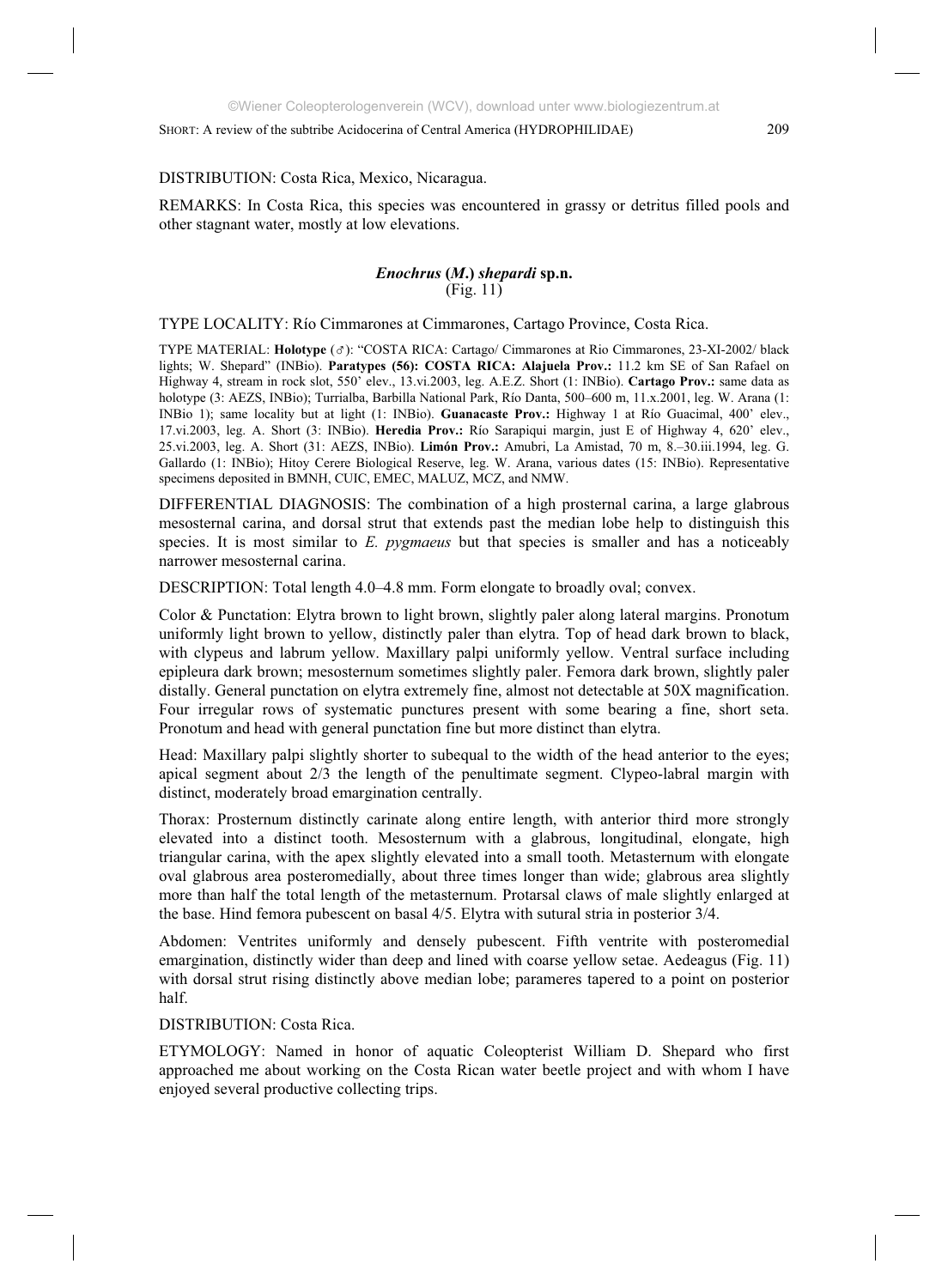REMARKS: Most of the specimens collected were taken along the margins of streams and rivers. At one locality (Río Sarapiquí, Costa Rica) they were very common among emergent grasses and cobbles on the margins of the river. This species has also been taken at lights.

# *Enochrus* **(***M***.)** *sublongus* **(FALL)**

*Philhydrus elongatulus* FALL, 1924: 85. *Philhydrus sublongus* FALL, 1926: 125 (replacement name for *P. elongatulus*). *Enochrus* (*Methydrus*) *sublongus* (FALL, 1926). – WINTERS 1927: 20.

MATERIAL EXAMINED: No confirmed specimens from Central America examined.

DIFFERENTIAL DIAGNOSIS: Total length 2.3–2.7 mm. In North American material, this species can be distinguished from the similar *E. ochraceus* by the lighter coloration of the epipleura, the narrower notch of the fifth ventrite, and the usually smaller size.

DISTRIBUTION: Eastern United States (GUNDERSEN 1978); also recorded from Guatemala, Argentina, and Paraguay (FERNÁNDEZ 1988).

REMARKS: Previous Central American records may refer to another species. See remarks under *Enochrus* sp. A.

## *Enochrus* **(***M***.)** *torito* **sp.n.**  (Fig. 15)

TYPE LOCALITY: 10°13.729' N, 84°34.249' W, Río San Lorenzo, 6.4 km W Los Lagos, Alajuela Province, Costa Rica.

TYPE MATERIAL: **Holotype** ( ): "COSTA RICA: Alajuela Prov./ Rio San Lorenzo; 6.4 km from/ Los Lagos; 740m elv; stream/ margin AEZ Short & DJ Lebbin/ AS-04-024; 10.I.2004", "HOLOTYPE/ Enochrus (M.)/ torito" (INBio). **Paratypes (54): COSTA RICA: Alajuela Prov.:** same data as type (21: AEZS, INBio); same locality but 12.i.2003, leg. A.E.Z. Short & R. Roughley (6: INBio); creek 4.1 km W Los Lagos, 10.i.2004, stream pools, leg. A.E.Z. Short & D.J. Lebbin, AS-04-024 (5: INBio); Highway 4, 11.2 km SE of San Rafael, stream in rock slot, 550' elev., 13.vi.2003, leg. A.E.Z. Short (8: INBio); Río Cataratas, 3 km SE Los Lagos on San Ramon-Fortuna Road, 756' elev., 11.i.2003, leg. A.E.Z. Short (1: INBio); 3.7 km N of Catarata del Toro, pools along creek, 1020 m, 16.i.2004, leg. A.E.Z. Short & D.J. Lebbin, AS-04-033 (1: INBio). **Guanacaste Prov.:** Barra Honda National Park, pools in Quebrada La Palma, 12.i.2004, leg. A.E.Z. Short & D.J. Lebbin, AS-04-035 (1: INBio); same locality but HG-vapor light, AS-04-036 (2: INBio); Barra Honda National Park, Las Cascadas stream, 200' elev., 27.xi.2002, leg. R.E. Roughley & W.D. Shepard (7: INBio); Palo Verde National Park, HG-vapor light by lagoon, 25 m, 11.i.2004, leg. A.E.Z. Short & D.J. Lebbin, AS-04-031 (2: INBio). Representative specimens deposited in BMNH, CUIC, EMEC, MALUZ, MCZ, MFC, NMW, and USNM.

DIFFERENTIAL DIAGNOSIS: Generally most similar to and found in related habitats as *E. rivalis*, but easily distinguished by the dorsal strut not extending above the median lobe. This feature is shared with *E. toro*, *E. aequalis*, and *E. metacarina* but all these species are generally larger, and the latter lacks a prosternal carina.

DESCRIPTION: Total length 2.6–3.2 mm. Form moderately to broadly oval; moderately convex.

Color & Punctation: Elytra brown to light brown, slightly paler along lateral margins. Pronotum dark brown on central disc and light brown to yellow and lateral thirds. Top of head brown and central third to half of clypeus brown to dark brown, with lateral sides of clypeus light brown to yellow. Maxillary palpi uniformly yellow. Ventral surface dark brown; epipleura sometimes distinctly slightly paler. Femora dark brown, with distal glabrous portion and tibia paler. General punctation on elytra moderately to finely impressed, slightly smaller than irregular systematic punctures with the latter difficult to detect; distance between punctures 1–2x the width of one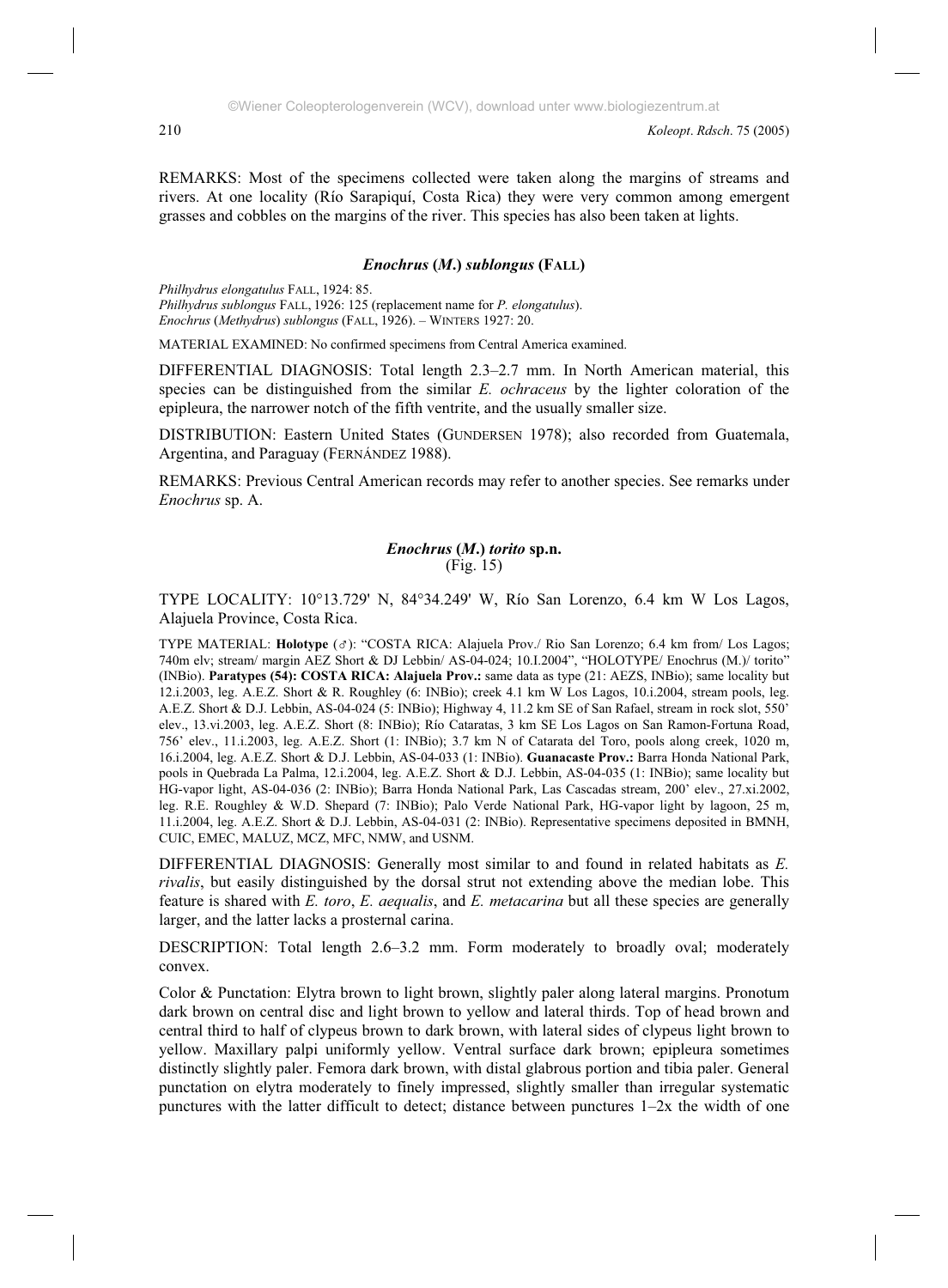Head: Antennae nine-segmented. Maxillary palpi slightly shorter than the width of the head anterior to the eyes; apical segment slightly but distinctly shorter than penultimate segment; segment 2 about 1.5 times longer than penultimate segment. Segment 2 very slightly flattened on inner face, with penultimate segment slightly enlarged; this character state is more accentuated in males. Clypeo-labral margin with distinct broad emargination centrally, exposing a small gap between the clypeus and labrum.

Thorax: Prosternum tectiform centrally, with anterior third carinate and elevated into a small tooth. Mesosternum with a mostly glabrous, longitudinal, elongate, triangular carina, with the apex slightly elevated into a small tooth. Metasternum with oval glabrous area posteromedially, about as long as wide; glabrous area slightly less than half the total length of the metasternum. Protarsal claws of male not distinctly enlarged at the base. Hind femora pubescent on basal 4/5. Elytra with sutural stria in posterior 3/4.

Abdomen: Ventrites uniformly and densely pubescent. Fifth ventrite with posteromedial emargination, very slightly wider than deep and lined with coarse yellow setae. Aedeagus (Fig. 15) with dorsal strut not rising above median lobe; inner margins of parameres closely adjoining each other (but not overlapping) in basal half; apex of parameres broadly rounded.

DISTRIBUTION: Costa Rica.

ETYMOLOGY: Torito, the diminutive of 'bull' in Spanish, in reference to the similarities this species shares with *E. toro*, but that it is smaller in size.

REMARKS: This is primarily a lotic species, with most collections along stream margins or the residual pools of drying streams.

# *Enochrus* **(***M.***)** *toro* **sp.n.**  (Fig. 10)

TYPE LOCALITY: 10°15.252' N, 84°16.285' W, Catarata del Toro, 7 km N Bajos del Toro, Alajuela Province, Costa Rica.

TYPE MATERIAL: **Holotype** ( ): "COSTA RICA: Alajuela Prov./ 7 km N. Bajos del Toro; Catarata/ del Toro, on seeps,  $1210$ [m] elev./ 15.I.2004; AS-04-052; on seeps/ A.E.Z. Short & D.J. Lebbin", "HOLOTYPE/ Enochrus (M.)/ toro/ A. E. Z. Short 2004" (INBio). **Paratypes (41): COSTA RICA: Alajuela Prov.:** same data as type (30: AEZS, INBio); 5 km S Bajos del Toro, 2040 m, 15.i.2004, leg. A.E.Z. Short & D.J. Lebbin, AS-04-050 (1: AEZS). **Cartago Prov.:** Tapantí National Park, 4.9 km past entrance gate, pools in shallow ditch, leg. A.E.Z. Short, AS-04- 017 (1: AEZS); Tapantí National Park, pools along entrance road, 22.vi.2003, leg. A.E.Z. Short (1: INBio). **Puntarenas Prov.:** Coto Brus, Pittier Station, leg. R. González, various dates (8: INBio). Representative specimens deposited in BMNH, CUIC, MALUZ, MFC, NMW, and USNM.

DIFFERENTIAL DIAGNOSIS: See diagnosis of *E. aequalis*, with which it is most similar.

DESCRIPTION: Total length 3.2–3.9 mm. Form broadly oval; convex.

Color & Punctation: Elytra brown to light brown, becoming slightly paler along lateral margins. Pronotum dark brown on central disc and light brown to yellow and lateral thirds. Top of head brown and central third to half of clypeus brown to dark brown, with lateral sides of clypeus light brown to yellow. Maxillary palpi uniformly yellow. Most of ventral surface dark brown; epipleura slightly to distinctly paler. Femora dark brown, with distal glabrous portion; tibia paler. General punctation on elytra moderately to finely impressed, slightly smaller than irregular systematic punctures with the latter difficult to detect; distance between punctures  $1-2x$  the width of one puncture. The two specimens from Tapantí National Park have noticeably finer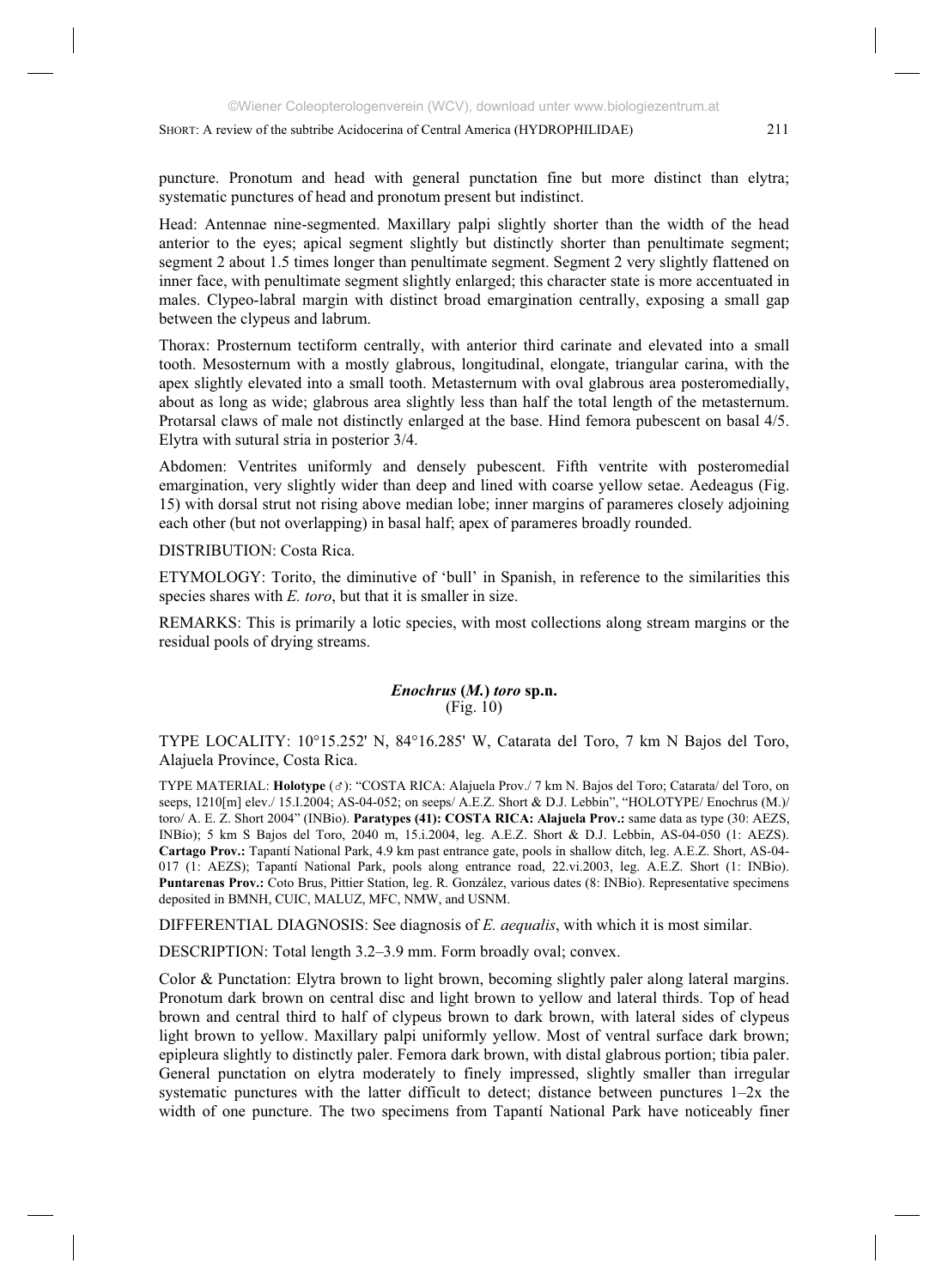general punctation than those from the type locality. Pronotum and head with general punctation fine but more distinct than elytra; systematic punctures of head and pronotum present but indistinct.

Head: Antennae nine-segmented. Maxillary palpi slightly shorter than the width of the head anterior to the eyes; apical segment slightly but distinctly shorter than penultimate segment; segment 2 about 1.5 times longer than penultimate segment. Segment 2 slightly flattened on inner face, with penultimate segment slightly enlarged; this character state is more accentuated in males. Clypeo-labral margin with distinct broad emargination centrally, exposing a small gap between the clypeus and labrum.

Thorax: Prosternum tectiform centrally, with anterior third carinate and elevated into a small tooth. Mesosternum with a mostly glabrous, longitudinal, elongate, triangular carina, with the apex slightly elevated into a small tooth. Metasternum with oval glabrous area posteromedially, about as long as wide; glabrous area slightly less than half the total length of the metasternum. Protarsal claws of male slightly enlarged at the base. Hind femora pubescent on basal 4/5. Elytra with sutural stria in posterior 3/4.

Abdomen: Ventrites uniformly and densely pubescent. Fifth ventrite with posteromedial emargination, slightly wider than deep and lined with coarse yellow setae. Aedeagus (Fig. 10) with dorsal strut not rising above median lobe; inner margins of parameres closely adjoining each other (but not overlapping) in basal half; apex of parameres evenly tapered to a moderately fine tip.

DISTRIBUTION: Costa Rica.

ETYMOLOGY: Named after the type locality, Catarata del Toro; toro translates to 'bull' in English.

REMARKS: Apparently associated with higher elevation wet forests; all collections were above 1000 m elevation. The longer series from the type locality was collected on wet boulders and seepages at the base of the Catarata del Toro with specimens of the hygropetric genus *Oocyclus* SHARP (for a photograph of the type locality, see SHORT & PERKINS 2004: 44). Most specimens were in algae that were present on the rocks. The other three collections were made in small pools formed by water running off rock seeps along road-cuts.

#### *Enochrus* **(***M.***) sp. A**  (Fig. 14)

MATERIAL EXAMINED: **COSTA RICA: Alajuela Prov.:** 11.5 km NE of Caño Negro, water-filled tire ruts, 14.i.2004, 50 m, leg. A.E.Z. Short & D. Lebbin, AS-04-042 (1: INBio); 7 km NE of Caño Negro, wet pasture, 60 m, 11.i.2004, AS-04-041 (1: INBio); Caño Negro near research station, margin of lagoon, 14.I.2004, leg. A.E.Z. Short & D. Lebbin, AS-04-044 (4: INBio); same locality but 15.i.2004, AS-04-047 (2: INBio); Caño Negro, HG-vapor light at boat dock, 14.i.2004, leg. A.E.Z. Short, AS-04-045 (1: INBio). **Guanacaste Prov.:** near Carmona, HGvapor light at laguna de crocodila, 34 m, 16.i.2003, leg. A.E.Z. Short, R. Roughley & W. Porras (13: INBio); typha pond near Carmona, 44 m, 15.i.2003; leg. A Short, R. Roughley & W. Porras (12: INBio); Palo Verde National Park, margin of lagoon, 25 m, 11.i.2004, leg. A.E.Z. Short & D. Lebbin, AS-04-030 (4: INBio); same locality but HG-vapor light, AS-04-031 (7: INBio); Palo Verde National Park, 1.6 km past ranger station, cattle ponds, 12.i.2004, leg. A.E.Z. Short & D. Lebbin, AS-04-032 (7: INBio); Palo Verde National Park, 1.9 km past ranger station, stagnant ditch, 12.i.2004, leg. A.E.Z. Short & D. Lebbin, AS-04-033 (3: INBio); Barra Honda National Park, HG-vapor light by Quebrada La Palma, 12.i.2004, leg. A.E.Z. Short & D.J. Lebbin, AS-04-036 (1: INBio). **NICARAGUA:** Matagalpa, km 77.6 of PanAm Highway, 1290' elev., roadside pool, 4.viii.2002, leg. W.D. Shepard (2: AEZS); Río San Juan, Refugio Bartola, 5.–10.viii.2002, at lights, leg. W.D. Shepard (2: AEZS).

REMARKS: Of *Methydrus* species with low and rounded mesosternal crests, three are recorded from Central America or with ranges that straddle it. *Enochrus obscurus* is a larger species (more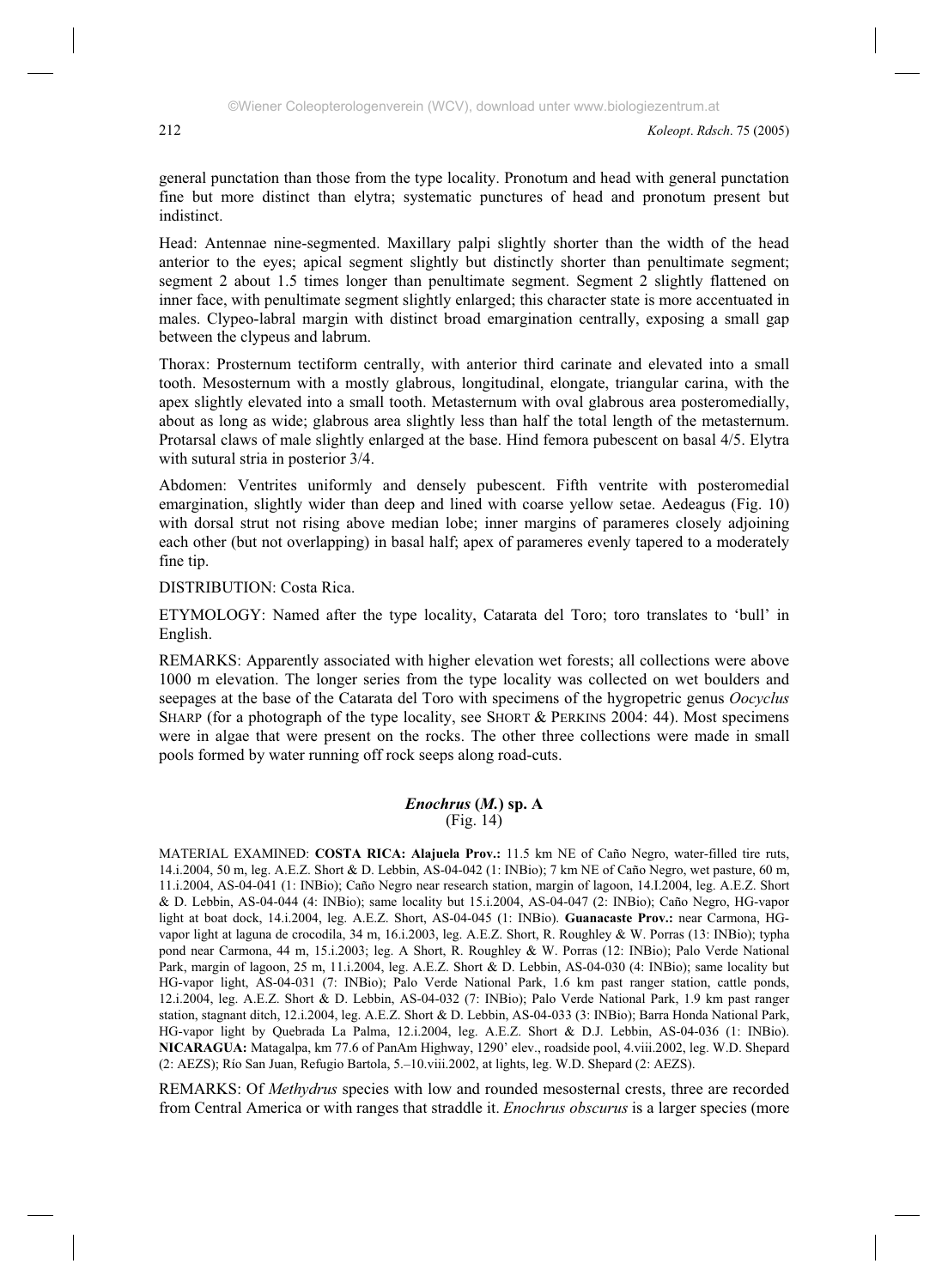than 4.0 mm) that has been recorded from Mexico and South America, but not yet known from Central America. Two species first described from the North America, *E. sublongus* and *E. ochraceus* have both subsequently been recorded from Central America, with the former being recorded as far south as Argentina (FERNÁNDEZ 1988). GUNDERSEN (1978) separates these two species largely on the basis of color, size, and the shape of the notch on the fifth ventrite. These differences are quite sufficient to separate material from North America. The specimens referred here to *Enochrus* sp. A are similar in size and dorsal coloration to *E. sublongus*, but differ in that the color of the epipleura is generally darkened, and in differences in the shape of the dorsal strut (usually tapered to an acute point in *E. sublongus*, but not in *E.* sp. A). FERNÁNDEZ (1988) illustrates a Guatemalan '*E. sublongus*' as having a slight bulge at the tip of the dorsal strut and uses this as the primary character to separate it from *E. venezuelensis* FERNÁNDEZ*.* However, specimens from North America I have seen do not have this feature. It is likely all these taxa represent a species complex. Because I have seen limited material from Mexico and South America of these taxa I am unable to assess the extent of geographic or interspecific variation. I am not assigning a new or existing name to this material.

Nearly all specimens of *E.* sp. A were collected in standing water such as ditches, lagoons, and cattle ponds; it is also attracted to lights.

# **Genus** *Helobata* **BERGROTH**

*Helopeltis* HORN, 1873: 137 (not SIGNORET, 1858). *Helobata* BERGROTH, 1888: 221 (replacement name for *Helopeltis* HORN, 1873). *Helopeltina* COCKERALL, 1906: 240.

*Helobata* contains nine species, almost exclusively restricted to the Neotropical region (HANSEN 1999b, GARCÍA 2000b). One widespread species, *Helobata larvalis* (HORN) occurs from the southern United States through Central America and the West Indies (HANSEN 1999b). This species is recorded here for the first time from Costa Rica.

## *Helobata larvalis* **(HORN)**

*Hydrophilus* (*Philydrus*) *striatus* BRULLÉ, 1841:58. *Philhydrus striatus* (BRULLÉ, 1841). – LACORDAIRE 1854: 457. *Helopeltis striatus* (BRULLÉ, 1841). – BEDEL 1881: XCIV. *Enochrus* (*Lumetus*) *striatus*(BRULLÉ, 1841). – ZAITZEV 1908: 389. *Helobata striata* (BRULLÉ, 1841). – KNISCH 1924: 223. *Helopeltis larvalis* HORN, 1873: 137.

MATERIAL EXAMINED (17): **COSTA RICA: Alajuela Prov.:** Caño Negro National Wildlife Refuge, 20 m, 29.xii.1994–24.I.1995, leg. F. Flores (1: INBio). **Guanacaste Prov.:** Typha pond near Carmona, 44 m, 15.i.2003, leg. A Short, R. Roughley & W. Porras (5: AEZS, INBio, NMW); "Finca Agua Fria" near Carmona, HG-vapor light at Río Carmona, 26.xi.2002, 30 m, leg. W. Shepard & R. Roughley (1: INBio); Palo Verde National Park, 1.9 km past ranger station, stagnant ditch, 12.i.2004, leg. A.E.Z. Short & D. Lebbin, AS-04-033 (1: INBio); Guanacaste National Park, Finca Jenny, 30 km N Liberia, x.1989, leg. E. Araya & R. Espinoza (1: INBio), same locality but 8.– 12.xii.1993 (1: INBio); Guanacaste National Park, Los Almendros, 300 m, 8.–20.xi.1993, leg. E. Lopez (1: INBio); "A.C.T. Santa Cruz", Diriá National Forest, Bosque Diriá Station, 150–250 m, 26.–27.xi.1998, leg. J. Matarrita (1: INBio); Murciélago, 8 km SW of Cuajiniquil, 100 m, 11.–20.xi.1993, leg. F. Quesada (2: INBio). **Puntarenas Prov.:** Osa Peninsula, Rancho Quemado, 200 m, 6.–22.XII.1993, leg. A.H. Gutiérrez (1: INBio); Osa Peninsula, Esquinas Station, 200 m, 13.–29.xii.1992, leg. A.H. Gutiérrez (2: INBio).

DIFFERENTIAL DIAGNOSIS: Total length 5.2–6.5 mm. The broadly explanate margins of the pronotum, elytra and clypeus make this species unmistakable in the Central American fauna.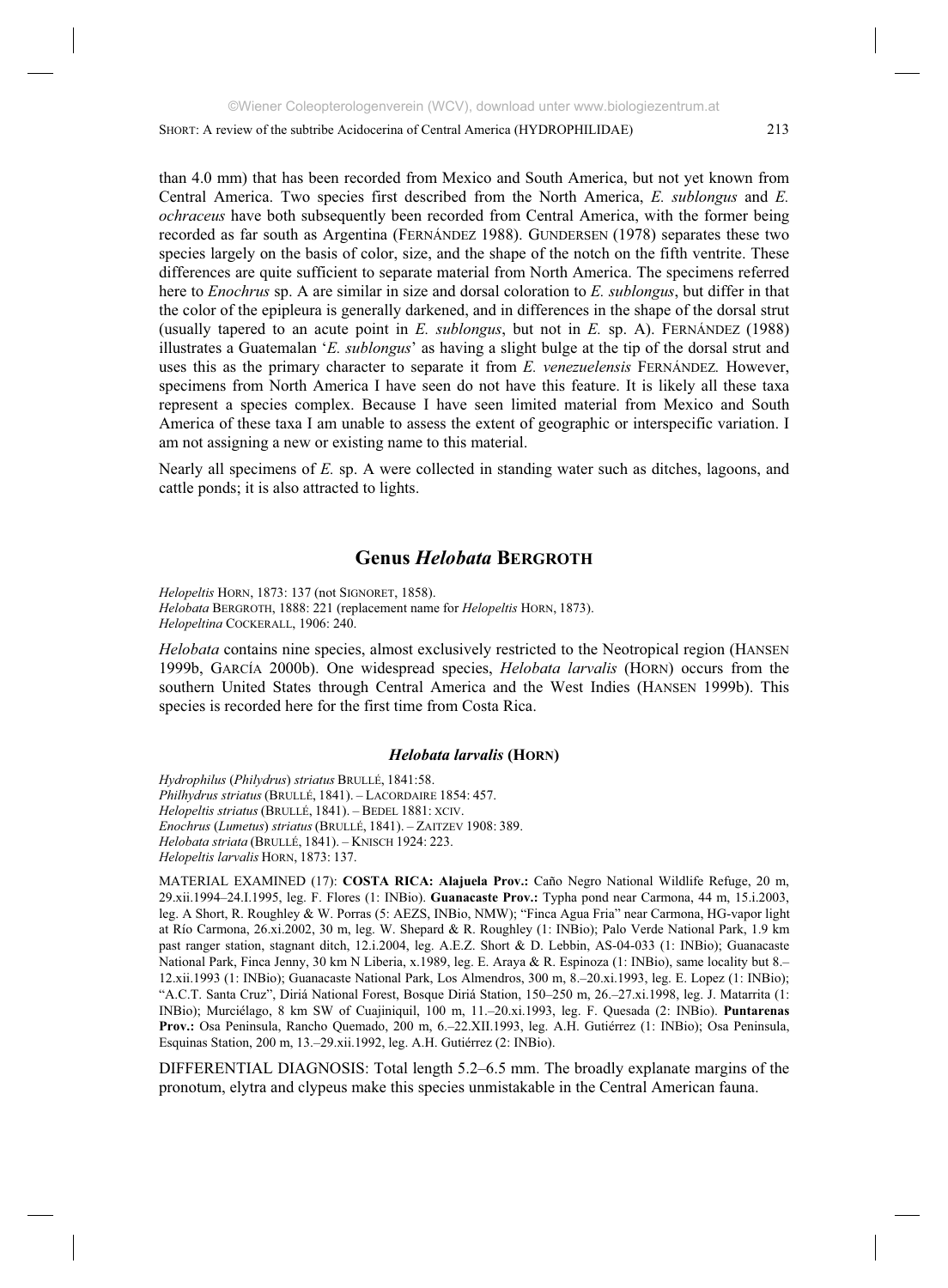DISTRIBUTION: Widespread in the Neotropical region north to the Gulf Coast of the United States (HANSEN 1999b); new record for Costa Rica.

REMARKS: This species is generally collected in shallow stagnant water with lots of detritus or vegetation. In Costa Rica, it was found only in lowland areas. When collected, it has not been abundant but rather only a few specimens were taken at each site. It has also been collected at lights.

# **Genus** *Helochares* **MULSANT**

*Enhydrus* DAHL, 1823: 34 (nom. nud). *Helochares* MULSANT, 1844: 197.

The three subgenera present in Central America, *Hydrobaticus* MACLEAY, *Sindolus* SHARP, and *Helochares* s.str., are each represented by multiple species. The subgenera are very distinct, but the species within each subgenus are extremely similar. Fortunately, the male genitalia are usually very diagnostic and easily characterize each species. Due to intraspecific variation and homogeneity in many characters, it is strongly recommended that identifications be confirmed with examination of the aedeagus when possible.

# **Key to the species of** *Helochares* **of Central America**

| $\overline{1}$ | Mesosternum with high longitudinal, laminar keel. Usually less than 4.5 mm (subgenus                                                                                                                                                                                                                       |
|----------------|------------------------------------------------------------------------------------------------------------------------------------------------------------------------------------------------------------------------------------------------------------------------------------------------------------|
|                | Mesosternum without high laminar keel, at most with low longitudinal or transverse ridge 3                                                                                                                                                                                                                 |
| 2              | Antennal cupule distinctly wider than first segment of club, elongate oval; general punctation                                                                                                                                                                                                             |
|                | Antennal cupule not as wide as first segment of club; general punctation of elytra fine but                                                                                                                                                                                                                |
| 3              | Elytra with distinct serial punctures or punctate stria (except $H$ . <i>championi</i> ); pronotum with<br>distinct dark patch positioned posterocentrally, usually less than half the size of pronotum.<br>Aedeagus narrow with nearly straight and parallel outer margins, median lobe distinctly rising |
|                | Elytra without elytral stria or serial punctures; pronotum generally uniform in color except for<br>occasional pale lateral margins. Aedeagus not narrow with nearly straight and parallel outer<br>margins as above, median process never rising above parameres (subgenus Helochares s.str.) 6           |
| 4              |                                                                                                                                                                                                                                                                                                            |
|                |                                                                                                                                                                                                                                                                                                            |
| 5              | Elytra with distinct, individual serial punctures; not forming strial grooves <b>normatus (LECONTE)</b>                                                                                                                                                                                                    |
|                | Elytra with serial punctures placed in shallow but distinct strial grooves <i>maculicollis</i> MULSANT                                                                                                                                                                                                     |
| 6              | Apex of parameres with distinct tooth on outer margin (Figs. 17, 20). General punctation of<br>elytra absent or apparently absent at 50x magnification. Dorsal coloration dark brown to<br>yellowish brown, with lateral margins of pronotum and elytra sometimes slightly paler, but                      |
|                | Parameres not as above (Figs. 18-19). General punctation on elytra fine but distinct at least on<br>disc. Dorsal coloration brown to appearing almost black. Elytra with or without a clearly                                                                                                              |
| 7              | Aedeagus as in Fig. 19, with parameres overlapping centrally on dorsal face. General<br>punctation of elytra moderately fine but distinct throughout. Dorsum brown to dark brown,                                                                                                                          |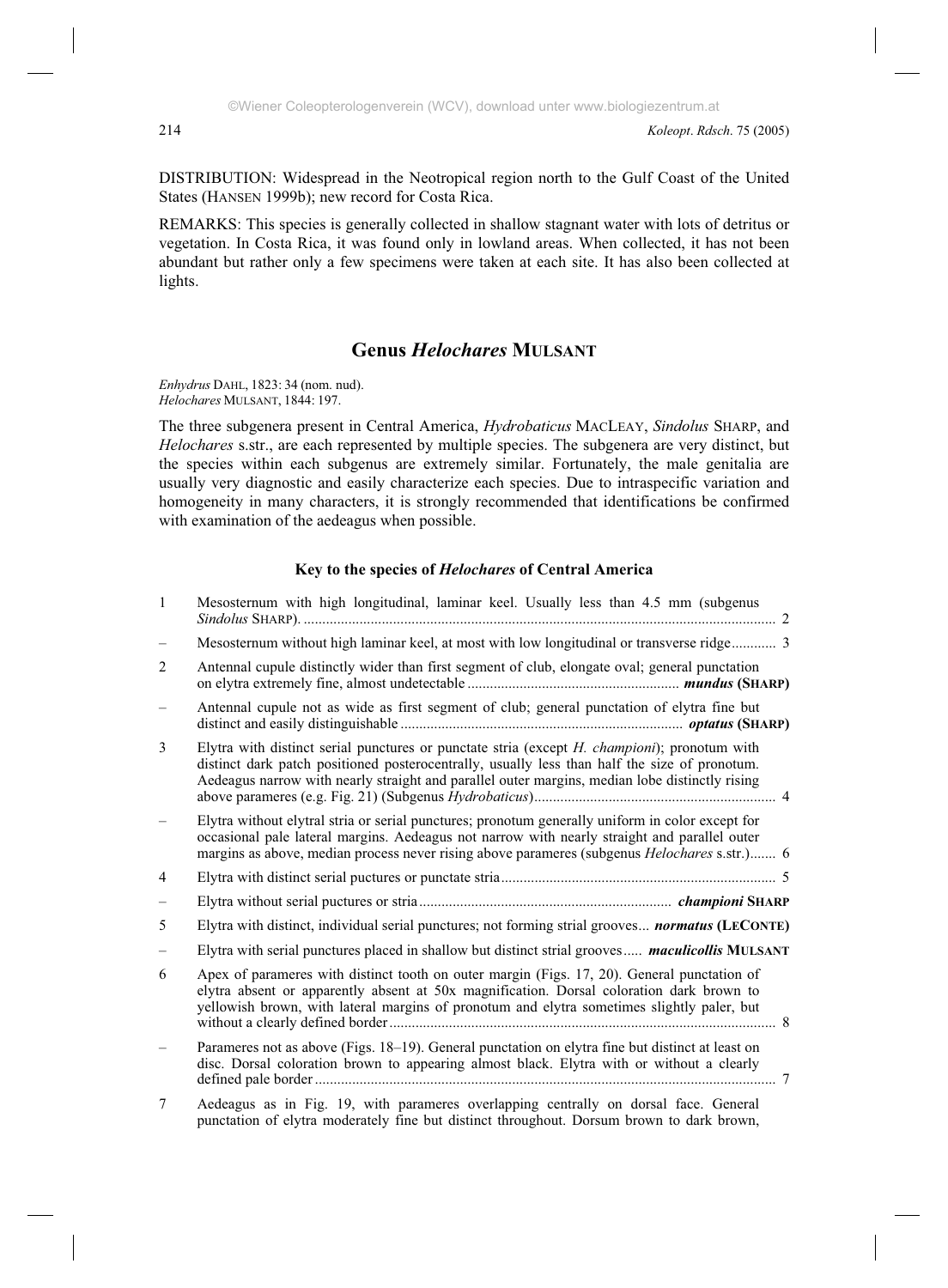with pale lateral margins of elytra and pronotum sharp and clearly defined. In males, pubescence on ventrites generally uniform in density.................................................. *sallaei* **SHARP**

- Aedeagus as in Fig. 18, with parameres not overlapping centrally. General punctation of elytra very fine and detectable on disc, but becoming finer laterally and usually undetectable. Dorsum dark brown to almost black with indistinct, slightly paler margins. In males, pubescence on ventrites twice as dense in the center of the ventrite as lateral portions *carmona* **sp.n.**
- 8 Aedeagus with apex of dorsal strut bulbous, with two short projections (Fig. 17). Dorsal coloration usually darker, brown to dark brown........................................................ *abbreviatus* **(F**.)

 Aedeagus with apex of doral strut with two prolonged projections, which on ventral surface appear fork-like (Fig. 20). Dorsal coloration usually paler, light to yellowish brown *oculatus* **SHARP**

# **Subgenus** *Helochares* **s.str.**

#### *Helochares* **(s.str.)** *abbreviatus* **(F., 1801)** (Fig. 17)

*Hydrophilus abbreviatus* FABRICIUS, 1801: 251. *Helochares* (s.str.) *abbreviatus* (FABRICIUS, 1801). – d'ORCHYMONT 1936: 10. *Philydrus pallidus* CASTELNAU, 1840: 53. – Syn.: d'ORCHYMONT 1936: 10. *Helochares* (*Hydrobaticus*) *rufobrunneus* BALFOUR-BROWNE, 1939: 293. – Syn.: SPANGLER 1981: 158.

MATERIAL EXAMINED (25): **COSTA RICA: Alajuela Prov.:** 11.5 km NE of Caño Negro, water-filled tire ruts, 14.i.2004, 50 m, A. Short & D. Lebbin, AS-04-042 (1: INBio); Caño Negro, HG light on dock, 14.i.2004, leg. A.E.Z. Short & D. Lebbin, AS-04-045 (1: INBio). **Guanacaste Prov.:** near Carmona, HG-vapor light at laguna de Crocodilo, 34 m, 16.i.2003, leg. A.E.Z. Short, R. Roughley & W. Porras (14: AEZS, INBio); near Carmona, cattle pond, 44 m, 15.i.2003, leg. A.E.Z. Short, R. Roughley & W. Porras (1: AEZS); Palo Verde National Park, margin of lagoon, 25 m, 11.i.2004, leg. A.E.Z. Short & D. Lebbin, AS-04-030 (1: INBio); Palo Verde National Park, 1.9 km past ranger station, stagnant ditch, 12.i.2004, leg. A.E.Z. Short & D. Lebbin, AS-04-033 (2: AEZS, INBio); Palo Verde National Park, 8.vi.2000, "shaded tank at spring", leg. R.E. Roughley, CR-00-10 (1: INBio); Guanacaste National Park, blacklight at Pocosol Station, 14.vi.2003, leg. A.E.Z. Short (1: INBio); Guanacaste National Park, Finca Jenny, 240 m, 2.–6.x.1994, leg. E. Araya (1: INBio); Barra Honda National Park, Sendero Los Mesones, 100 m, ii.1994, leg. M. Reyes (1: INBio). **Puntarenas Prov.:** Puente Río Rincón, 0–100 m, 25.vi.2001, light trap, leg. R. González (1: INBio). Representative specimens deposited in EMEC and NMW.

DIFFERENTIAL DIAGNOSIS: Total length 5.6–6.6 mm.

DISTRIBUTION: Broadly distributed, recorded from Costa Rica, Panama, West Indies (Cuba, Lesser Antilles), and South America (Argentina, Bolivia, Brazil, Colombia, French Guayana, Paraguay, Surinam, Venezuela); (HANSEN 1999b)

REMARKS: This widely distributed Neotropical species is found in lentic habitats, including marshes, swamps, and pond margins.

## *Helochares* **(s.str.)** *carmona* **sp.n.** (Fig. 18)

TYPE LOCALITY: 10°03'31.0'' N, 85°14'25.6'', Laguna de Crocodilo, near Carmona, Guanacaste Province, Costa Rica.

TYPE MATERIAL: **Holotype** ( $\sigma$ ): "COSTA RICA: Guanacaste Prv./ near Carmona; lag. de crocodilo/ 34m elev; 16-I-2003 A.E.Z. Short/ R. Roughley, W. Porras: HG Light/ 10°03'31.0''N 85°14'25.6''W", "HOLOTYPE/ Helochares (s.str.)/ carmona/ A. E. Z. Short" (INBio). **Paratypes (5):** Same data as holotype (5: AEZS, INBio, NMW).

ADDITIONAL MATERIAL EXAMINED (2): **COSTA RICA: Alajuela Prov.:** Caño Negro Wildlife Refuge, 20 m, 6.–28.vi.1994, leg. K. Flores (INBio 1). **Guanacaste Prov.:** Guanacaste National Park, Pitilla Station, 9 km S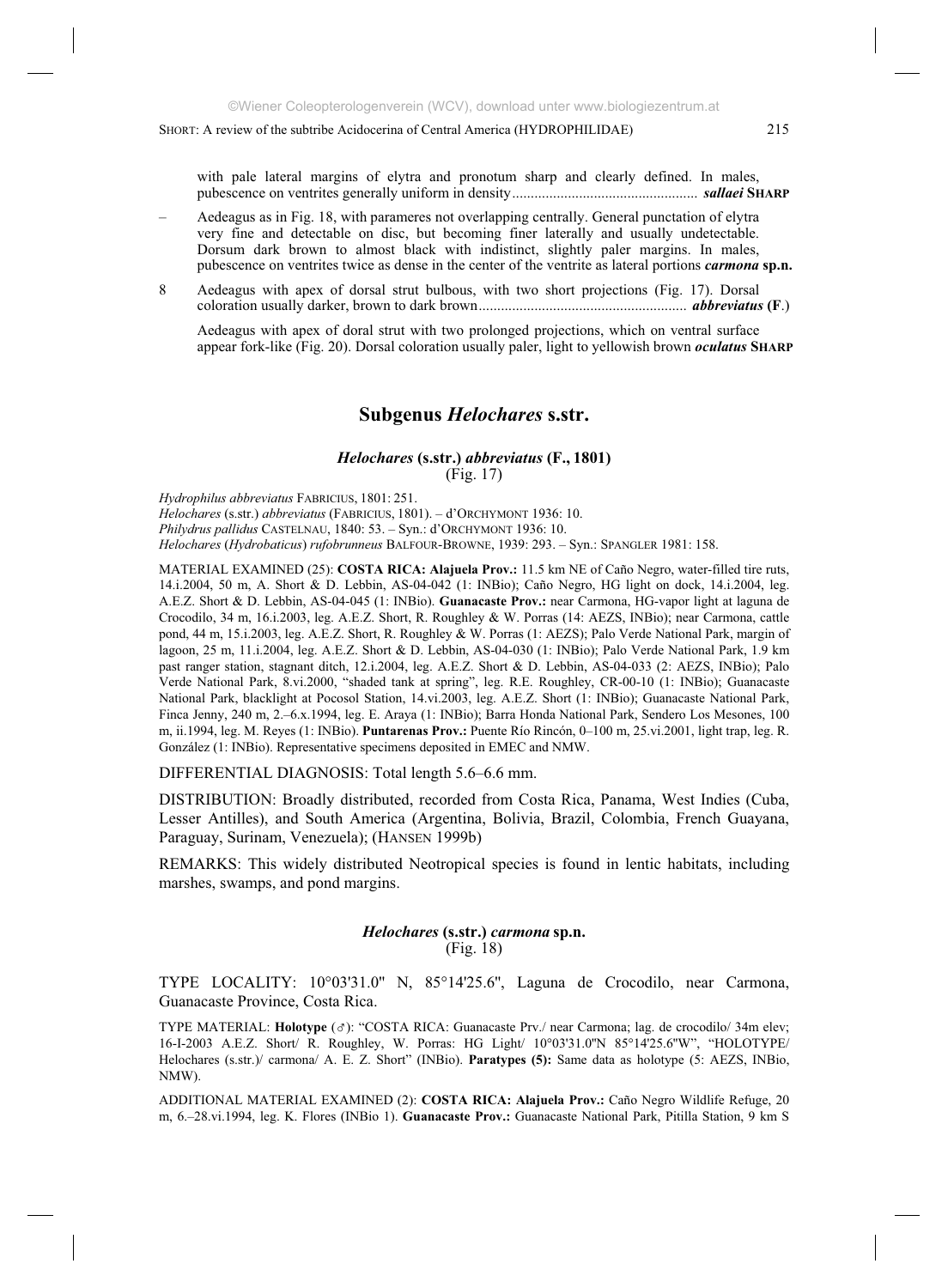Station Cecilia, 700 m, 8.–24.viii.1991, leg. C. Moraga (INBio 1). These two specimens were not designated as paratypes because of their condition; the second specimen is missing its abdomen.

DIFFERENTIAL DIAGNOSIS: Among species in the subgenus, *H. carmona* is distinguishable by the following features: the distinct dorsal punctation on the elytral disc is becoming nearly absent laterally; the males have a central dense patch of setae on ventrites 2–5, and distinctive genitalia (Fig. 18). Most similar in color to *H. sallaei* but slightly darker and with the above differences.

DESCRIPTION: Total length 5.4–6.6 mm. Form broadly elongate oval; widest point of elytra present in posterior half; slightly convex.

Color & Punctation: Head dark brown with lateral margins of clypeus slightly paler in some specimens; pronotum and elytra dark brown, becoming distinctly paler laterally, paler margins not sharply defined. Maxillary palpi dark brown with apical tip of each segment distinctly paler. Ventral surface uniformly dark brown, with epipleura and glabrous tips of femora slightly paler. General punctation of elytra moderately fine but distinct apico-centrally, but becoming progressively more fine and diffuse posteriorly and laterally until appearing absent at margins; general punctation of head and pronotum similar to punctation on elytral disc, not becoming substantially finer laterally. Systematic punctures on head, pronotum and elytra present; those on elytra fairly distinct, especially laterally where general punctation is absent; bearing short, fine, setae.

Head: Antennae nine-segmented. Maxillary palpi 1.5x as long as width of the head anterior to the eyes; apical segment shorter than penultimate, segment 2 slightly longer than penultimate. Anterior margin of clypeus sinuate but not exposing a small gap between the clypeus and labrum.

Thorax: Prosternum highly tectiform centrally but without carination; densely pubescent. Mesosternum with a low, rounded tuberance but without tooth, lateral ridge, or distinct carina; bearing long, fine setae. Metasternum with a very narrow glabrous strip posteromedially, about 2/3 the total length of the metasternum. Hind femora pubescent on basal 4/5. Elytra without sutural stria; general surface appearing smooth but uneven under high magnification.

Abdomen: Ventrites densely pubescent; in males, medial portion of ventrites 2–5 with pubescence more than twice as dense and setae distinctly longer than surrounding pubescence. Aedeagus (Fig. 18) with parameres not overlapping dorsally, narrowing apically to an acute point; median process distinctly bifid apically, not reaching above parameres.

DISTRIBUTION: Costa Rica.

REMARKS: Nothing is known about the specific habitat of this species. The type series was collected at a mercury vapor light by a drying, lowland marsh.

#### *Helochares* **(s.str.)** *oculatus* **(SHARP)** (Fig. 20)

*Helochares oculatus* SHARP, 1882: 74.

TYPE MATERIAL EXAMINED: Lectotype ( $\sigma$ ): (Dissected and mounted on card) "Helochares ocu-/latus D. S./ Paso Antonio 400/ ft. Guatemala" (on original card), "Paso Antonio,/ 400 ft/ Champion", "B. C. A. Col. I. 2./ Helochares/ oculatus/ Sharp", "Lecto-Type" [purple disc], "Lectotypus [male symbol]/ Helochares (H.)/ oculatus Sharp/ det. Fernández" (BNMN).

ADDITIONAL MATERIAL EXAMINED (2): **COSTA RICA: Cartago Prov.:** Barbilla National Park, Barbilla Station, Turrialba, 600 m, 19.x.2000, leg. W. Arana (1: AEZS). **Puntarenas Prov.:** Rancho Quemado, Osa Peninsula, 200 m, 19.–27.viii.1993, leg. A. Gutiérrez (1: INBio).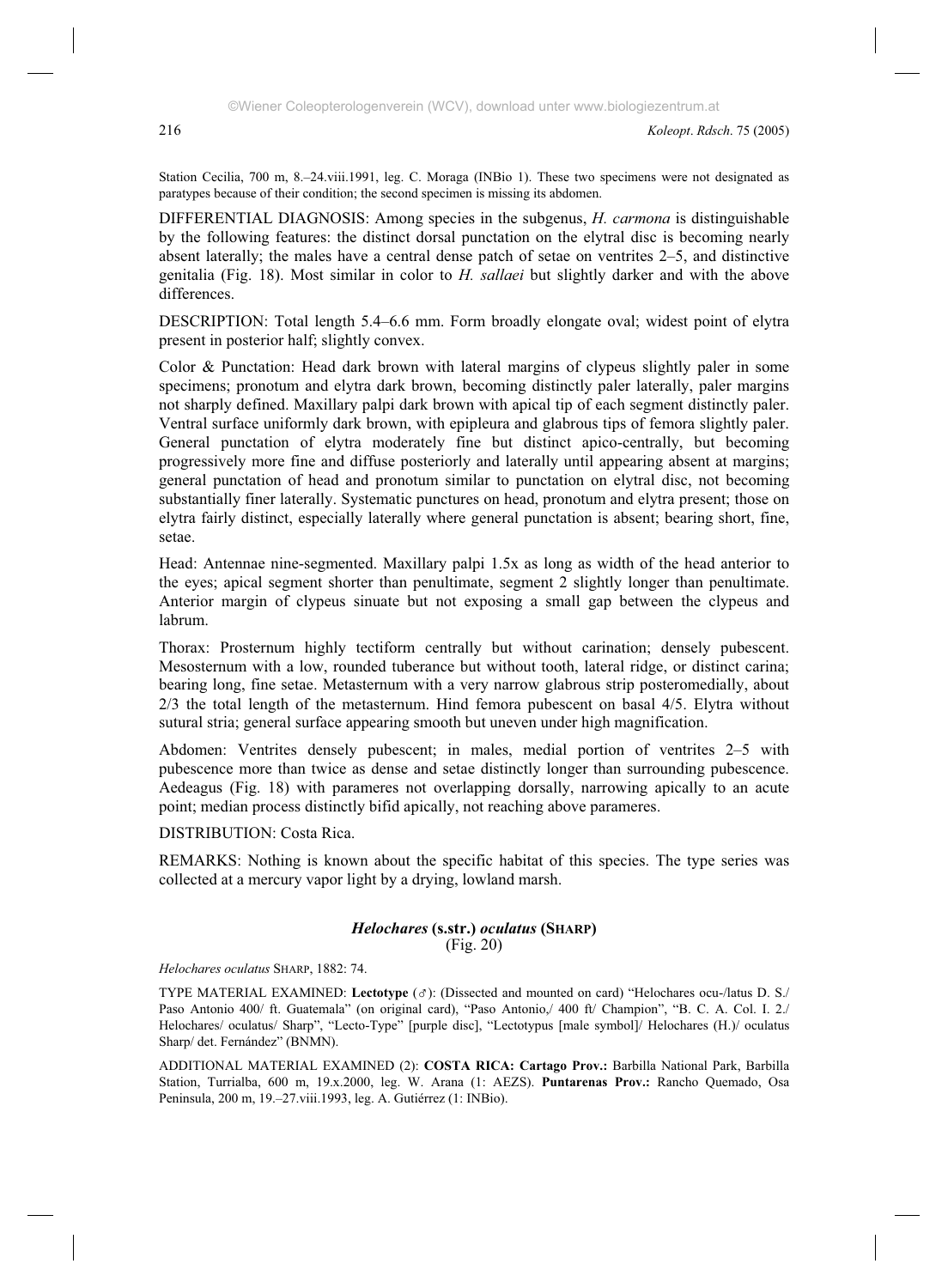DIFFERENTIAL DIAGNOSIS: Total length 7.2 mm. Exceedingly similar to *H. abbreviatus* from which it can only consistently and discretely be distinguished by the central strut of the aedeagus being distinctly forked apically, with the two projections elevated on dorsal surface into ridges. The dorsal coloration is generally more uniform and slightly darker brown than in *H. abbreviatus*, but this is a highly variable character which cannot be confidently observed without comparative material.

DISTRIBUTION: Argentina, Brazil, Guatemala, Panama (HANSEN 1999b); new record for Costa Rica.

REMARKS: Nothing is known about the habitat of this species.

#### *Helochares* **(s.str.)** *sallaei* **(SHARP)** (Fig. 19)

*Helochares sallaei* SHARP, 1882: 75.

*Philydrus estriatus* BLATCHLEY, 1919: 139. – Syn.: WINTERS 1927: 24. *Enochrus* (*Lumetus*) *estriatus* (BLATCHLEY, 1919). – KNISCH, 1924: 208.

TYPE MATERIAL EXAMINED: **Holotype** ( $\circ$ ) by monotypy: "Helochares sallaei/ type D. S./ Cordova, Mexico, /Sallaé" [on card with specimen], "Holo-type" [red disc], "Cordova", "Mexico/ Sallé. Coll.", "881" [upsidedown], "B.C. A. Col. I. 2./ Helochares/ sallaei,/ Sharp.", "Helocharis castaneus, Chev/ [illegible word] Sallé" [label folded over], "Helochares/ sallaei Sharp/ M. E. Bacchus det. 1981/ Holotype". The female genitalia are dissected and mounted next to the specimen (BMNH).

ADDITIONAL MATERIAL EXAMINED (4): **BELIZE: Belize District:** Western Highway near Zoo, pine grasslands, light trap, 7.i.2003, leg. C.R. Bartlett (2: AEZS). **COSTA RICA: Limón Prov.:** Gandoca Station, 0–50 m, leg. Porras, Gamoa, Briceno, Moraga, & Cárdenas, interception trap (2: AEZS, INBio).

DIFFERENTIAL DIAGNOSIS: Total length 6.6–7.6 mm. The distinctive aedeagus will easily separate this species. The distinct (although fine) dorsal punctation, darker color and usually sharply defined paler margins of the pronotum and elytra also help to characterize this species. Within Central America, it is most similar to *H. carmona*.

DISTRIBUTION: USA (Florida), Mexico (HANSEN 1999b), new records for Belize and Costa Rica.

REMARKS: Supposedly not native to the USA, where it has been collected along the margins of ponds and marshes in Florida (YOUNG 1954). The Belize specimens were collected at lights.

# **Subgenus** *Hydrobaticus* **MACLEAY**

*Hydrobaticus* MACLEAY, 1871: 131. *Graphelochares* KUWERT, 1890: 38. – Syn.: d'ORCHYMONT 1919: 148.

# *Helochares* **(***Hydrobaticus***)** *championi* **SHARP**

*Helochares championi* SHARP, 1882: 75. *Helochares* (*Hydrobaticus*) *championi* SHARP, 1882. – BALFOUR-BROWNE 1939: 293.

TYPE MATERIAL EXAMINED: Lectotype ( $\sigma$ ), here designated: "Helochares/ championi/ D. S./ S. Geronimo/ Guatemala" [on same card as specimen], "Co-Type" [yellow disc], "San Geronimo/ Vera Paz./ Champion", "Sharp Coll./ 1905.-313.", "B. C. A. Col. I. 2./Helochares/ championi,/ Sharp", "LECTOTYPE/ Helochares/ championi/ Sharp, 1882/ des. A. Short 2004" (BMNH). **Paralectotypes (16):** There are additionally four specimens with the same locality, one specimen from Chontales, Nicaragua, one specimen from Duenas, Guatemala and ten specimens from Guatemala City, Guatemala. All these localities are mentioned by SHARP (1882) and are here considered paralectotypes (BMNH).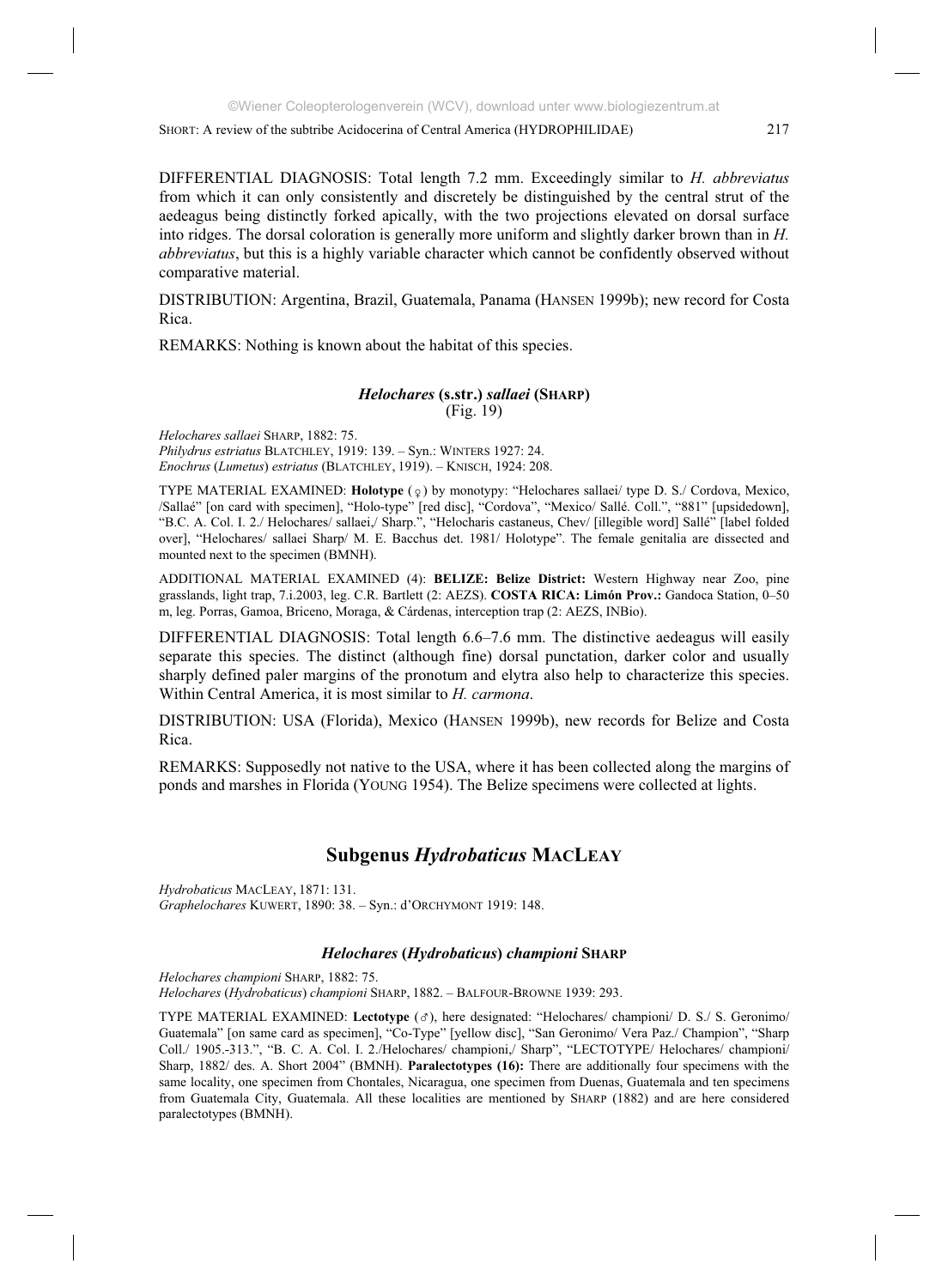ADDITIONAL MATERIAL EXAMINED (36): **COSTA RICA: Puntarenas Prov.:** Las Cruces Biological Station, 3800' elev., 19.vi.2003, A.E.Z. Short (1: INBio). **GUATEMALA:** 20 mi. NW Chimaltengango, leg. P.J. Spangler (6: USNM); Vista Hermosa, 24.vi.1966, leg. Flint & Ortiz (29: USNM, AEZS).

DIFFERENTIAL DIAGNOSIS: Total length 6.2–6.4 mm. The dark center of the pronotal disc in combination with the lack of serial punctation or stria distinguish this species from other Central American *Helochares*. It is slightly but distinctly larger than the other two *Hydrobaticus* species that occur in Central America.

DISTRIBUTION: Costa Rica, Guatemala (SHARP 1882), Nicaragua.

REMARKS: The single specimen from Costa Rica is a female that was collected in an open stock water tank on the grounds of Las Cruces Biological Station; it has an egg case attached to its abdomen, as has been observed in other species of *Hydrobaticus*.

## *Helochares* **(***Hydrobaticus***)** *maculicollis* **MULSANT**

*Helochares maculicollis* MULSANT, 1844: 379. *Philhydrus* (*Helochares*) *maculicollis* (MULSANT, 1844). – LECONTE 1855: 370. *Helochares* (*Grapidelochares*) *maculicollis* MULSANT, 1844. – ZAITZEV 1908: 381. *Helochares bipunctatus* SHARP, 1882: 76. – Syn.: d'ORCHYMONT 1943: 3.

#### TYPE MATERIAL EXAMINED:

*Helochares bipunctatus* SHARP: 2 **syntypes** ( $\circ$  $\circ$ ) (No lectotype designated). Syntype 1: "Helochares bipunctatus./type/ D. S./ Torola. 1000 ft. Guat-/ emala. Champion" [on card with specimen], "Sharp Coll. / 1905.- 313.", "Torola/ 1000 ft./ Champion", "B.C.A. Col. I. 2./ Helochares/ bipunctatus,/ Sharp". Syntype 2: Helochares bipunctatus/ Cordova,/Mexico/ Sallé", "Cordova", "Mexico./Salle Coll.", "B.C.A. Col. I. 2./ Helochares/ bipunctatus,/ Sharp" (BMNH).

ADDITIONAL MATERIAL EXAMINED: No additional material from Central America seen. **U.S.A.: Pennsylvania:** Chester County, Nottingham, 17.v.2002, pond margin, leg. A.E.Z. Short (2: AEZS). **Texas:** Fayette County, 1 mi S Warda on Route 77, 30.vii.2003, leg. A.E.Z. Short, AS-03-004 (4: AEZS).

DIFFERENTIAL DIAGNOSIS: Total length 5.0–5.6 mm. Very similar to *H. normatus*, but distinguished by having the serial punctures of the elytra situated in depressed stria. The other sympatric *Hydrobaticus* species, *H. championi*, is larger and lacks elytral serial punctures or stria.

DISTRIBUTION: Broadly distributed in the eastern United States, west to central Texas and south to Guatemala (HANSEN 1999b).

REMARKS: A mostly Nearctic species, it has been collected as far south as Guatemala. The synonymy with *H. bipuncatus* SHARP is here confirmed.

# *Helochares* **(***Hydrobaticus***)** *normatus* **(LECONTE)**

(Fig. 21)

*Philhydrus normatus* LECONTE, 1861: 341.

*Helochares normatus* (LECONTE, 1861). – HORN 1890: 252.

*Chasmogenus normatus* (LECONTE, 1861). – ZAITZEV 1908: 383.

*Helochares* (*Hydrobaticus*) *normatus* (LECONTE, 1861). – KNISCH 1924: 194.

*Helochares seriatus* SHARP, 1882: 76. – Syn.: d'ORCHYMONT 1943: 4.

*Helochares regularis* SHARP, 1882: 76. – Syn.: d'ORCHYMONT 943: 4.

#### TYPE MATERIAL EXAMINED:

*Helochares regularis* SHARP: **Holotype** (sex unknown) by monotypy: "Helochares regu/ laris./ Type/ D. S./ Mexico" [on same card as specimen", "Sharp Coll./ 1095.- 313.", "B.C.A. Col. I. 2./ Helochares/ regularis,/ Sharp.", "Holotype by monotypy/ A. Short 2004" (BMNH). (a second specimen from "agues Calientes City" is from the 1887 additions and therefore not part of the type material).

*Helochares seriatus* SHARP: There are 22 specimens with "B. C. A. Col. I. 2." labels. Seven are mounted on the typical B.C.A-style cards with Sharp's handwriting; of these, six are from San Geronimo (Guatemala) and one is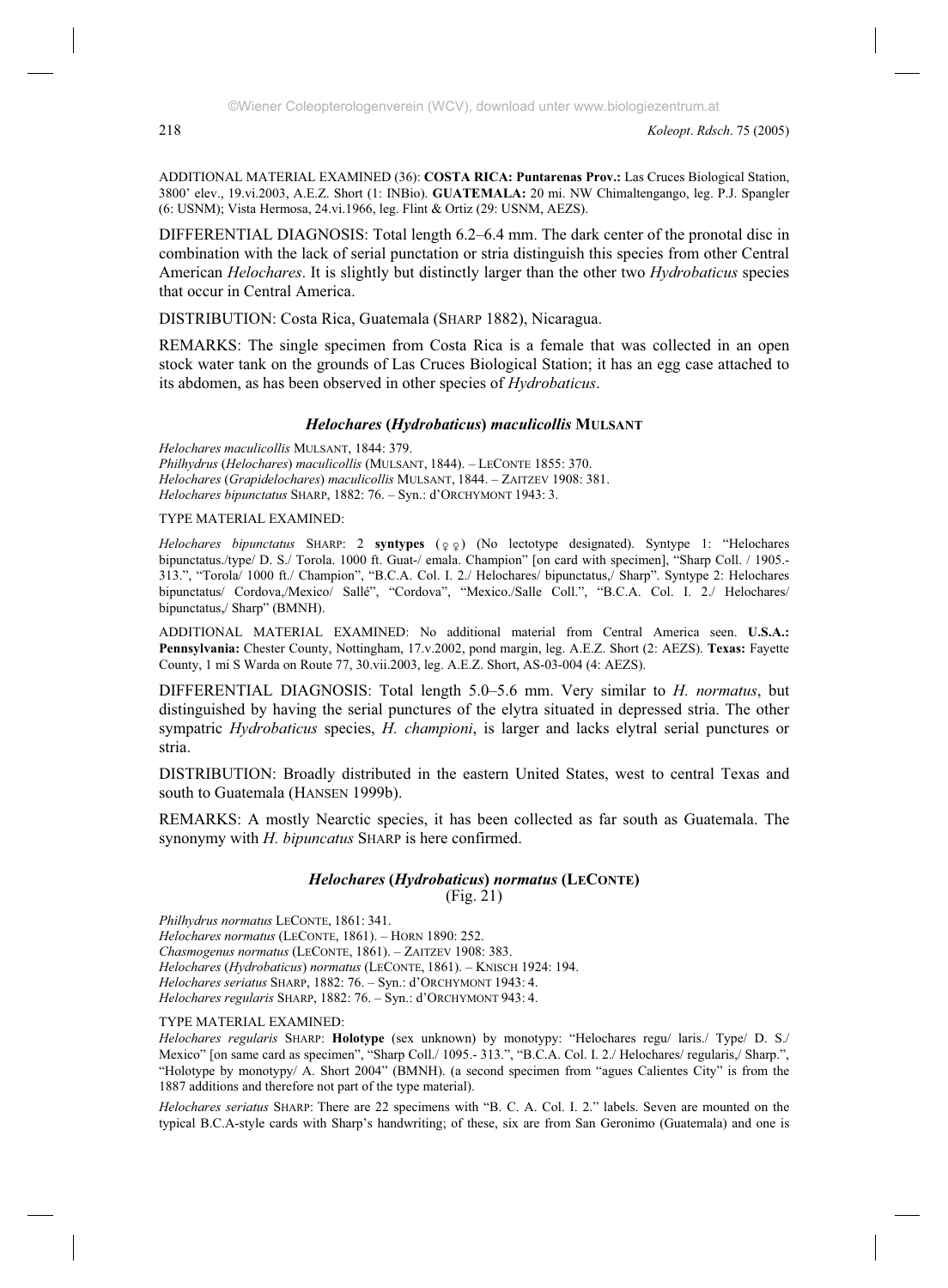from Yautapec (Mexico). I consider the series to be conspecific with the concept of *H. normatus*. No lectotype was designated.

ADDITIONAL MATERIAL EXAMINED (182): **COSTA RICA: Guanacaste Prov.:** Highway 1, 0.2 km S of Santa Rosa National Park, in rocky pool E of Highway, 10 52.62'N, 85 35.28'W, 15.vi.2003, leg. A.E.Z. Short (46: AEZS, INBio); Río Santa Rosa at Highway 142, 5 km NE of Las Canas, creekside pools, 17.vi.2003, leg. A.E.Z. Short (23: AEZS, INBio); Rio Seco at Highway 1, N of Cirvelas, pools along river, 17.vi.2003, leg. A.E.Z. Short (1: INBio); near Carmona, Finca Aqua Fria, margin of Río Carmona, 15.i.2003, leg. A. Short, R. Roughley & W. Porras (1: AEZS); Río Animas at Hwy 4, 210 m, detrital pools and backwaters, 13.i.2004, leg. A.E.Z. Short & D. Lebbin, AS-04-040 (2: AEZS, INBio); same locality but 14.vi.2003 (3: INBio); Finca Jenny, 30 km N Liberia, 240 m, ii.1994, leg. E. Araya (3: INBio); Barra Honda National Park, 3 km NE Nacaome, 100 m, iii.1993, leg. M. Reyes (1: INBio); Guanacaste National Park, Playa Naranjo [Naranjo Beach], iv.1991, leg. E. Alcazar(1: INBio). **EL SALVADOR:** 7 mi. SE "Cd. Arce", 3.viii.1965, leg. P.J. Spangler (17: USNM); 15 mi. SW La Union, 31.vii.1965, leg. P.J. Spangler (6: USNM). **HONDURAS:** San Marcus Colon, 28.vii.1965, leg. P.J. Spangler (29: USNM); 10 mi. W Choluteca, 29.vii.1965, leg. P.J. Spangler (5: USNM). **NICARAGUA:** 12 mi N San Benito, 11.vii.1965, leg. P.J. Spangler (19: USNM); Somoto, 28.vii.1965, leg. P.J. Spangler (7: USNM); 22 mi. S Rivas, 26.vii.1965, leg. P.J. Spangler (3: USNM); Matagalpa, km 77.6 of PanAm Highway, 1290' elev., roadside pools, 4.viii.2002, leg. W.D. Shepard (1: AEZS). **U.S.A.: California:** Colusa County, Ladoga-Stonyford Rd, W of Ladoga, 5.viii.2001, 1200' elev., leg. A.E.Z. Short (15: AEZS). Representative specimens deposited in BMNH, CUIC, EMEC, MALUZ, MCZ, MFC, and NMW.

DIFFERENTIAL DIAGNOSIS: Total length 4.1–5.4 mm. See diagnosis of *H. maculicollis*.

DISTRIBUTION: U.S.A. (Arizona, California, Nevada, Texas), Guatemala, Mexico (HANSEN 1999b), new records for Costa Rica, Honduras, El Salvador, and Nicaragua.

REMARKS: A common element of western Nearctic fauna, *H. normatus* generally prefers drier, more arid regions. This is consistent with all the records for Costa Rica being from the dry forest regions of Guanacaste Province. It is commonly collected in the margins of streams and rivers and can be especially abundant as they are pooling up in the dry season. The synonomies of *Helochares regularis* SHARP and *Helochares seriatus* SHARP with this species are confirmed.

# **Subgenus** *Sindolus* **SHARP**

*Sindolus* SHARP, 1882: 72.

The two members of this subgenus are easily distinguished from other *Helochares* in Central America by the high, laminar mesosternal crest.

#### *Helochares* **(***Sindolus***)** *mundus* **(SHARP)** (Fig. 23)

*Sindolus mundus* SHARP, 1882: 73.

*Helochares* (*Sindolus*) *mundus* (SHARP, 1882). – KNISCH 1924: 199.

TYPE MATERIAL EXAMINED: **Holotype** ( $\circ$ ) by monotypy: "Sindolus/ mundus/ Type/ D. S./ Oaxaca. Mexico. Hoge" [on card with specimen], "Holo-type" [red disc], "Oaxaca,/ Mexico./ Hoege", "Sharp Coll./ 1905 – 313." [upside down], "B. C. A. Col. I. 2. / Sindolus/ mundus,/ Sharp.", "Sindolus/ mundus Sharp/ M. E. Bacchus det. 1981/ HOLOTYPE". Two other specimens from Vera Cruz, Mexico with Biologia Centrali Americana labels were not part of the original description (SHARP 1887).

ADDITIONAL MATERIAL EXAMINED (45): **COSTA RICA: Alajuela Prov.:** Caño Negro Wildlife Refuge, 20 m, 6.–28.vi.1994, leg. K. Flores (4: INBio). **Guanacaste Prov.:** near Carmona, HG-vapor light at laguna de Crocodilo, 34 m, 16.i.2003, leg. A.E.Z. Short, R. Roughley & W. Porras (2: AEZS); near Carmona, cattle pond, 44 m, 15.i.2003, leg. A.E.Z. Short, R. Roughley & W. Porras (1: AEZS); 30 km N Liberia, Finca Jenny, 20.vi.– 11.vii.1992, leg. E. Araya (2: INBio); same locality but 6.–12.viii.1992 (1: INBio); same locality but 12.–19.ix.1995 (1: INBio); same locality but 11.iv.–11.v.1995 (1: INBio); same locality but 25.–29.v.1993 (1: INBio). **Puntarenas Prov.:** Corcovado National Park, Sirena Station, Playa Sirena, vi.1995, leg. G. Fonseca (2: INBio). **MEXICO:**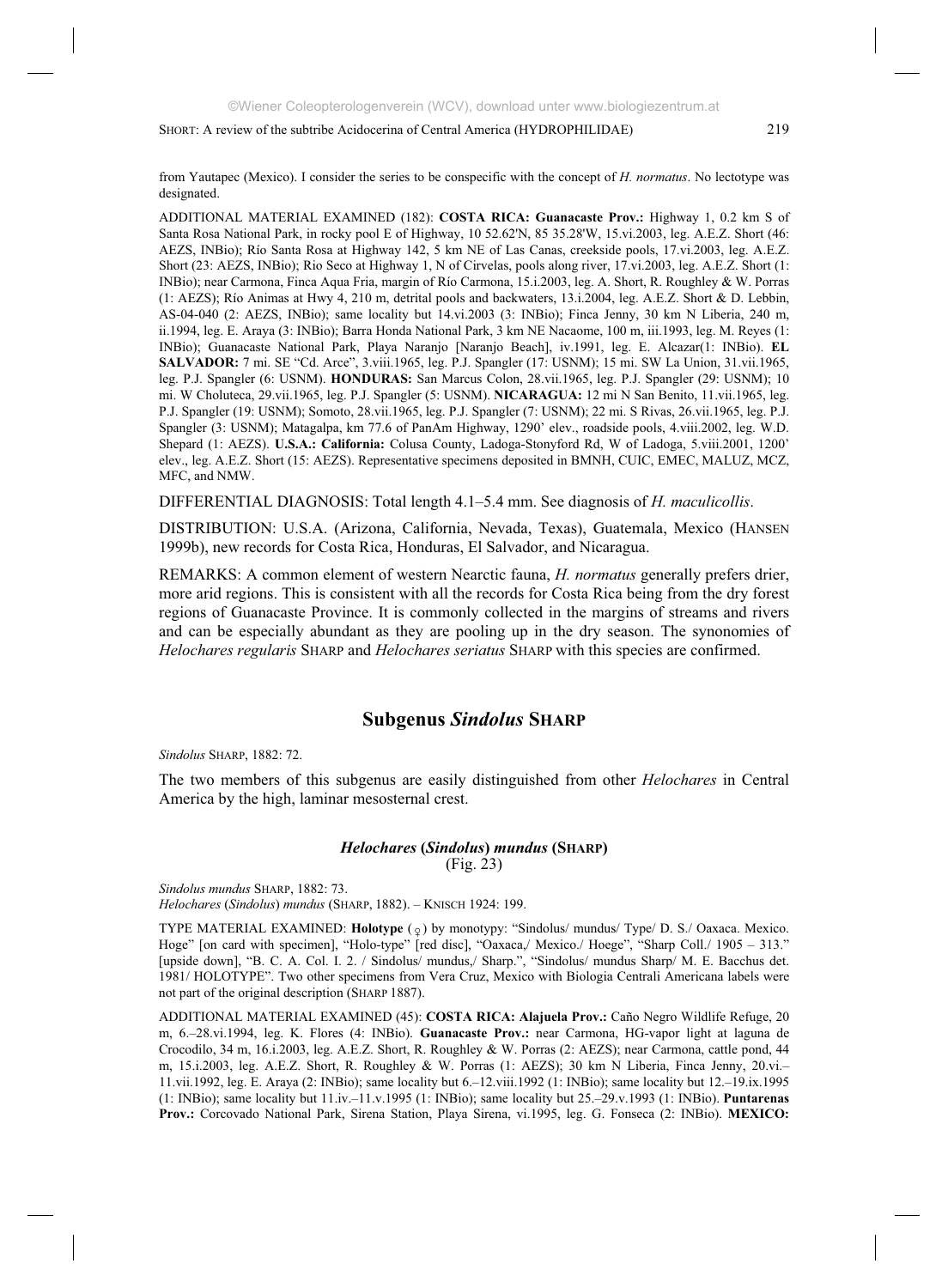Jalisco Mpio., LaHuerta, Chamel Biological Station, 27.vii.1996, UV light, leg. W. Godwin (25: AEZS, TAMU); Campeche, 10.4 km E Escarcega, 26.vii.1980, at light, leg. Schaffner, Weaver & Friedlander (3: TAMU). **NICARAGUA:** Leon, 16.3 mi. SE Leon, 18.vi.1972, at light, leg. M.E. & R.R. Murry (2: TAMU).

DIFFERENTIAL DIAGNOSIS: Total length 3.7–4.4 mm. Separated from *H*. (*S*.) *optatus* (the only other sympatric species of the subgenus) by the enlarged antennal cupule, which is always distinctly broader than the first segment of the antennal club, and the tip of the central lobe of the aedeagus is expanded into a broad circle instead of tapered to a point (Fig. 23). The general punctation of the elytra and pronotum is also distinctly finer in this species, but this character is difficult to assess without examining comparative material.

DISTRIBUTION: Mexico; new records for Costa Rica and Nicaragua.

REMARKS: Encountered in similar habitat as *H. optatus*, with which it has been collected.

#### *Helochares* **(***Sindolus***)** *optatus* **(SHARP)** (Fig. 22)

*Sindolus optatus* SHARP, 1882: 72. *Helochares* (*Sindolus*) *optatus* (SHARP, 1882). – KNISCH 1924: 199. *Helochares* (s.str.) *guatemalensis* KNISCH, 1921: 68. – Syn.: d'ORCHYMONT 1937: 253.

TYPE MATERIAL EXAMINED: Lectotype (2), here designated: "Sindolus/ optatus/ Type/ D. S./ Guatemala Champion/ Paso Antonio 400 ft. [on same card as specimen]", "Syn-type [blue disc]", "Type [red disc]", "Paso Antonio,/ 400 ft./ Champion.", "Sharp Coll./ 905-313 [label upside down]", "B.C.A. Col. I. 2./ Sindolus/ optatus, Sharp", "LECTOTYPE/ Sindolus/ optatus/ Sharp, 1882/ des. A. Short 2004" (BMNH). **Paralectotypes** (5  $\Omega$ : same locality as type (BMNH); one is completely disarticulated.

ADDITIONAL MATERIAL EXAMINED (147): **COSTA RICA: Alajuela Prov.:** Caño Negro Wildlife Refuge, 20 m, various dates and collectors (52: INBio). **Guanacaste Prov.:** near Carmona, HG-vapor light at laguna de Crocodilo, 34 m, 16.i.2003, leg. A.E.Z. Short, R. Roughley & W. Porras (49: AEZS, INBio); Palo Verde National Park, 25 m, HG-vapor light by lagoon, 11.i.2004, leg. A.E.Z. Short & D.J. Lebbin, AS-04-031 (1: INBio), Palo Verde National Park, Sector Palo Verde, 10 m, 10.x.1999, leg. W. Porras (9: INBio); Palo Verde National Park, Palo Verde Station, 27.xii.1992, leg. U. Chavarria (1: INBio); same locality but viii.1991 (1: INBio); same locality but x.1990 (4: INBio); same locality but i.1991 (1: INBio); Guanacaste National Park, Finca Jenny, 240 m, 20.– 30.v.1994, leg. E. Araya (1: INBio); Guanacaste National Park, Las Almendros, 300 m, 8.–20.xi.1993, leg. E. López (1: INBio); 12 km S Cañas, black light, 16.vi.2003, leg. A.E.Z. Short (5: INBio). **Heredia Prov.:** La Selva, 22.– 24.i.2000, leg. A.E.Z. Short (1: AEZS). **Limón Prov.:** Barra del Colorado Wildlife Refuge, Río Sardinas, 10 m, 20.xi.1992, leg. F. Araya (1: INBio), same locality but 14.x.1992 (2: INBio); same locality but 16.–34.vii.1993 (1: INBio); same locality but 14.–22.viii.1993 (1: INBio); Sector Cerro Cocori, Finca de E. Rojas, 150 m, leg. E. Rojas (1: INBio); same locality but i.1994 (1: INBio); same locality but 9.–30.xi.1992 (1: INBio). **Puntarenas Prov.:** Manuel Antonio National Park, Quepos, 80 m, iv.1991, leg. G. Varela (1: INBio); same locality but v.1991 (1: INBio); Osa Peninsula, Esquinas Station, sealevel, 8.–27.xi.1992, leg. A. Gutiérrez (1: INBio). **MEXICO:**  Veracruz**,** 4 mi. E. Coatzocoalcos, 20.viii.1967, black light, leg. H.R. Burke (2: TAMU); Veracruz, 24 mi. E of Coatzocoalcos, 20.viii.1967, leg. H.R. Burke & J. Hafernik (1: TAMU); Tamaulipas, 8 mi. W of El Limón, 20.vii.1970, at light, leg. Murry, Phelps, Hart & Schaffner (6: AEZS, TAMU); Tamaulipas, 5 mi. SSE of Gomez Farias, 19.–20.vii.1970, leg. Murry, Phelps, Hart & Schaffner (1: TAMU). Representative specimens deposited in BMNH, CUIC, EMEC, MALUZ, MCZ, MFC, NMW, and USNM.

DIFFERENTIAL DIAGNOSIS: Total length 3.6–4.5 mm. See diagnosis of *H*. (*S*.) *mundus* for differential characters separating these two similar species.

DISTRIBUTION: Guatemala (SHARP 1882), new records for Costa Rica and Mexico.

REMARKS: Generally taken in stagnant waters at lower elevations in drier areas. At one collecting event at a mercury-vapor light situated in a drying lowland marsh, this species was extremely abundant.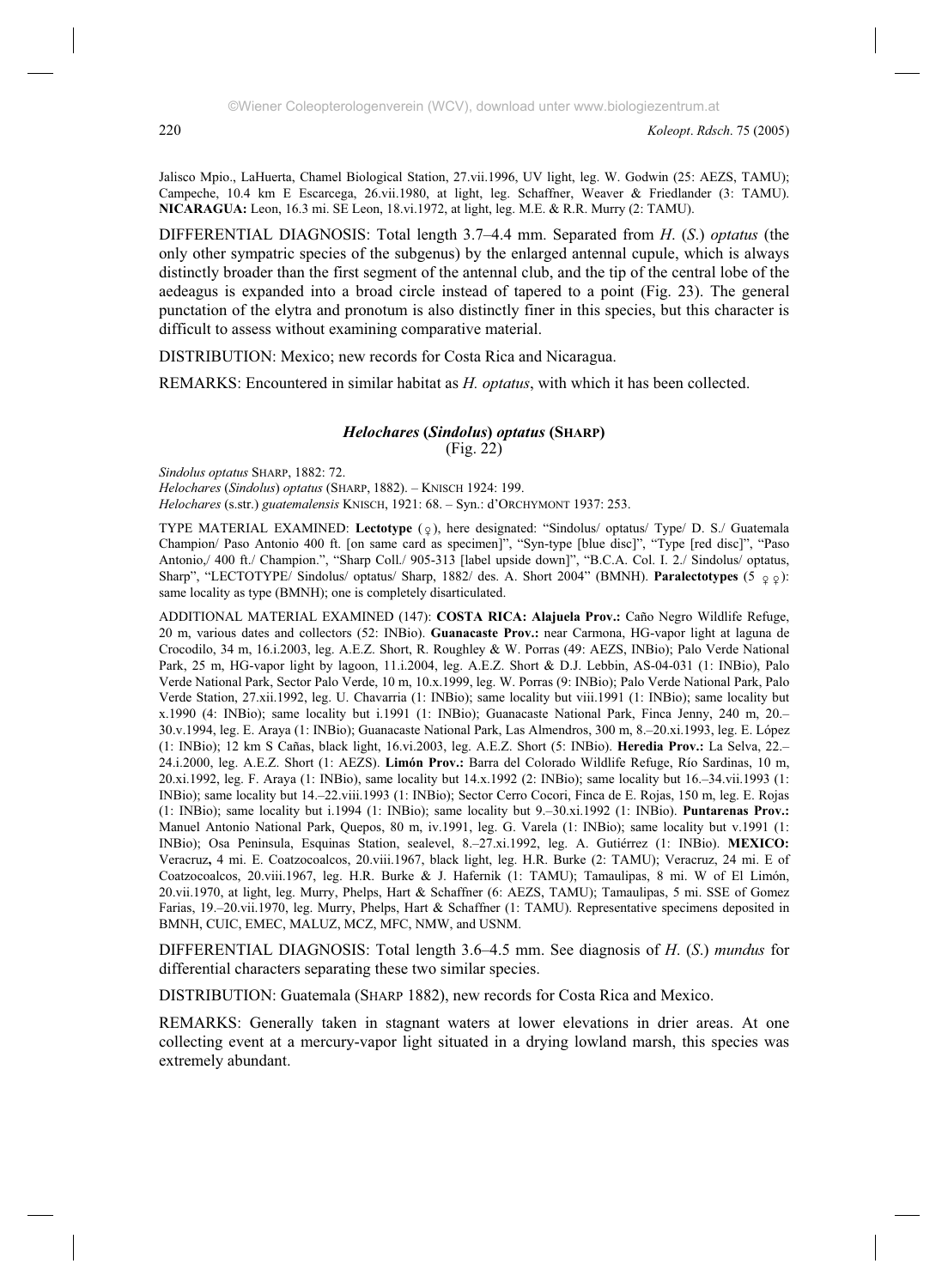# **Genus** *Quadriops* **HANSEN**

*Quadriops* HANSEN, 1999a: 131.

*Quadriops* contains six species in extending from southern Central America through northern South America (HANSEN 1999a, GARCÍA 2000a); the latter work provides a key to all known species.

#### *Quadriops reticulatus* **HANSEN**

*Quadriops reticulatus* HANSEN, 1999a: 135.

MATERIAL EXAMINED (22): **COSTA RICA: Guanacaste Prov.:** Pitilla Station, Guanacaste National Park, 9 km S Station Cecilia, IX.1991, 700 m, leg. P. Rios (9: AEZS, INBio, NMW, USNM), same locality but 22.viii.1993, leg. C. Moraga (1: INBio); same locality but 9.–20.xi.1993 (1: AEZS); same locality but vii.1993, flight-intercept trap (1: INBio); same locality but vi.1994 (1: INBio); same locality but x.–xi.1993, leg. E. Araya (1: INBio). **Limón Prov.:** Sector Cerro Cocori, farm of E. Rojas, 150 m, leg. E. Rojas, x.1991 (3: AEZS, INBio); same locality but vi.1993 (1: INBio). **Puntarenas Prov.:** Golfito, Corcovado National Park, "C. Rincón", 745 m, leg. A. Azofeifa (1: INBio); Golfito, Golfo Dulce Reserve, Agujas Station, 250–350 m, 13.VII.1999, leg. A. Azofeifa, at lights (1: INBio); Coto Brus, Pittier Station, 1670 m, 31.x.–9.xi.1999, leg. J. Rodríguez, "colecta aquática" (1: INBio); same locality but 13.xi.2000, leg. W. Porras, Mantillo (1: INBio).

DIAGNOSIS: Total length 2.15–2.30 mm. *Quadriops* is easily distinguished from all other genera of Acidocerina in the New World by having the eyes divided into dorsal and ventral portions by the frons (also observed in *Omniops* PERKINS & SHORT and the chaetarthriine genus *Amphiops* ERICHSON).

DISTRIBUTION: Costa Rica, Panama (HANSEN 1999b).

REMARKS: The exact habitat of this genus remains uncertain. Specimens in Costa Rica have been collected in light-intercept traps, at lights, and apparently in an aquatic setting ("colecta aquatica"). Interestingly, there is a note with one series of specimens indicating they were collected on sap oozing from freshly cut trees in Guanacaste National Park.

#### **Acknowledgements**

W. Shepard (EMEC) and R. Roughley (UMC) are warmly thanked for first inviting me to participate in the Water Beetles of Costa Rica project and providing assistance and pleasant company during field work. Also heartily thanked are W. Porras (INBio), D. Lebbin (CUIC), C. Barr (EMEC), J. Hannam (CUIC), and A. Swanson (CUIC) for invaluable assistance in conducting field work. Á. Solís and A. Herrera (both INBio) provided a variety of key assistance while I was in Costa Rica. Q. Wheeler and C. Taylor kindly hosted me during my visit to the BMNH. W. Steiner provided access to specimens and a variety of other help on several visits to the USNM. C. Bartlett (UDCC) provided helpful material from Belize. A. Komarek (NMW) provided helpful comments on the draft manuscript. This work was largely made possible through generous funding and support from the Global Environmental Facility and the World Bank through the "Biodiversity Resources Development Project" developed by INBio and the Ministry of the Environment and Energy (MINAE) in Costa Rica. My visit to the BMNH to examine the types in the David Sharp collection was kindly funded through an Ernst Mayr Grant from the MCZ.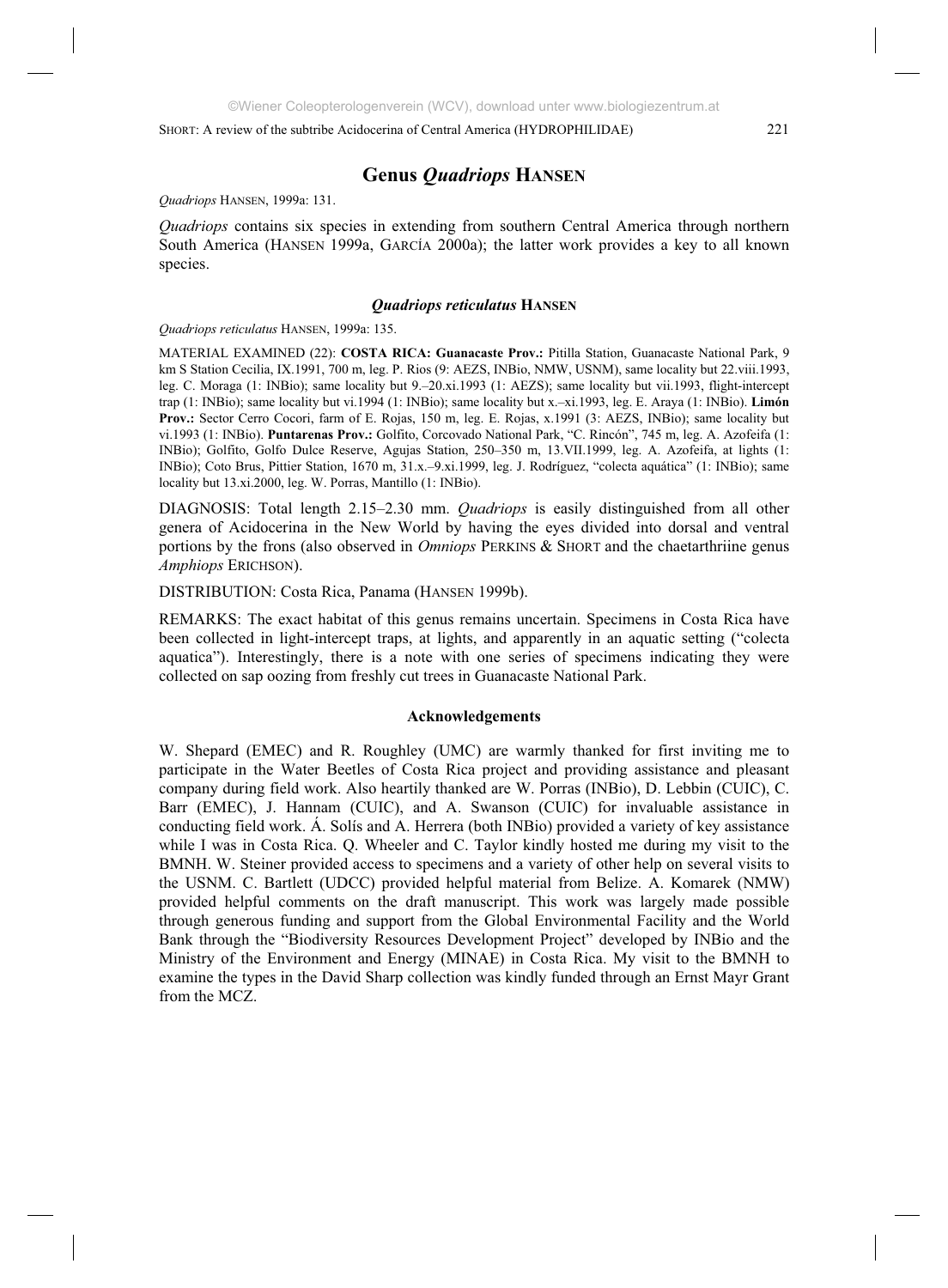

Figs. 1–5: Aedeagus, dorsal view, 1) *Chasmogenus barrae*, 2) *C. schoedli*,3) *C. lorenzo*. 4) *C. ruidus*, 5) *Enochrus* (*Hugoscottia*) *talamanca*. Figs. 6 – 8: Aedeagus, ventral view, 6) *Enochrus* (*Methydrus*) *costaricensis*, 7) *E*. (*M*.) *sharpi*, 8) *E*. (*M*.) *metacarina*.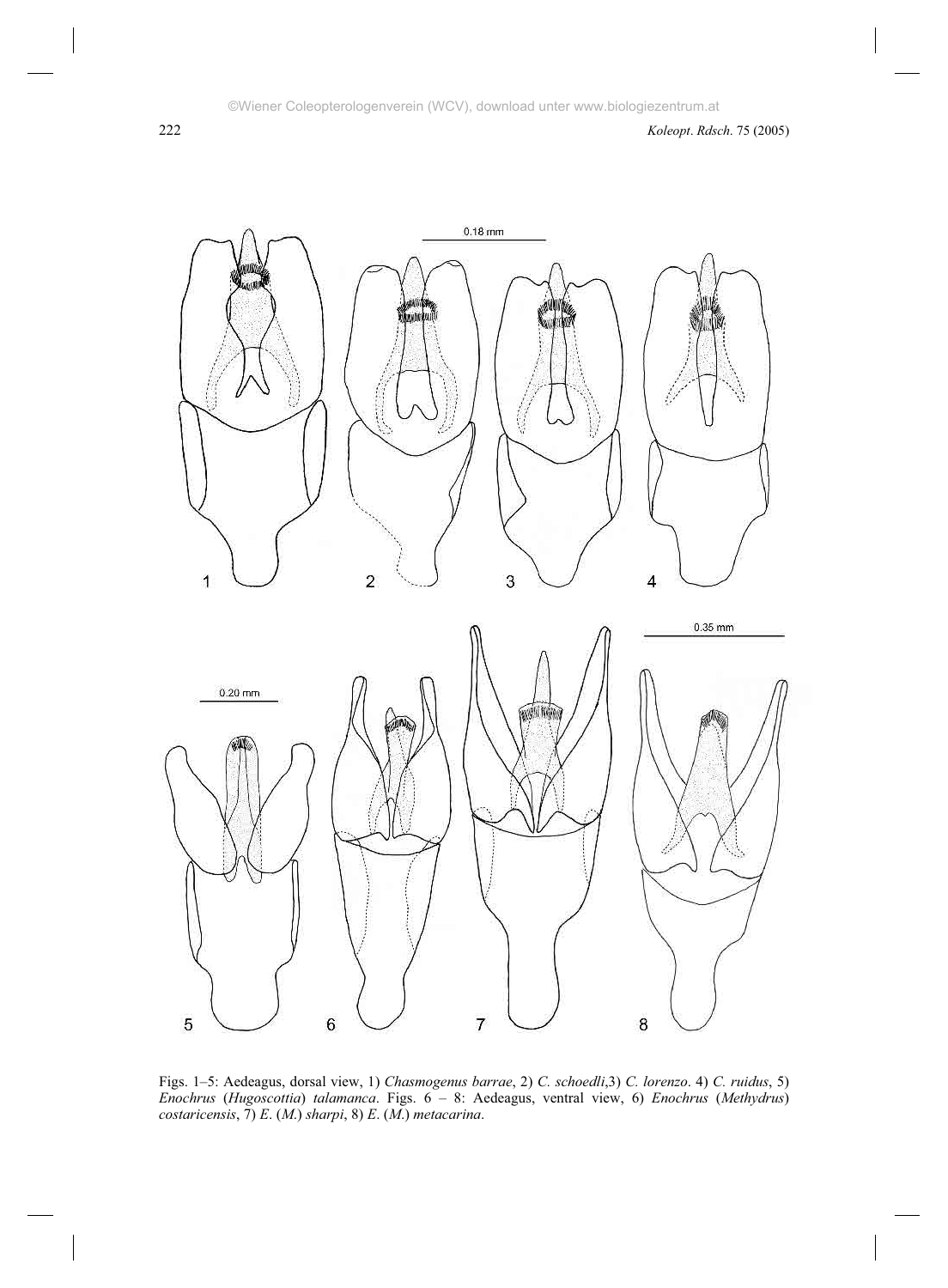SHORT: A review of the subtribe Acidocerina of Central America (HYDROPHILIDAE) 223



Figs. 9–16: Aedeagus, ventral view, 9) *E.* (*M*.) *aequalis*, 10) *E*. (*M*.) *toro*, 11) *E*. (*M*.) *shepardi*, 12) *E*. (*M*.) *pseudochraceus*, 13) *E*. (*M*.) *debilis*, 14) *E*. (*M*.) sp. A, 15) *E*. (*M*.) *torito*, 16) *E*. (*M*.) *rivalis*.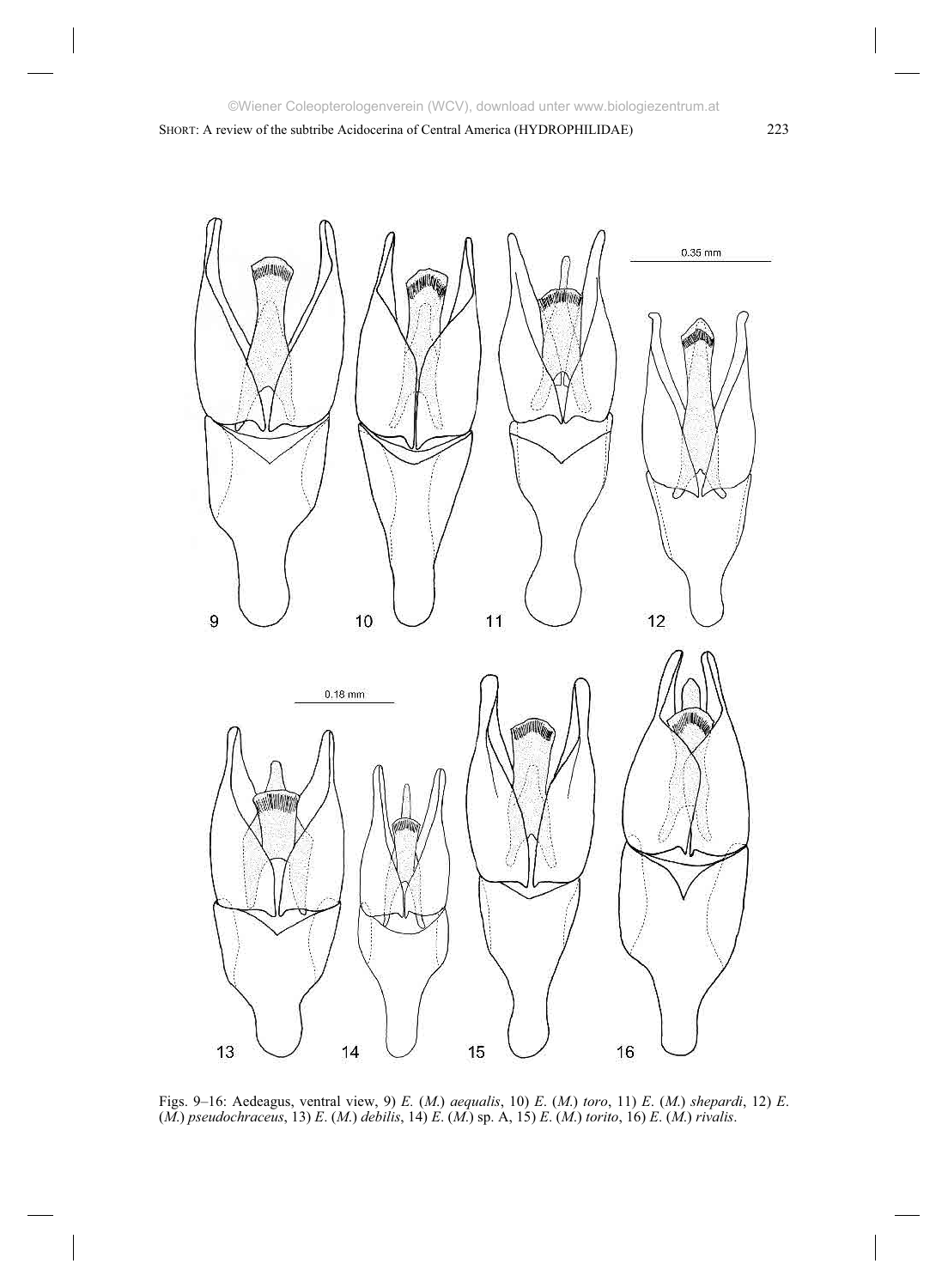

Figs. 17–23: Aedeagus, dorsal view, basal piece omitted, 17) *Helochares* (*s.str*.) *abbreviatus*, 18) *H*. (*s.str*.) *carmona*, 19) *H*. (*s.str*.) *sallaei*, 20) *H*. (*s.str*.) *oculatus*, 21) *H*. (*Hydrobaticus*) *normatus*, 22) *H*. (*Sindolus*) *optatus*, 23) *H*. (*S.*) *mundus*.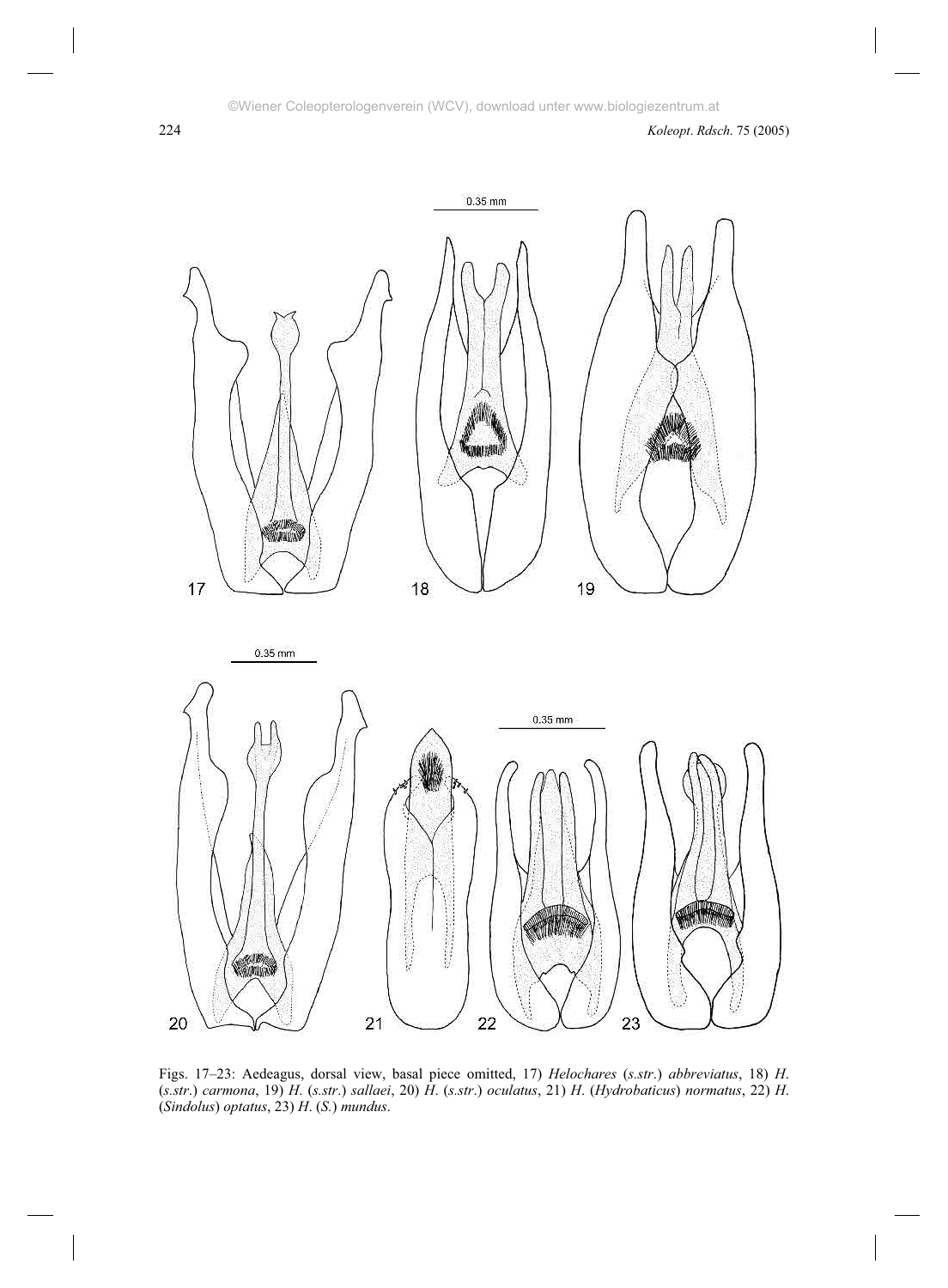#### **References**

- BEDEL, L. 1881: Synonymie de quelques Hydrophilidae et Sphaeridiidae exotiques décrits par Brullé. Bulletin de la Société entomologique de France (1881): 129–130.
- FALL, H.C. 1924: New species of North American Hydrobiini. Journal of the New York Entomological Society 32: 85–89.
- FERNÁNDEZ, L.A. 1982: Cinco especies nuevas del genero *Helochares* (Coleoptera: Hydrophilidae). Physis (Sec. B) 40: 85–90.
- FERNÁNDEZ, L.A. 1986: Consideraciones sobre el genero *Chasmogenus* Sharp y description de *Chasmogenus sapucay* sp. nov. (Coleoptera: Hydrophilidae). – Neotropica 32: 189–193.
- FERNÁNDEZ, L.A. 1988: Contribucion al conocimiento del genero *Enochrus* Thomson. I. (Coleoptera: Hydrophilidae). – Physis (Sec. B) 46: 85–89.
- FERNÁNDEZ, L.A. 1994: *Enochrus* (*Methydrus*) *aequalis* (Sharp), redescripcion y designacion del lectotipo (Coleoptera: Hydrophilidae). – Biota 7 [1991]: 27–30.
- GARCÍA, M. 2000a: Una nueva especie de *Quadriops* Hansen, 1999 (Coleoptera: Hydrophilidae) de Venezuela. – Boletin del Centro de Investigaciones Biologicas Universidad del Zulia 34: 59–65.
- GARCÍA, M. 2000b: Tres nuevas especies de *Helobata* Bergroth 1888 (Hydrophilidae: Hydrophilinae) de Venezuela. – Boletin del Centro de Investigaciones Biologicas Universidad del Zulia 34: 237– 246.
- GARCÍA, M. 2000c: Cuatro nuevas especies de *Chasmogenus* Sharp, 1882 (Coleoptera: Hydrophilidae: Hydrophilinae) de Venezuela. – Boletin del Centro de Investigaciones Biologicas Universidad del Zulia 34: 45–58.
- GUNDERSEN, R. 1967: Taxonomic revision of the genus *Enochrus*, subgenera *Enochrus* and *Methydrus* for the Nearctic Region (Coleoptera: Hydrophilidae). – University of Minnesota (unpublished Ph.D. dissertation), 260 pp.
- GUNDERSEN, R. 1977: New species and taxonomic changes in the genus *Enochrus* (Coleoptera: Hydrophilidae). – The Coleopterists Bulletin 31: 251–272.
- GUNDERSEN, R. 1978: Nearctic *Enochrus*: Biology, keys, descriptions and distribution (Coleoptera: Hydrophilidae). – St. Cloud: St. Cloud State University, Minnesota, 55 pp.
- HANSEN, M. 1991: The hydrophiloid beetles. Phylogeny, classification and a revision of the genera (Coleoptera, Hydrophiloidea). – Biologiske Skrifter 40: 1–367.
- HANSEN, M. 1999a: Fifteen new genera of Hydrophilidae (Coleoptera), with remarks on the generic classification of the family. – Entomologica Scandinavica. 30: 121–172.
- HANSEN, M. 1999b: World Catalogue of Insects 2: Hydrophiloidea (s.str.) (Coleoptera). Amsterdam: Apollo Books, 416 pp.
- HILSENHOFF, W. 1995: Aquatic Hydrophilidae and Hydraenidae of Wisconsin (Coleoptera). II. distribution, habitat, life cycle and identification of species of Hydrobiini and Hydrophilini (Hydrophilidae: Hydrophilinae). – The Great Lakes Entomologist 28 (2): 97–126.
- HORN, G.H. 1873: Revision of the genera and species of the tribe Hydrobiini. Proceedings of the American Philosophical Society 13: 118–137.
- HORN, G.H. 1890: Notes on some Hydrobiini of Boreal America. Transactions of the American Entomological Society 17: 237–278.
- KNISCH, A. 1924: Hydrophilidae. In: Junk, W. & Schenkling, S. (eds.): Coleopterorum Catalogus vol. 14, part 79. – Berlin: W. Junk, 306 pp.
- LECONTE, J.L. 1855: Synopsis of the Hydrophilidae of the United States. Proceedings of the Academy of Natural Sciences of Philadelphia 7: 356–375.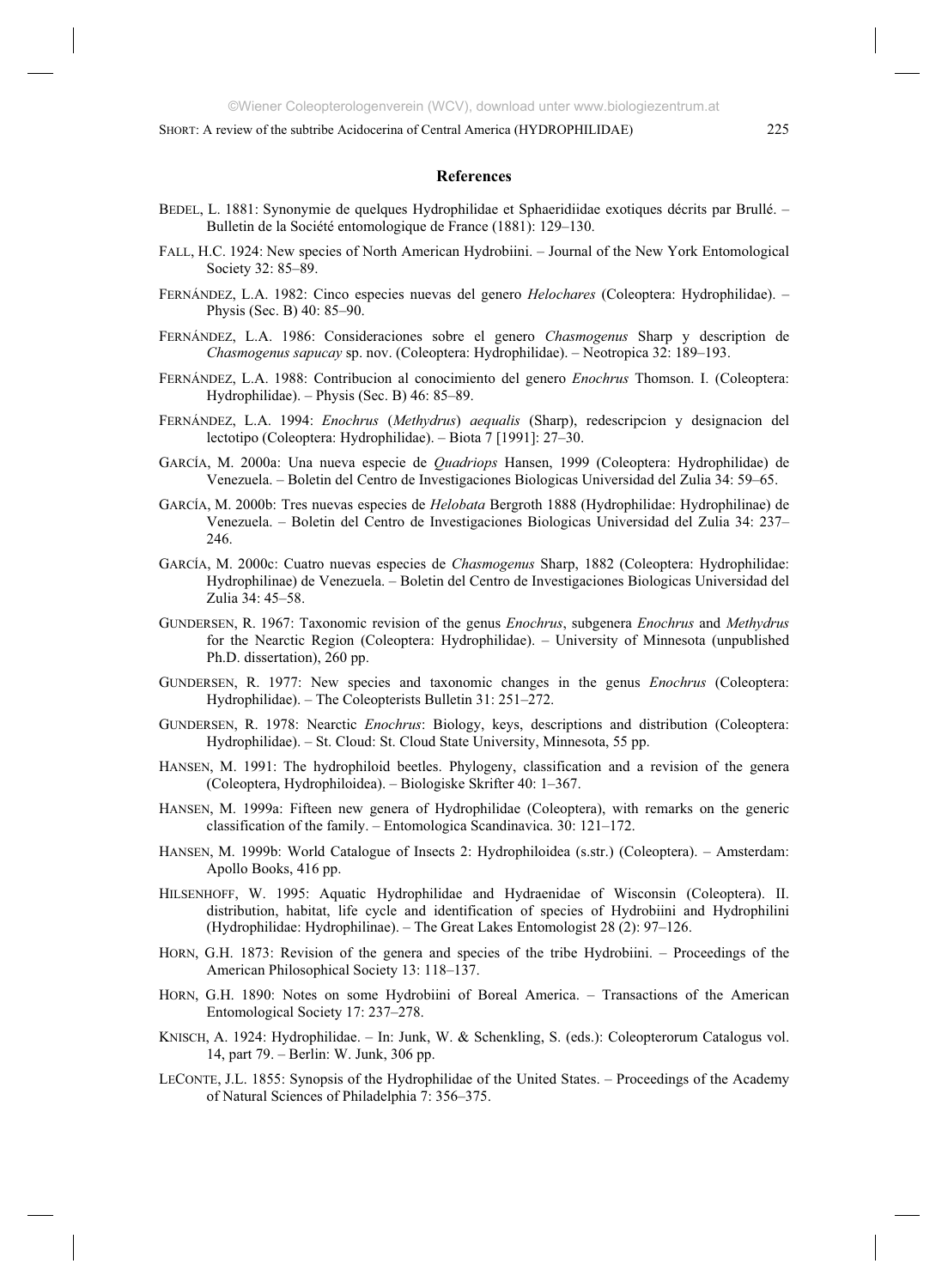- MILLER, D.C. 1974: Revision of the New World *Chaetarthria* (Coleoptera: Hydrophilidae). Entomologica Americana 49: 1–123.
- ORCHYMONT, A. d' 1919: Contribution a l'étude des sous-familles des Sphaeridiinae et des Hydrophilinae (Col. Hydrphilidae). –Annales de Société entomologique de France 88: 105–168.
- ORCHYMONT, A. d' 1936: Quelques synonymies nouvelles d'Hydrophilidae (Col.). Bulletin du Musée royal d'Historie naturelle de Belgique 12: 1–29.
- ORCHYMONT, A. d' 1937: Contribution a l'étude des Palpicornia IX. Bulletin et Annales de la Société entomologique de Belgique 77: 213–255.
- ORCHYMONT, A. d' 1939: Contribution a l'étude des Palpicornia XIII. Bulletin et Annales de la Société entomologique de Belgique 79: 357–378.
- ORCHYMONT, A. d' 1943: Palpicornia (Coleoptera) V. Bulletin du Musée royal d'Historie naturelle de Belgique 19: 1–28.
- SANTIAGO-FRAGOSO, S. & MEJORADA-GOMEZ, E. 1995: A new water scavenger beetle, *Enochrus spangleri* (Coleoptera: Hydrophilidae), from Mexico. – Entomological News 106 (1): 36–38.
- SHARP, D. 1882: Insecta, Coleoptera, Vol. 1, Part 2. In: Godman, F.D. & Salvin, O. (eds.): Biologia Centrali-Americana (16): XV+824 pp. – London. (pp 1–144 issued in 1882).
- SHARP, D. 1887: Insecta, Coleoptera, Vol. 1, Part 2. In: Godman, F.D. & Salvin, O. (eds.): Biologia Centrali-Americana (16): XV+824 pp. – London. (pp i–xi, 673–824 issued in 1887).
- SHORT, A.E.Z. 2003a: The Lectotype of *Philydrus fimbriatus* Melsheimer, 1844 (Coleoptera: Hydrophilidae). – The Coleopterists Bulletin 57: 358–359.
- SHORT, A.E.Z. 2003b: *Enochrus* (*Methydrus*) *grossi* sp.n. from the southeastern United States. Transactions of the American Entomological Society 129: 539–542.
- SHORT, A.E.Z. 2004a: Review of the *Enochrus* Thomson of the West Indies (Coleoptera: Hydrophilidae). – Koleopterologische Rundschau 74: 351–361.
- SHORT, A.E.Z. 2004b: Review of the Central American species of *Hydrobiomorpha* Blackburn (Coleoptera: Hydrophilidae). – Koleopterologische Rundschau 74: 363–366.
- SHORT, A.E.Z. 2005: Two new species of *Enochrus* Thomson, subgenus *Hugoscottia* Knisch, from Costa Rica and Mexico. – Zootaxa 865: 1–7.
- SHORT, A.E.Z. & PERKINS, P.D. 2004: A revision of *Oocyclus* Sharp of Mexico and Central America (Coleoptera: Hydrophilidae). – Zootaxa 783: 1–45.
- SMETANA, A. 1974: Revision of the genus *Cymbiodyta* Bed. (Coleoptera: Hydrophilidae). Memoirs of the Entomological Society of Canada 93:1–113.
- SPANGLER, P.J. 1981: Supplement to the aquatic and semiaquatic Coleoptera of Cuba collected by the biospeleological expeditions to Cuba by the Academies of Science of Cuba and Romania (pp.145-171). – In: Orghidan, T. et al. (eds.): Résultants des Expéditions Biospéologiques Cubano-Roumaines à Cuba, 3. – Bucuresti: Academiell Republieli Socialiste România, 191 pp.
- WINTERS, F.C. 1927: Key to the subtribe Helocharae Orchym. (Coleoptera: Hydrophilidae) of Boreal America. – Pan-Pacific Entomologist 4: 19–29.
- YOUNG, F.N. 1954: The water beetles of Florida. Gainseville: University of Florida Press, 238 pp.
- ZAITZEV, F.A. 1908: Catalogue des Coléopteres aquatiques des familles Dryopidae, Georyssidae, Cyathoceridae, Heteroceridae et Hydrophilidae. – Horae Societatis entomologicae rossicae 38: 283–420.

Andrew Edward Z. SHORT

*Department of Entomology, Cornell University, Ithaca, NY, 14853, USA* (as384@cornell.edu)